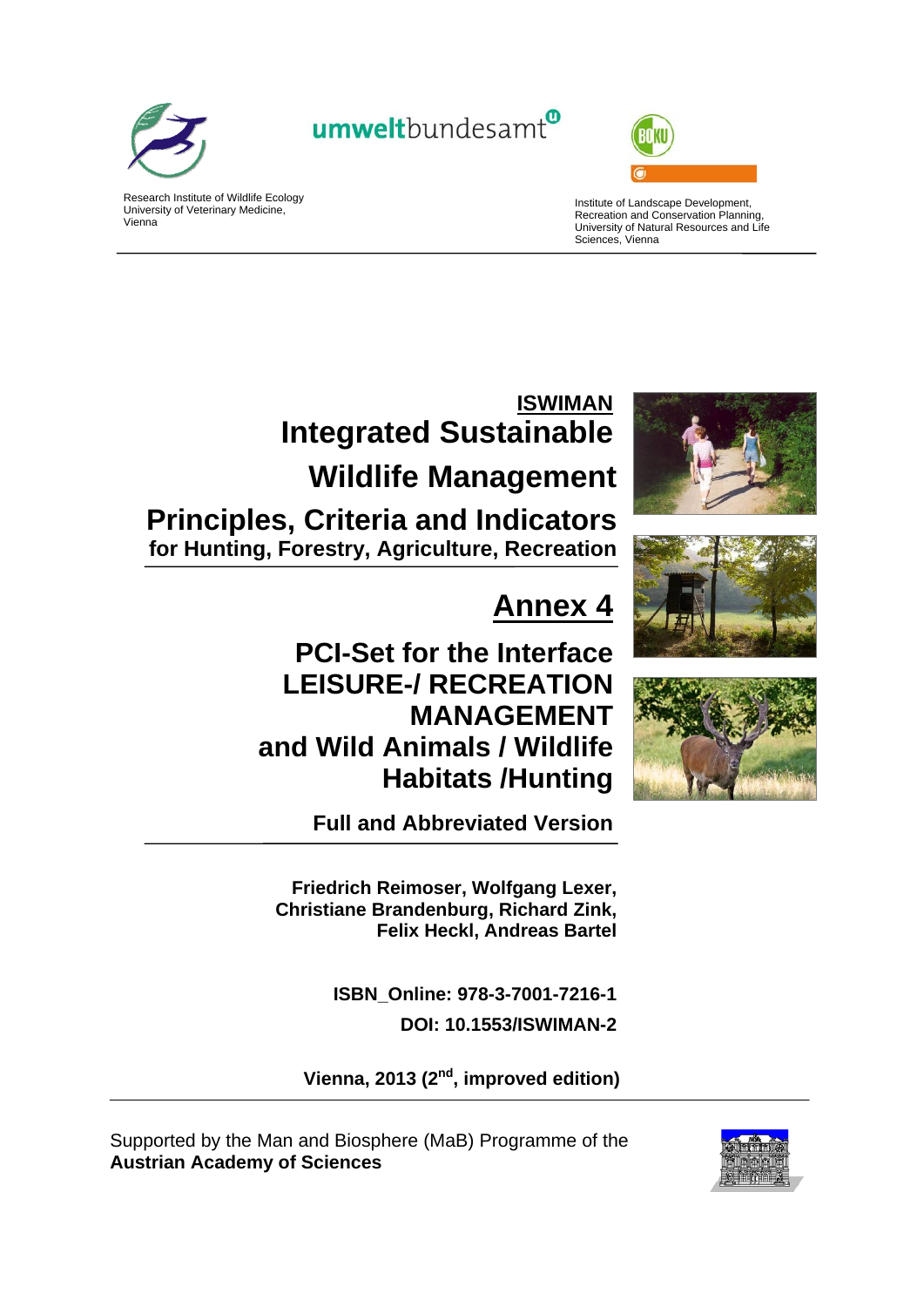### **Preliminary Remarks and Instructions for Use**

The present Set of Principles, Criteria and Indicators (PCI) refers to the interfaces of sustainable leisure and recreation management and sustainable hunting (focused on the Wienerwald Biosphere Reserve as a case study). It addresses itself to people responsible for planning and managing leisure and recreational activities who in the following will usually be addressed as "leisure and recreation management."

The Assessment Set if for self-evaluation by this target group and is designed to allow for an examination of sustainability of planning and management measures in the fields of leisure and recreational use activities with a view to the lasting conservation of wildlife species and their habitats as well as a sustainable practice of hunting. The purpose is not a general sustainability assessment of leisure and recreation management. The Assessment set is necessary because wild animals, the quality of their habitats and thus also the sustainability of hunting can be considerably influenced by leisure and recreational activities. With the help of leisure and recreation management, habitats of wild animals can be preserved and improved. Very often, however, individual users are unaware that leisure and recreational activities interfere with wild animals and their habitats and interact with other modes of land use. This frequently causes negative impacts upon wild animal populations and habitats as well as conflicts between the various users of lands.

The assessment within the scope of this Set of Indicators relates only to the options of leisure and recreation management for influencing the sustainability of hunting, together preserving wild animal populations and species-rich wildlife habitats in the long term. However, individual leisure and recreation seekers, whose influence depends on their individual behaviour, are not addressed.

For an assessment of the potential influence of other user groups (hunting, forest management and agriculture) on the sustainability of wild animal populations, wildlife habitats and hunting, separate Sets with their respective Principles, Criteria and Indicators have been developed.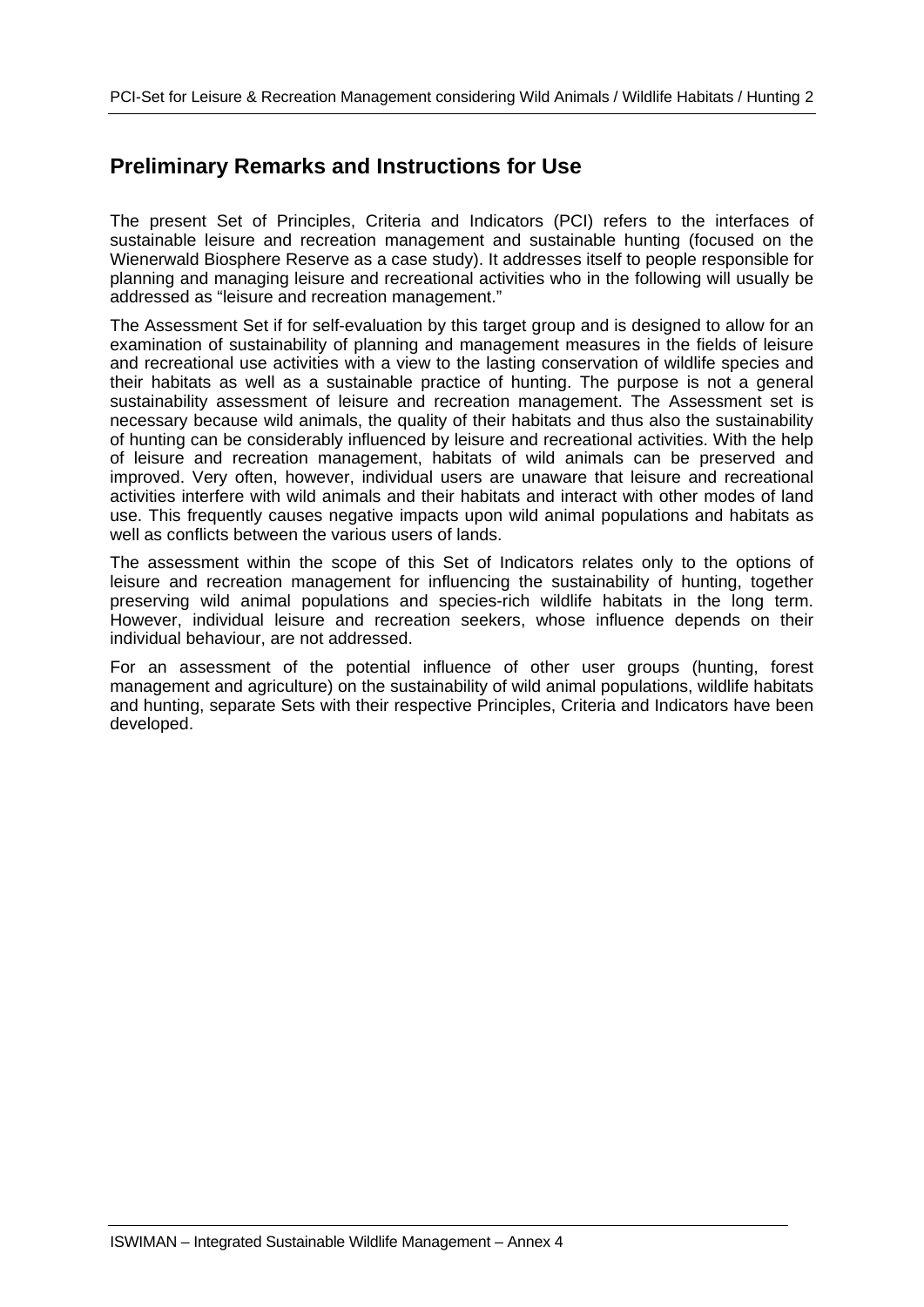## **For the Busy Reader**

- 1. **Direct entry** with point scores accompanying the indicators (framed) for Ecology, Economy, and Socio-Cultural Aspects.
- 2. **Explanations** to be read only when needed.
- 3. **Simple Evaluation:** *Prepare an A4- format sheet of paper with three double columns (for ecological, economic and socio-cultural aspects).* Read the *maximum point scores* of the indicators evaluated and enter them underneath each other on the left; on the right, enter the score you assign to your respective territory (scores should range from the maximum to the minimum given in the assessment framework). Finally, add the scores across the six columns and express the sum of the scores you assigned in terms of the percentage of the sum of the relevant maximum values (separately for ecological, economic and socio-cultural aspects). If you achieve 76-100 % of the sum of maximum point scores for an assessment aspect, your sustainability evaluation is "very good" for this aspect; in case of 51-75 % "good," 25-50 % "intermediate," 0-24 % "bad," and in case of negative scores "very bad."
- 4. **Extensive User Information** for applying the PCI Framework as well as for a full evaluation of the self-assessment is given in the final report on the study.
- 5. **Short Version of Assessment:** A short version of the PCI Framework enables a limited assessment of sustainability. The numbers of the indicators foreseen for this purpose (most important indicators) are underlined and highlighted in grey (e.g. **Indicator 1**).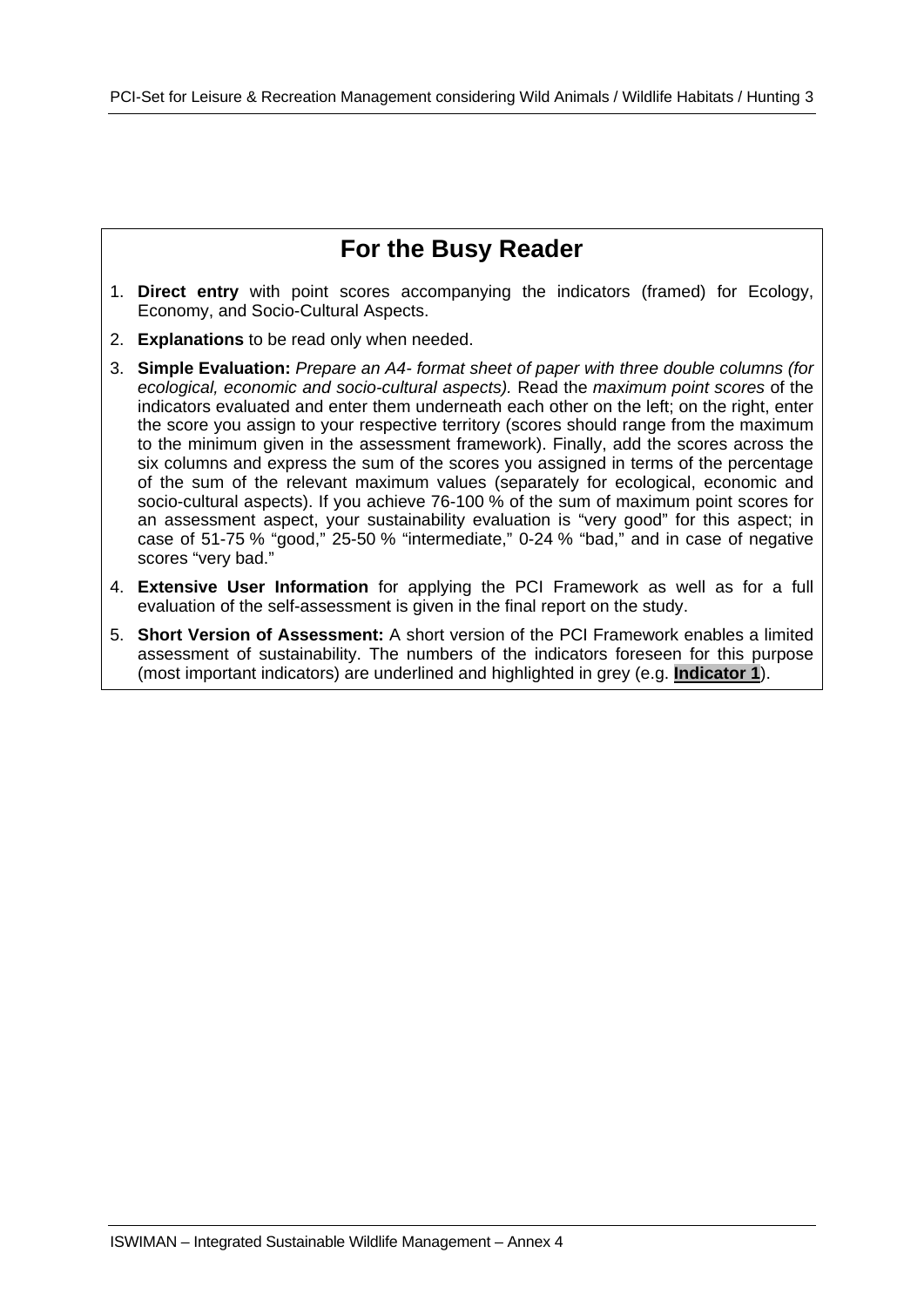## **TABLE OF CONTENTS**

| 1.1 Principle: The management of leisure and recreational activities gives<br>consideration to the preservation and improvement of wildlife habitats 12<br>1.1.1 Criterion: Leisure and recreational use relates to wild animals, their habitats, |  |
|---------------------------------------------------------------------------------------------------------------------------------------------------------------------------------------------------------------------------------------------------|--|
| 1.1.1.1 Indicator 1: Support for meeting hunting requirements for wildlife species                                                                                                                                                                |  |
| 1.1.1.2 Indicator 2: Existence of guidelines for harmonising leisure and recreational                                                                                                                                                             |  |
| activities with the habitat needs of wild animals and hunting  14<br>1.1.1.3 Indicator 3: Checking whether guidlines for recreation seekers are being                                                                                             |  |
| 1.1.2 Criterion: Giving consideration to the influence of game on vegetation  16                                                                                                                                                                  |  |
| 1.1.2.1 Indicator 4: Giving consideration to the shelter-providing function of forests  16<br>1.1.2.2 Indicator 5: Giving consideration in leisure and recreation management to                                                                   |  |
| game impacts which are unacceptable in terms of regional culture17                                                                                                                                                                                |  |
| 1.1.3.1 Indicator 6: Giving consideration, in terms of planning and management of<br>leisure and recreational activities, to biotope linkage that benefits wild<br>. 19<br>animals                                                                |  |
| 1.1.3.2 Indicator 7: Giving consideration to important migration routes, wildlife                                                                                                                                                                 |  |
| 1.1.4 Criterion: Specific preservation and improvement of wildlife habitats  21<br>1.1.4.1 Indicator 8: Environmental assessment for projects in wildlife habitats22                                                                              |  |
| 1.2 Principle: Leisure and recreational activities and their management should                                                                                                                                                                    |  |
|                                                                                                                                                                                                                                                   |  |
| 1.2.1 Criterion: Leisure and recreation management is oriented according to the                                                                                                                                                                   |  |
| 1.2.1.1 Indicator 10: Taking into account a current and potential natural wildlife                                                                                                                                                                |  |
| 1.2.2 Criterion: Leisure and recreation management accommodates the habitat                                                                                                                                                                       |  |
| 1.2.2.1 Indicator 11: Giving consideration to the habitat needs of threatened,                                                                                                                                                                    |  |
| 1.2.2.2 Indicator 12: Giving consideration to the undisturbed life cycle of wild                                                                                                                                                                  |  |
| 1.2.2.3 Indicator 13: Giving consideration to the reproductive biology of threatened                                                                                                                                                              |  |
| 1.2.2.4 Indicator 14: Existence of biosphere reserve-wide leisure and recreation                                                                                                                                                                  |  |
| strategies co-ordinated between different recreational activities30                                                                                                                                                                               |  |
| 2.1 Principle: Leisure and recreation management should give consideration to                                                                                                                                                                     |  |
| 2.1.1 Criterion: Contributing to the profitability of hunting in the medium term32<br>2.1.1.1 Indicator 15: Support for marketing regional game products32                                                                                        |  |
| 2.1.2 Criterion: The value of hunting is given consideration when managing leisure<br>2.1.2.1 Indicator 16: Measures on the part of leisure and recreation management to                                                                          |  |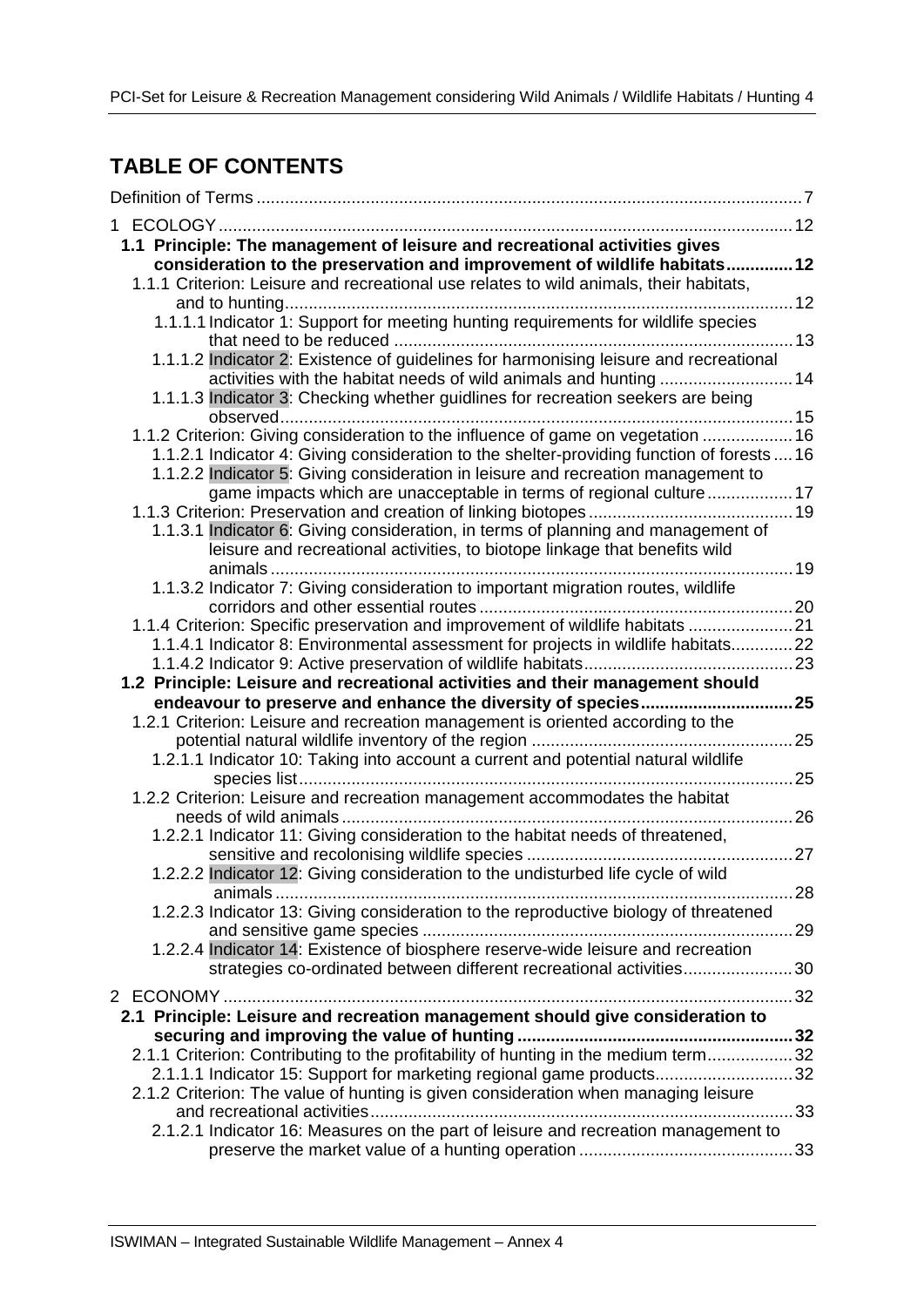| 2.2 Principle: Accomodating efficient game hunting is an objective of planning           | 35 |
|------------------------------------------------------------------------------------------|----|
|                                                                                          |    |
| 2.2.1.1 Indicator 17: Leisure and recreation management gives consideration to the       |    |
|                                                                                          | 35 |
| 2.3 Principle: Contributing to avoiding game damage is an objective of leisure           |    |
|                                                                                          | 36 |
| 2.3.1 Criterion: Management of leisure and recreational activities takes into account    |    |
| the susceptibility of agricultural crops and forests to game damage                      | 36 |
| 2.3.1.1 Indicator 18: Leisure and recreation management gives consideration to           |    |
|                                                                                          | 36 |
| 2.4 Principle: Leisure and recreation management aims to benefit from synergies          |    |
|                                                                                          | 37 |
| 2.4.1 Criterion: Leisure and recreation management forms an economic unit with           |    |
|                                                                                          |    |
|                                                                                          |    |
|                                                                                          |    |
| 2.4.2.1 Indicator 20: Commitment by leisure and recreation managers to                   |    |
| interdisciplinary wildlife-ecological spatial planning (WESP)38                          |    |
| 2.4.2.2 Indicator 21: Co-operation of leisure and recreation managers with hunters       |    |
|                                                                                          | 39 |
|                                                                                          |    |
| 3.1 Principle: Leisure and recreation management contributes to the mutual               |    |
| acceptance of recreation seekers and hunting interests as well as to avoiding            |    |
|                                                                                          | 40 |
| 3.1.1 Criterion: Planning and management of leisure and recreational use is oriented     |    |
|                                                                                          |    |
| 3.1.1.1 Indicator 22: Giving consideration to guiding principles and management          |    |
|                                                                                          |    |
| 3.1.2 Criterion: Contacts, exchange of information, and avoidance and settlement of      |    |
|                                                                                          |    |
| 3.1.2.1 Indicator 23: Documentation of disagreements by the local authority  42          |    |
|                                                                                          |    |
| 3.1.2.3 Indicator 25: Existence of efficient communication channels within groups        |    |
|                                                                                          |    |
| 3.1.2.4 Indicator 26: Existence of institutionalised communication structures            |    |
| between leisure and recreation management and hunting interests                          |    |
| 3.1.2.5 Indicator 27: Regular exchange of information with hunting interests 45          |    |
|                                                                                          |    |
| 3.1.2.7 Indicator 29: Training in public relations, communication and conflict           |    |
|                                                                                          |    |
| 3.2 Principle: Leisure and recreational activities give consideration to game            |    |
|                                                                                          |    |
| 3.2.1 Criterion: Leisure and recreational activities impair the natural behaviour of     |    |
|                                                                                          |    |
|                                                                                          |    |
| 3.2.1.2 Indicator 31: Active and public information on rules of conduct for recreation   |    |
|                                                                                          |    |
| 3.2.2 Criterion: Leisure and recreational activities cause as little pain as possible to |    |
|                                                                                          |    |
|                                                                                          |    |
|                                                                                          |    |
| 3.3 Principle: Management of leisure and recreation is aware of the impacts of           |    |
|                                                                                          |    |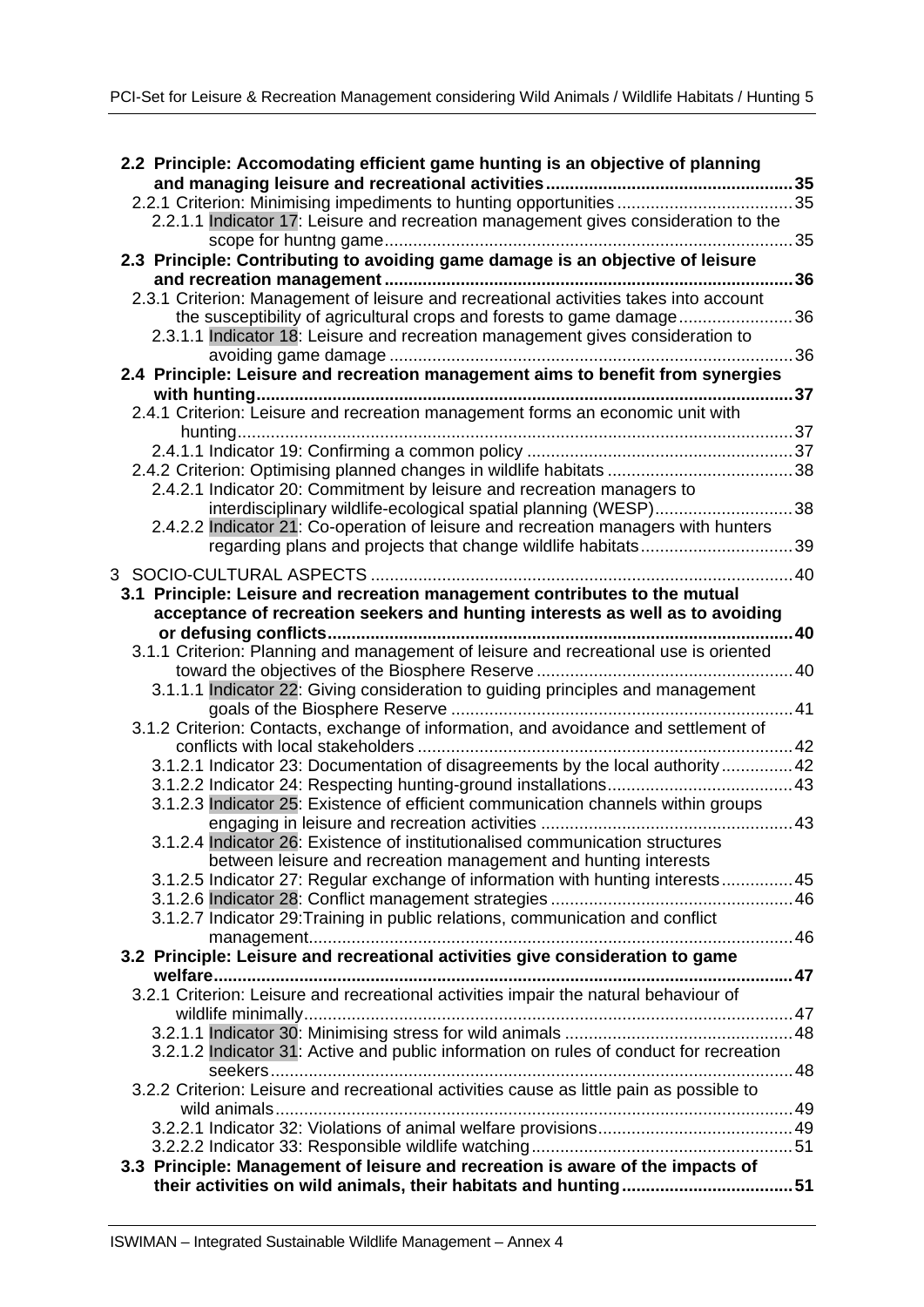| 3.3.1 Criterion: Rules of conduct for recreation seekers, as well as other management |      |
|---------------------------------------------------------------------------------------|------|
|                                                                                       |      |
| 3.3.1.1 Indicator 34: Improvement of knowledge about wildlife-ecological and          |      |
| hunting-related impacts of leisure and recreational activities51                      |      |
| 3.3.1.2 Indicator 35: Monitoring und evaluating compliance with regulations for       |      |
|                                                                                       | - 52 |
| 3.3.1.3 Indicator 36: Improving the status of knowledge on technology for planning    |      |
| recreational infrastructure and for visitor information and guidance53                |      |
|                                                                                       |      |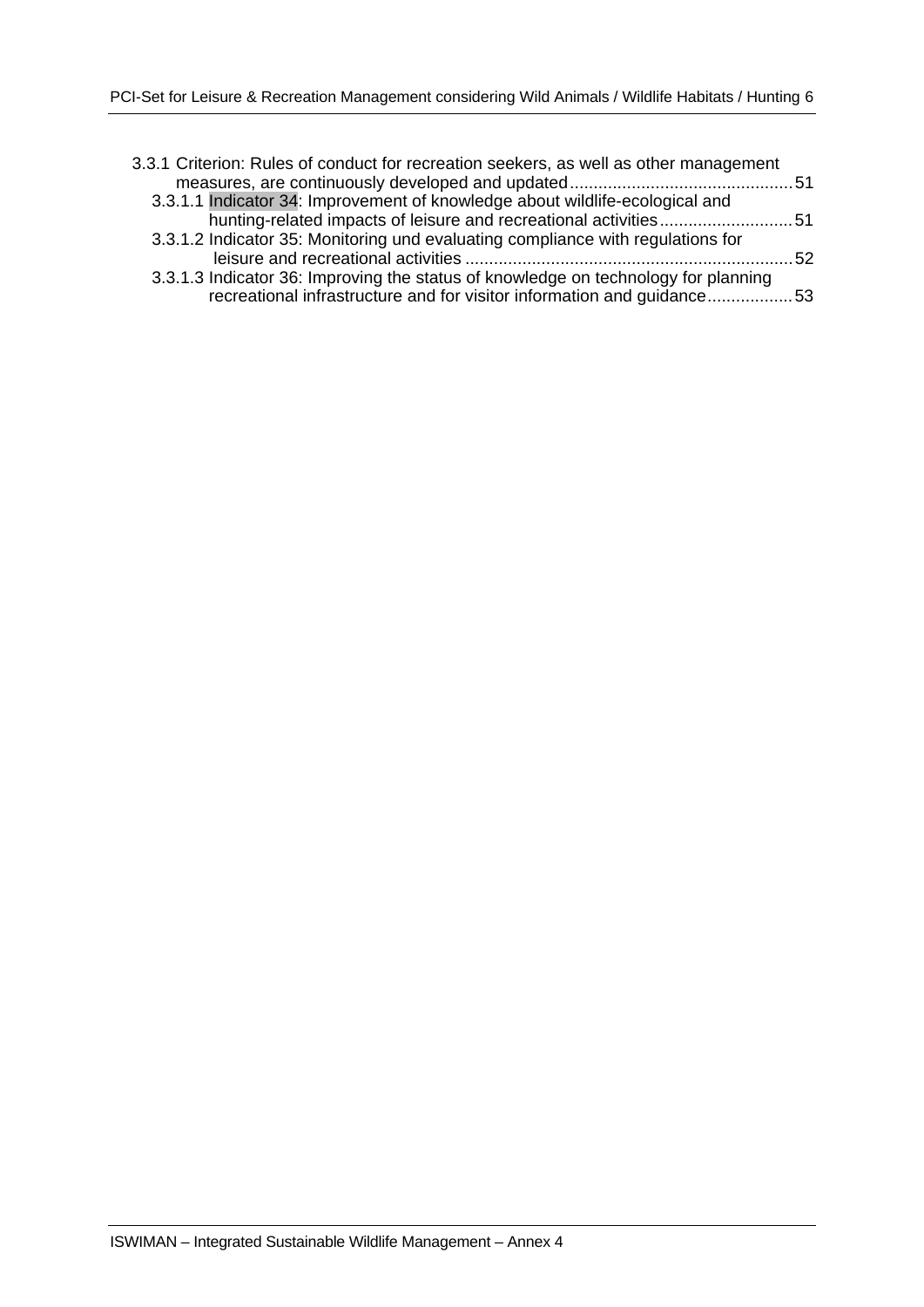### **DEFINITION OF TERMS**

- **Leisure and Recreation management** describes persons active in leisure time and recreational institutions, organisations, bodies, federations, associations, etc. representing the groups of people benefiting from the recreational use of the Wienerwald Biosphere Reserve. In their capacity as stakeholders, officials and decision-makers, these managers are responsible for the planning, regulation and control of leisure and recreational activities, have competencies for planning and implementation, or other ways to influence leisure and recreational activities. This group of actors includes in particular the Biosphere Reserve management, municipalities, regional managing bodies, tourism federations and associations, alpine associations, sports associations and other representatives of certain recreational user groups (horse riders, mountain bikers, hikers, etc.), land owners as well as representatives of relevant authorities.
- The term **game** refers to those wild animal species (furred game and feathered) which are subject to hunting laws, including species with no open season. Unless indicated otherwise, the terms **game** and **wild animals** are used in the same sense. Conversely, the term wild animal species refers to those wild animal species that are (or were) "huntable" as "game," or otherwise influenced by hunting (e.g. on account of hunting laws, regulations, and hunting practise).
- The term **threatened** refers to those wild animal species whose long-term survival within their natural range is endangered to varying degrees, or questioned. As a rule, these are species threatened with regional extinction, are declining continuously, are particularly rare, or have temporarily disappeared and are now returning, and are thus often classified as "protected species" under the nature conservation laws. The degree to which a species is threatened results, as a rule, from various risk factors that interact to varying degrees, and which, when combined, influence the conservation status of the species. If these factors occur, they are to be interpreted as warning signals suggesting that the respective species may be threatened. These risk factors are first and foremost: low population size; continuously declining populations (continuously decreasing number of populations and/or individuals of a species); small or decreasing range (contraction of distribution area); specialised habitat requirements of a species; habitat loss, habitat fragmentation, deterioration of habitat quality (low or decreasing availability of habitats); direct adverse human influence (e.g. on account of excessive hunting, excessive use, persecution, etc.) pressure by invasive, non-native species (e.g. Zulka et al., 2001; Primack, 1998). In varying combinations and with differing emphasis, most of the factors mentioned account for status of threatened species on red lists as well as their classification as protected species in accordance with nature conservation laws. The degree of endangerment that indicates, so to speak, the probability of survival or risk of extinction of a species in a certain area, is categorised through Red Listing processes. IUCN Red List categories include "extinct" and "extinct in the wild", followed by categories of "critically endangered," "endangered," "vulnerable", within which a species is considered threatened with extinction, and the pre-warning level of "near-threatened" (e.g. Zulka et al., 2001; IUCN, 1994, 1999). If a wild animal species is listed on a relevant red list – e.g. the Red List of Threatened Animals in Austria (Zulka, 2005) and Red Lists of the Federal Provinces – and classified into one of the above categories of endangerment, the respective species is to be considered a threatened species in the sense of this study<sup>1</sup>. Equally, species protected

-

<sup>&</sup>lt;sup>1</sup> http://www.umweltbundesamt.at/umweltschutz/naturschutz/artenschutz/oasis/oasis\_abfrage gives access to an Internet databank compiled by the Federal Environment Agency – Austria that allows queries as to the endangerment classification of individual species on different red lists. With regard to species relevant in terms of hunting, regularly updated information relevant in terms of hunting laws (hunting and closed seasons) on the basis of the hunting laws of the Austrian Federal Provinces is made available.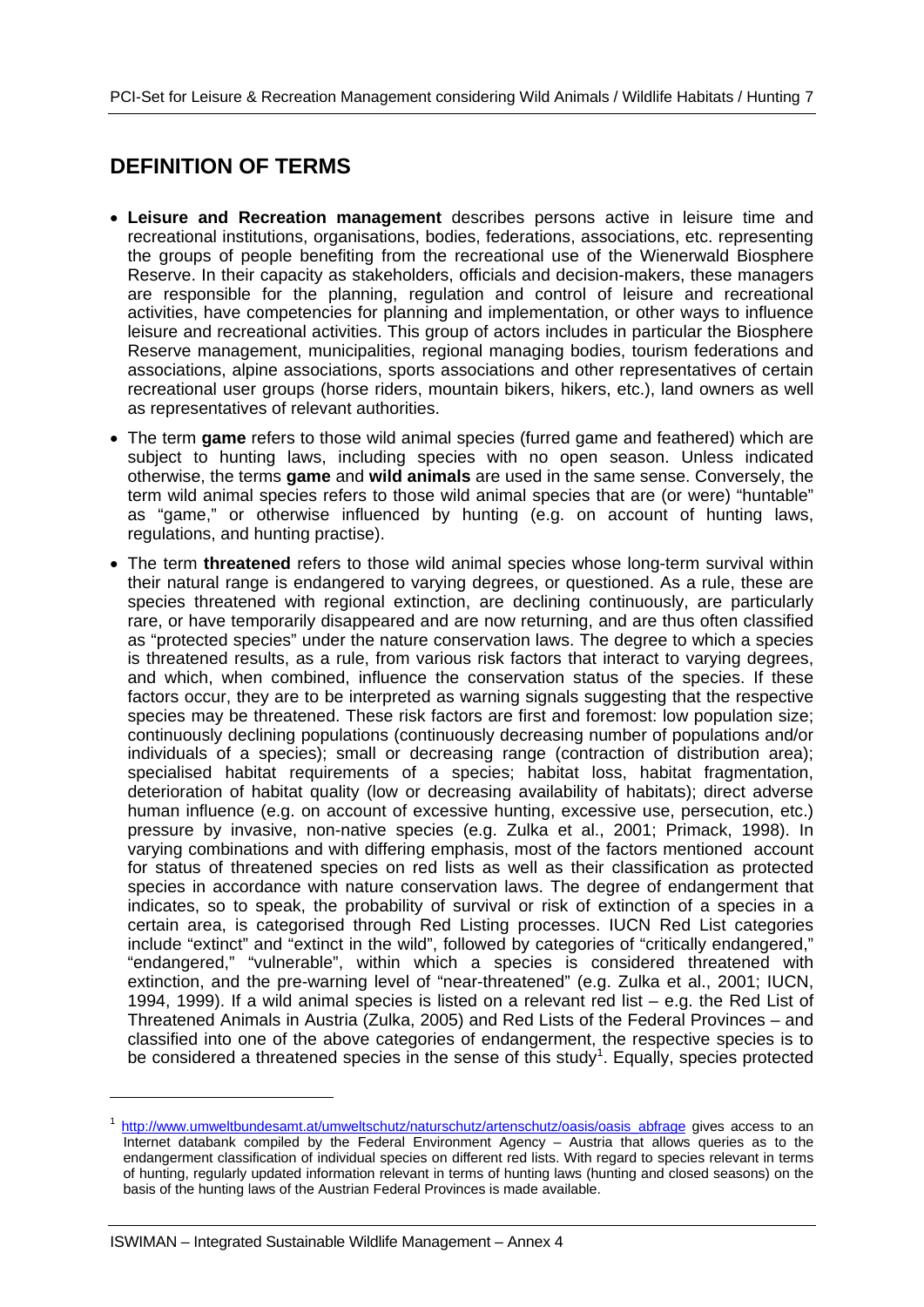by Austrian nature protection and conservation laws (species protection regulations), EU community laws (Bird Protection Directive, Flora-Fauna-Habitats Directive) and international species protection agreements (e.g. the Convention on the Conservation of European Wildlife and Natural Habitats – Bern Convention; Convention on the Conservation of Migratory Species of Wild Animals – Bonn Convention) are considered to be threatened species in this document.

- The term **sensitive** refers to those wildlife animal species to which one or more of the above endangerment factors apply, even if the respective species has not (yet) been redlisted as "threatened" or "near threatened." In particular those wildlife species are to be considered sensitive which, on account of specific (population-) biological features such as specialised habitat requirements (including size and quality of habitat), low reproduction potential, low dispersal capacity, are particularly sensitive vis-à-vis additional endangerment factors such as excessive hunting pressure, decreasing distribution, strongly increasing predation and competitive pressure from other species, or rapid changes of environmental conditions. In a hunting context, however, also native huntable game species are to be classified as sensitive if hunting them sustainably cannot be considered guaranteed in a certain area on account of their unfavourable conservation status or unfavourable trends in the respective species and/or its habitat. These species may often only be taken in small numbers or demand particular consideration on the part of hunters.
- The term **person permitted to hunt** or **owner of a hunt** refers, for the purpose of this study, to the owner or tenant(s) of hunting rights. Additionally there are those who hunt by permission of land owner/game tenant and owners of stalking districts.
- The term **person owning the right to hunt** refers in Austria to the land owner.
- The term **tenant** refers to the tenant of a proprietor's or co-operative hunt (person permitted to hunt).
- The term **lessor** refers to the owner or representative of the owner of a proprietor's or cooperative hunt.
- **Potential natural wildlife species inventory** is to be understood as the spectrum of wildlife species representing the currently achievable optimum circumstances in terms of biodiversity and near-natural conditions, taking into account the irreversible changes that have occurred in the course of the development of the cultural landscape as well as the existing economic and socio-cultural impacts on wildlife habitats that cannot be influenced by hunting. The "potential natural wildlife species inventory" is thus the range of wildlife species possible under the current habitat conditions, which pertain to the native spectrum of species (autochthonous, typical for the region) of the respective geographic region. "Native wildlife species" are, in the sense of the potential natural wildlife species inventory:
	- o those species that have outlasted the latest Ice Age or have immigrated thereafter and before and/or without human intervention<sup>2</sup>;
	- $\circ$  recolonising species that used to be native in a certain area whose populations temporarily ceased to exist and which now are returning to their original ranges, either without human intervention (immigration of species, e.g. elk/moose (*Alces alces*), brown bear (*Ursus arctos*), wolf (*Canis lupus*), otter (*Lutra lutra*)), or through reintroduction into their original habitats (e.g. Alpine ibex (*Capra ibex*) and Alpine marmot (*Marmota marmota*) within their original ranges of distribution);
	- o native species that have disappeared on account of human influence (eradication, habitat changes).

-

 $2$  So-called primary native or indigenous species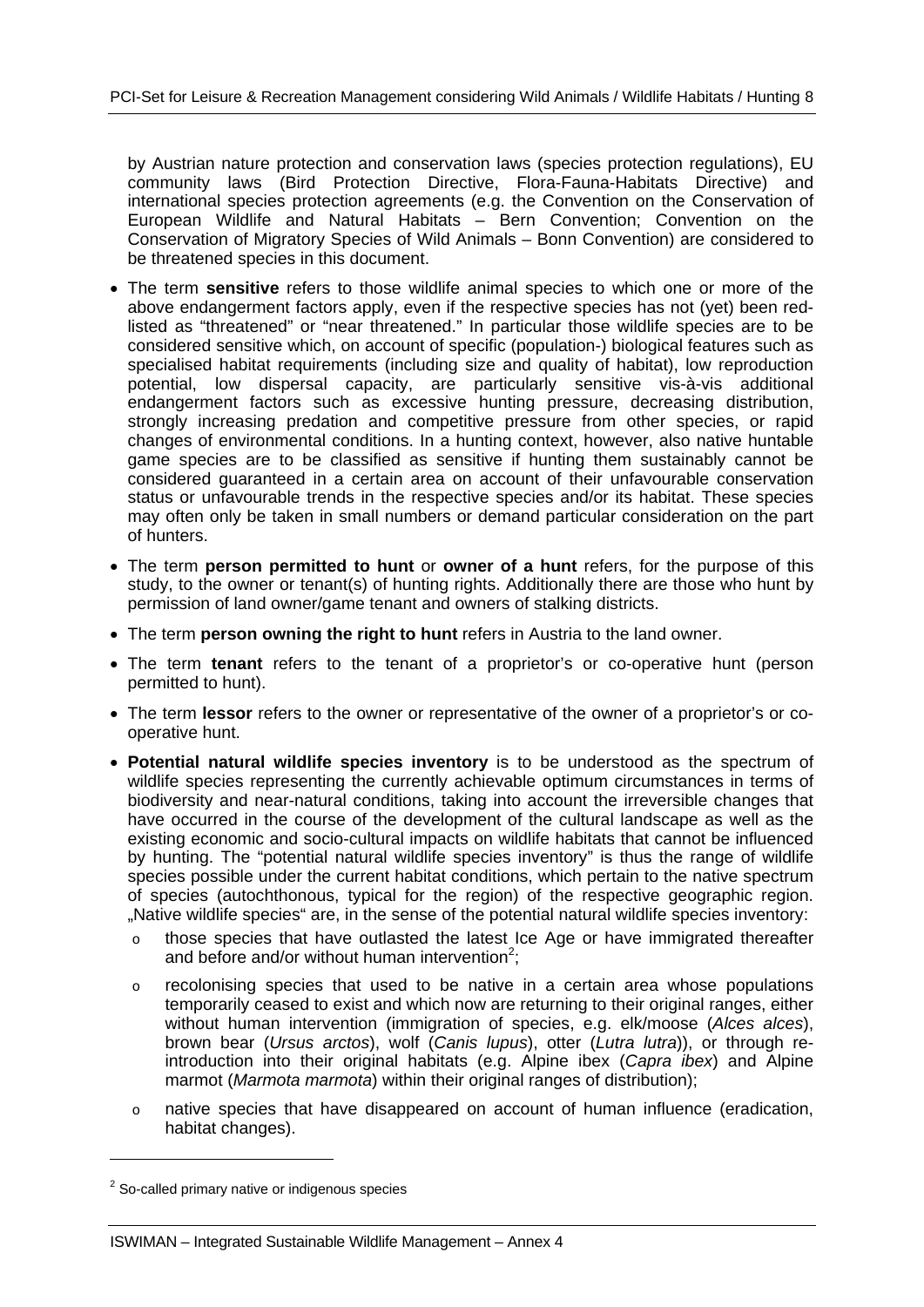As far as today's cultural landscape basically still has habitat potential for the species mentioned, these species are to be considered part of the potential natural wildlife species inventory.

This is not to be confused with **"new residents"** (**alien species, neobiota**), which have arrived at a certain territory (in this case, Austria) later than 1492 through direct or indirect human influence. With regard to Austria, these are, among huntable wildlife species, e.g. fallow deer, Sika deer, moufflon, wild rabbit, racoon dog, racoon, nutria and wild turkey. These species are *not* considered part of the potential natural wildlife species inventory. Those animal species that had become established under human influence in pre- and early history up to the end of the Middle Ages (1492) (such as, probably, the brown rat) are not relevant for hunting in Austria and thus need not to be considered for the purpose of this study.

- **Hunting management plan (hunting plan)** is to be understood as the planning ahead of any hunting-related activities, in particular in terms of time, area, and personnel. It comprises the goals and measures of hunting management for the respective hunting area and serves the purpose of providing long-term orientation for the hunting practice. Key components are e.g. to ensure that hunting accords with the needs of other land users, to take into account the optimum time and area for hunting the relevant game, and to give consideration to rare, non-hunted species. A hunting plan may exist in thought or in writing; with regard to sustainable hunting practice, however, a written hunting plan is preferable.
- **Hunting bag plan** (as a part of a hunting management plan) is a list of the numbers of each species (sex, age classes) planned to be shot or trapped (hunting bag planned before the hunting season starts).
- **Off-take list** (as a part of the hunting management plan) is a list of the numbers of each species (sex, age classes) really shot/trapped/killed by traffic accidents/ found dead by other reasons (hunting bag documented when the hunting season closes).
- **Culturally unacceptable game impact** is to be understood in this context primarily in terms of the ecologically unacceptable (harmful) influence of game on vegetation. The impact of game on vegetation comprises food intake (grazing, browsing, bark peeling) as well as rubbing to remove velvet from antlers and territorial tearing or gnawing. The concept of "culture" differs from economic considerations. Culture refers from an overall societal perspective to, in the case of forests, the functions beyond that of timber production, including shelter, leisure and recreation for people, but also to the provision of ecological value from other vegetation (e.g. orchid meadows rich in biodiversity). This is the fundamental view represented by the competent authorities on the basis of the respective (Austrian) legislation. The lack of some important natural enemies of our herbivorous wild animals as well as anthropogenic influences on our wildlife habitats (most of all land use) accounts for the fact that they are mostly not near-natural environments. This influences local densities and distribution patterns of wild animals, in particular ungulates, which damage vegetation beyond tolerable limits.
- **Wildlife habitat** is defined as the "living space" or "site" (the habitat) of wild species populations and/or individuals of a wild species. The habitat needs of the wild animals concerned define the area of wildlife habitat they require. The wildlife habitat must meet key habitat functions (food, cover and reproduction area). Environmental factors (such as noise, temperature, light, climate, soil, etc.) must neither exceed nor fall short of the species-specific limit of tolerance of the wild animals. The wildlife habitat may consist of several separate habitat sectors.
- **Migration** and **Dispersal** are movements of animals. Migration is the repeated movement of animal populations leading to seasonal changes of place and entails a change of range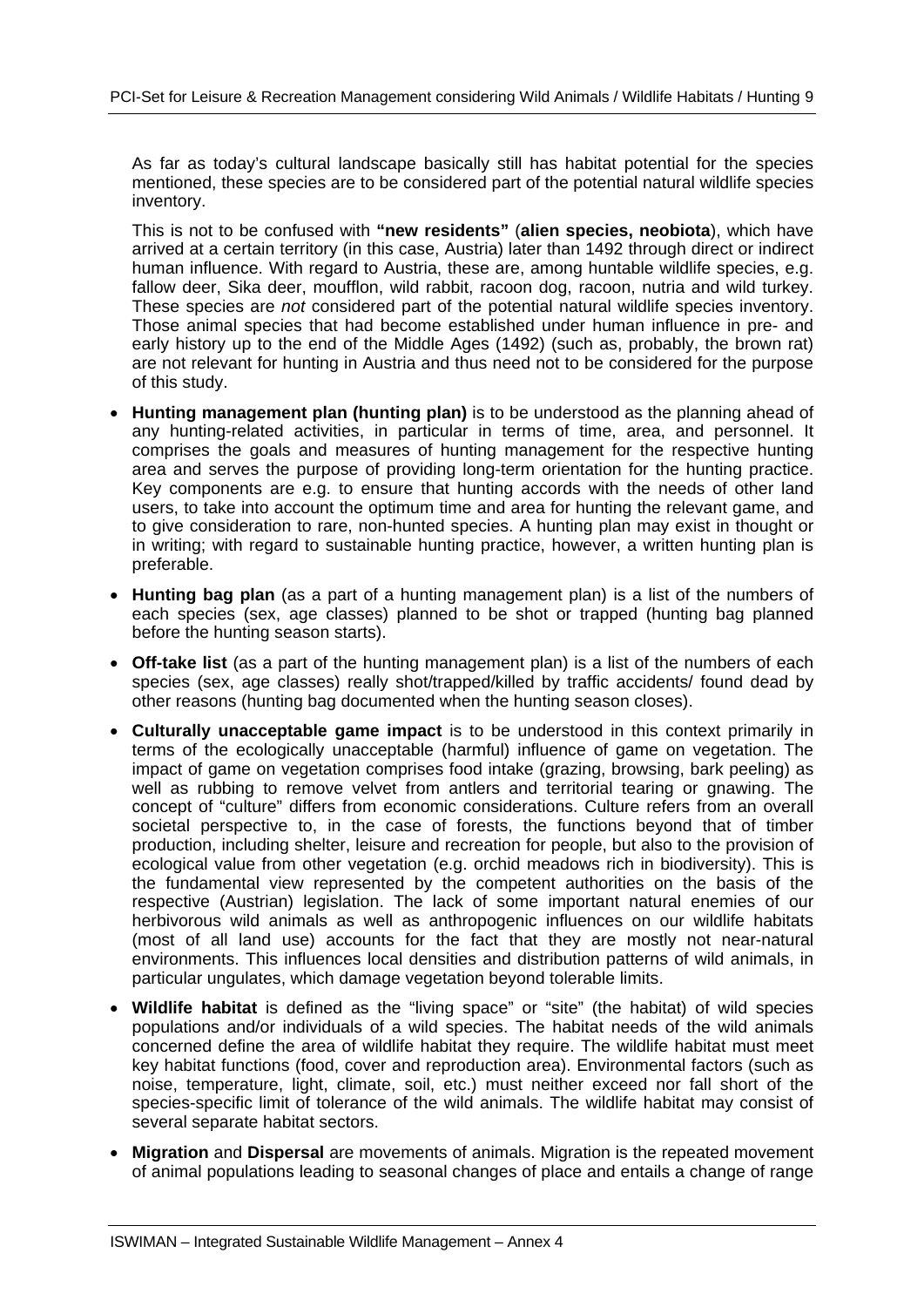of a species. As well as seasonal habitat change (e.g. passing from summer to winter habitat in red deer) there may also be migration to breed. Dispersal is the lasting movement of individuals away from a natal area or subsequent point of settlement, and is often omnidirectional unless constrained in particular directions by topography . It plays a significant role in terms of the necessary gene flow within and among populations of a species, and thus in terms of the preservation of the species, its distribution, the colonisation or re-colonisation of habitats. In the absence of regular genetic exchange via such "gene flow corridors," the risk of species and populations becoming regionally extinct will increase.

- Landscape sectors in which migration or dispesal primarily happens are termed **migration axes (routes)**.
- **Wildlife corridors** are bottlenecks within a migration axis or the habitat of wildlife species caused by barriers or an unfavourable environment. A salient characteristic of a corridor is its favourable structure compared to the surrounding environment, allowing for a link between separate habitat sections.
- The term **constricted corridor** is used to describe a constriction of a wildlife corridor or wildlife route on account of natural or anthropogenic barriers to a minimum width without any possibility of bypassing it locally, i.e. wildlife species are forced to adhere to the corridor as a consequence of specific topographic conditions (forest corridors, steep slopes, canyons, water courses, etc.) or artificial obstacles (fences, road barriers, walls, settlements, etc.) which create local bottlenecks.
- **ÖPUL** is the "Austrian Agri-Environmental Programme." The initials refer to the promotion of agriculture that is appropriate to the environment, extensive and favourable for nature. The programme is supported through the European Agricultural Fund for Rural Development as well as the Rural Development Programme of Austria. Along with ÖPUL, there are other publicly subsidised **agri-environmental measures** pursuing similar goals (e.g. the Ecopoint Programme).
- **Farmer** refers to persons responsible for the planning and carrying out of agricultural measures on agricultural plots of land. As a rule, they are managers/cultivators or owners of agricultural land or managers of an agricultural enterprise.
- The term **forest manager** refers to a person responsible for the planning and carrying out of forestry-related measures. As a rule, the term includes the skilled personnel responsible for forest management (forester, head of a forest division), forest owner or manager of forest enterprises.
- **Use** is to be understood in the comprehensive sense of the IUCN Policy Statement on the Sustainable Use of Wild Living Resources (IUCN, 2000); it includes all forms of consumptive and non-consumptive use of natural resources. Sustainable hunting and/or sustainable hunting-related use includes hunting certain animal species without the animals that are killed having to be used in a consumptive way (e.g. red fox (*Vulpes vulpes*), if its population increases on account of anti-rabies vaccination and thus endangers the population of other species).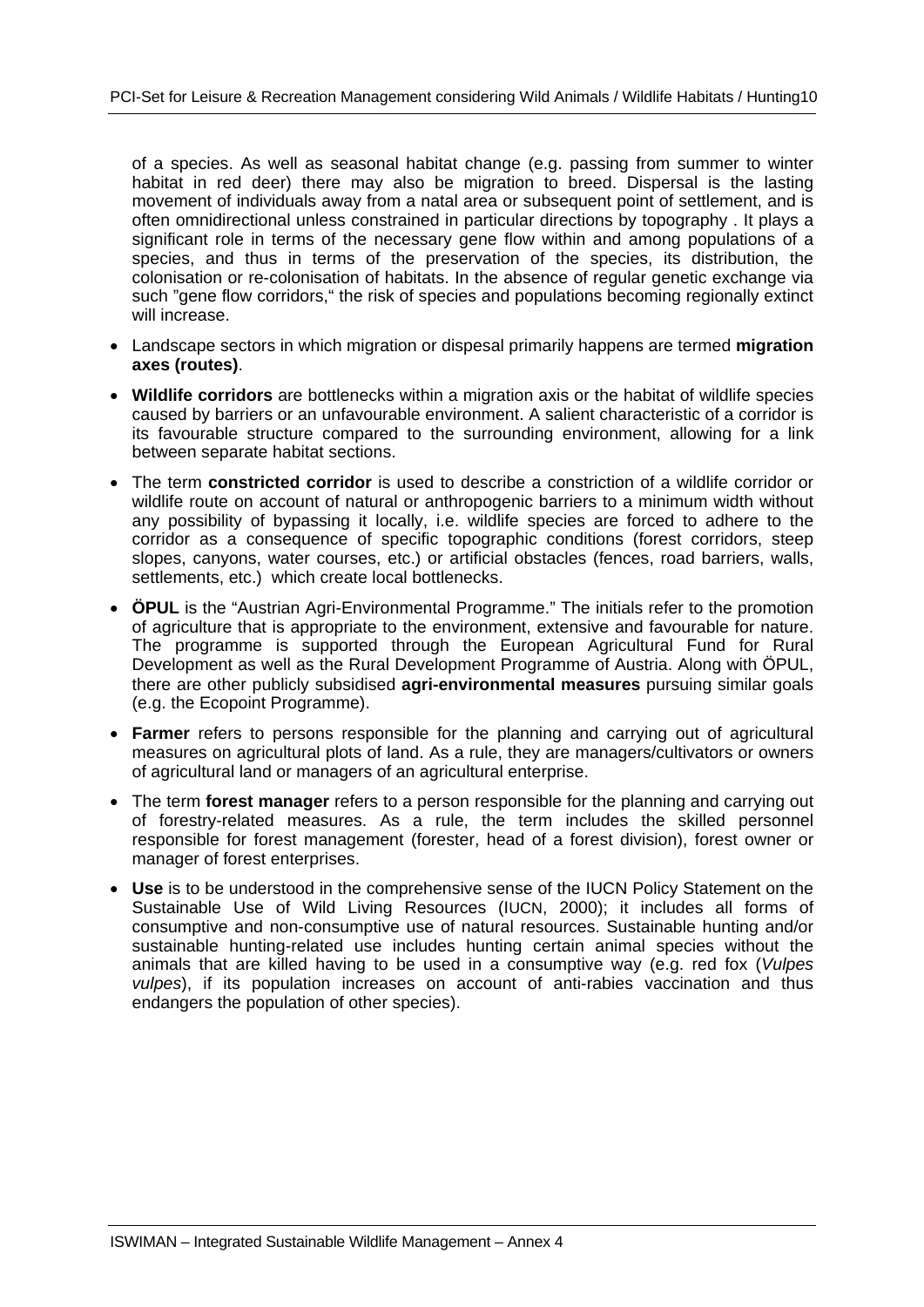# **Assessment Set for Integrated, Sustainable Wildlife Management Part: LEISURE AND RECREATION MANAGEMENT**

# **Principles, Criteria and Indicator scoring**

The following table gives an overview of the most important Indicators for the Interactive Field of Leisure and Recreation Management – Wild Animals/Wildlife Habitats/Hunting:

| <b>Ecology</b>                                                                                                                                                 | <b>Economy</b>                                                                                                                                       | <b>Socio-cultural Aspects</b>                                                                                                                            |
|----------------------------------------------------------------------------------------------------------------------------------------------------------------|------------------------------------------------------------------------------------------------------------------------------------------------------|----------------------------------------------------------------------------------------------------------------------------------------------------------|
| Existence of guidelines for<br>harmonising leisure and<br>recreational activities with<br>the habitat needs of wild<br>animals and of hunting<br>(Indicator 2) | Leisure and recreation<br>management gives<br>consideration to the scope<br>for hunting game<br>(Indicator 17)                                       | Existence of efficient<br>communication channels<br>within groups engaging in<br>leisure and recreation<br>activities (Indicator 25)                     |
| Checking whether the<br>guidelines for recreation<br>seekers are being observed<br>(Indicator 3)                                                               | Co-operation of leisure and<br>recreation management with<br>hunters regarding plans and<br>projects that change wildlife<br>habitats (Indicator 21) | Existence of institutionalised<br>communication structures<br>between leisure and<br>recreation management and<br>hunting interests<br>(Indicator<br>26) |
| Existence of biosphere<br>reserve-wide leisure and<br>recreation strategies co-<br>ordinated between different<br>recreational activities<br>(Indicator 14)    | Measures on the part of<br>leisure and recreation<br>management to preserve the<br>market value of a hunting<br>operation (Indicator 16)             | Active and public information<br>on rules of conduct for<br>recreation seekers<br>(Indicator 31)                                                         |
|                                                                                                                                                                |                                                                                                                                                      | Improvement of knowledge<br>about wildlife-ecological and<br>hunting-related impacts of<br>leisure and recreational<br>activities (Indicator 34)         |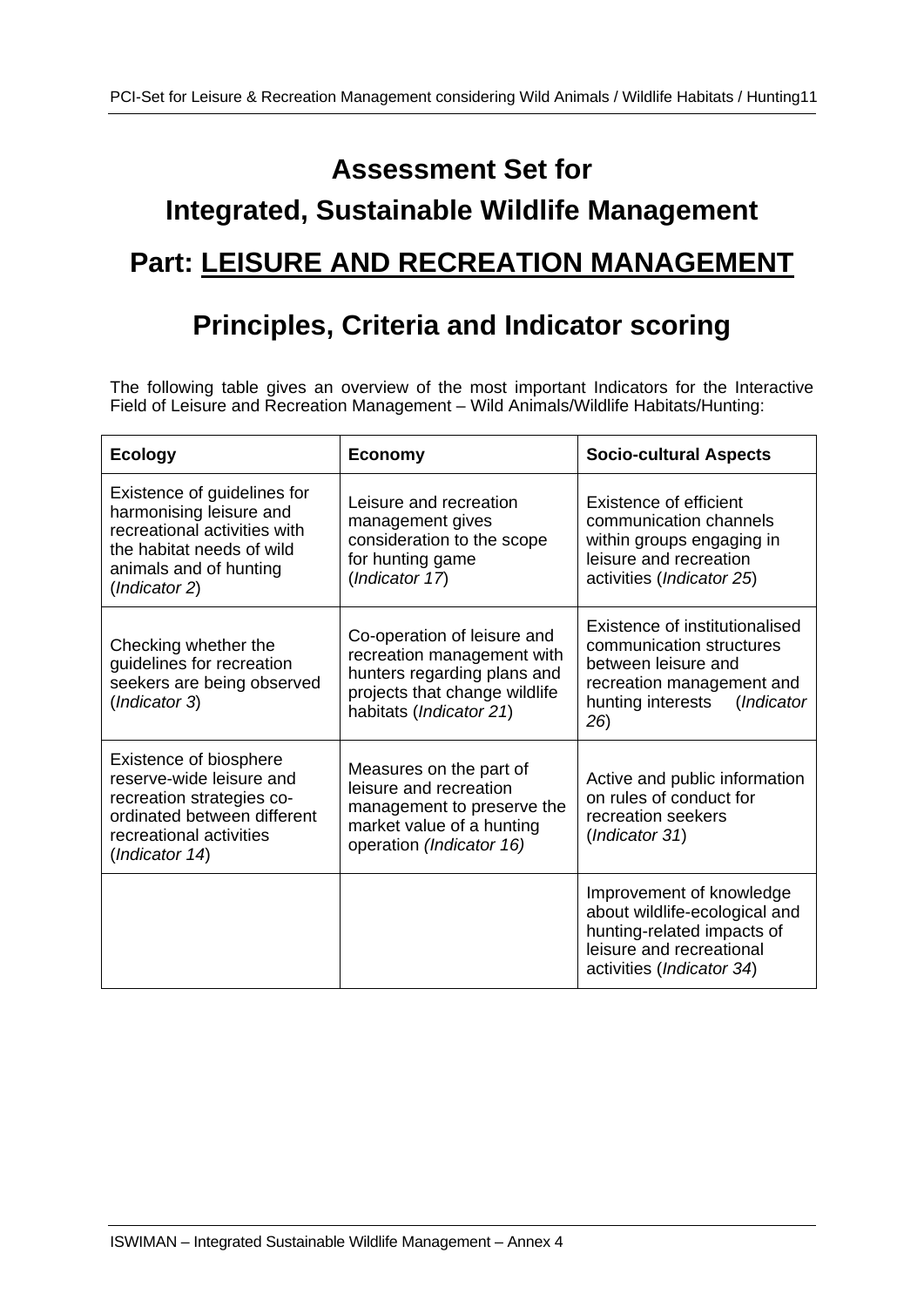## **1 ECOLOGY**

**Explanation:** From an ecological perspective, Principles, Criteria and Indicators assess the scope for leisure and recreational activities to influence the preservation of wildlife habitats and the diversity of wild animal species. Leisure and recreational activities have little or no direct impact upon the genetic diversity of wildlife, so this aspect is not assessed here.

#### **1.1 Principle: The management of leisure and recreational activities gives consideration to the preservation and improvement of wildlife habitats**

**Explanation:** Wildlife habitats are influenced, changed and – deliberately or unwittingly – actively shaped by humans. Even leisure and recreational activities have the potential to preserve and improve wildlife habitats.

Those planning and steering leisure and recreation activities should consider temporal or spatial influences on wildlife habitats from recreational activities and the need to preserve wildlife habitats for hunting. In particular they should guide and inform the people seeking recreation, which creates an obligation for leisure and recreation management to seek information on regional wildlife habitats and wildlife ecological interrelationships. This includes knowing about current unacceptable wildlife impacts, with insights also into the preservation and development of linking biotopes and habitats in the interest of wild animals. A general knowledge of wildlife habitats, their structure, components and status is required. A strategy for guiding visitors, developed in co-operation with various different interest and land user groups, is a key instrument of leisure and recreational activities which are adequate in terms of wildlife-ecological and sustainable in every regard.

#### **1.1.1 Criterion: Leisure and recreational use relates to wild animals, their habitats, and to hunting**

**Explanation:** The following examples of spatial and temporal guidance which minimises the negative impacts of disturbance of wild animals demonstrate how leisure and recreation management can support species conservation and hunting requirements:

- Adapting the siting of trails and their density to wildlife ecology: reducing use in wildlife rest zones, grazing areas, cover and other key habitats; avoiding habitat protection zones, core habitats and habitats valuable for sensitive species; leaving undisturbed areas of sufficient size between leisure and recreation routes.
- Preserving and increasing the attractiveness of marked paths and trails to give positive incentives to remain on the trails.
- Times of use harmonised with wildlife ecology and hunting operations, including flexible timing in critical periods for wildlife ecology and hunting (especially reproductive periods, winter rest periods for game and regulatory hunting).
- Informing recreation seekers about available trails, times of use and modes of conduct (refraining from leaving trails, leashing dogs, avoiding noise, avoiding walking into cover, etc.) to encourage appropriate outdoor behaviour.
- Checking on observance of rules.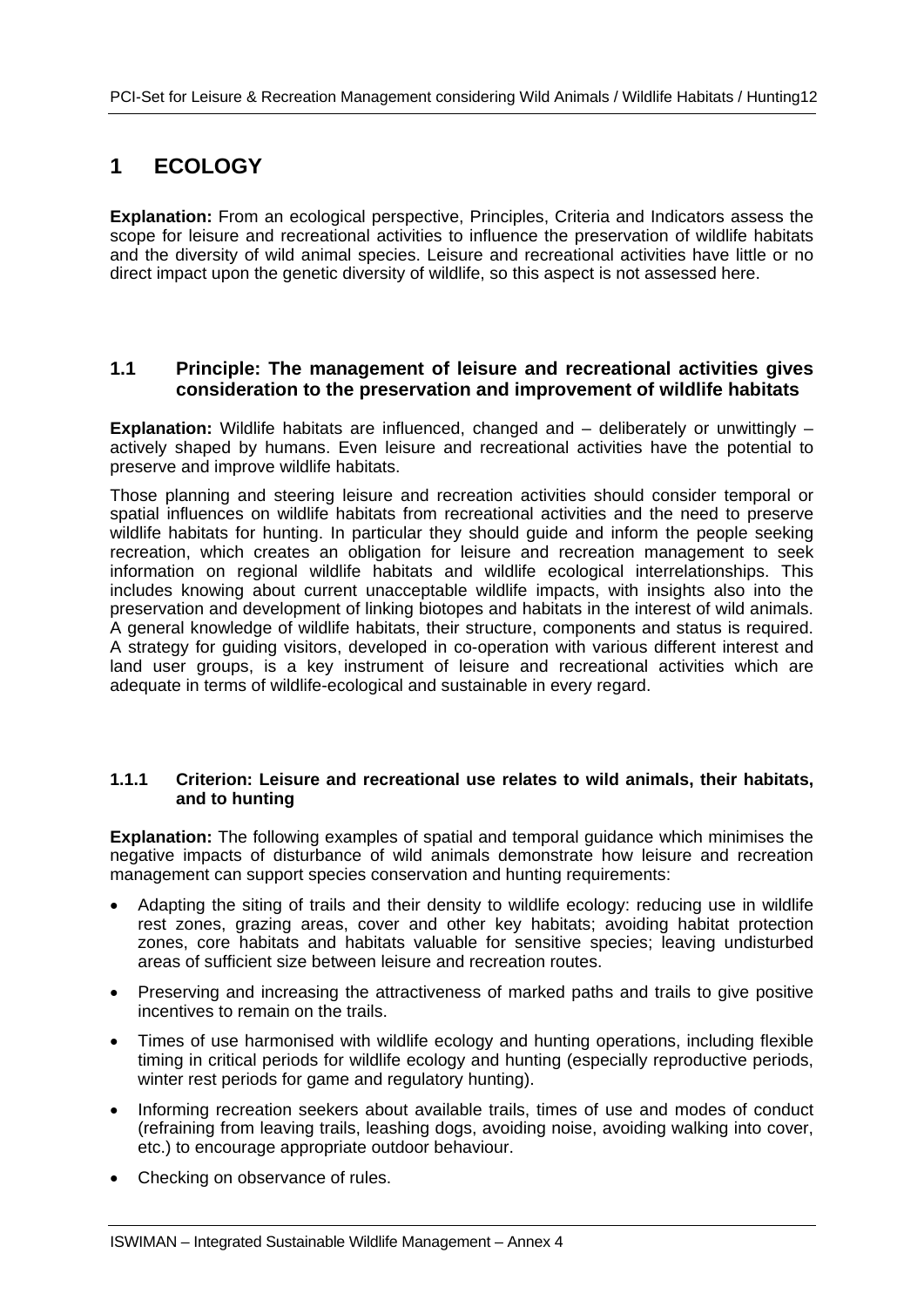- Visitor monitoring (e.g. observing, questioning, counting visitors)
- Harmonising measures with hunting and species protection.

#### **1.1.1.1 Indicator 1: Support for meeting hunting requirements for wildlife species that need to be reduced**

**Explanation:** The planning of hunting is potentially one of the most effective control instruments of game management. When done correctly, drawing up a hunting bag plan provides an opportunity to respond flexibly to changes in game populations, and to results of forest observation systems, by increasing or decreasing the number of animals bagged. Hunting bag plans are, so to speak, the link hunting establishes between the status of vegetation, the regulation of game populations, and aspects of nature protection and conservation. They serve both the preservation of game populations at levels usable for hunting in a sustainable way and the avoidance of game damage unacceptable in terms of regional culture.

Along with the general hunting bag plans prescribed by the authorities, it is reasonable for the land owner to oblige hunting tenants and other long-term hunting clients to meet additional hunting requirements for wildlife species for which there are no official hunting bag plans. Establishing a minimum bag for wildlife species with a (local and temporary) need of reduction may help regulate wildlife populations in the interest of regional culture. In the Wienerwald region, it is mainly wild boar which need to be reduced in this way. Contractual hunting obligations may, however, also make sense for various alien species.

Most recreational activities in wildlife habitats may entail disturbance of wild animals, which may cause changes in their diurnal patterns of activity (e.g. grazing rhythm) as well as in the spatial and seasonal distribution of game. The forcing game to withdraw to cover or become more nocturna hinders the meeting of hunting requirements. Inefficient hunting and thus regulation of game may have negative impacts on wildlife habitat and needs of land managers, and in particular cause an increase game impacts that are unacceptable in terms of regional culture. In this context, the extent of disturbance caused on trails which are planned for wildlife needs and marked out is – as species become habituated – much lower than in case of "unguided" use, e.g. when visitors frequently leave trails and paths. Especially during periods chosen for the bulk of regulatory hunting, increased disturbance by recreational users can have a particularly strong negative effect upon meeting hunting requirements. The brunt of regulatory hunting falls, for most cloven-hoofed species, in autumn; in the Wienerwald region, it takes place approximately between early August and September. Due to leaf-fall, wild boar are most efficiently hunted from November onwards. It also has to be borne in mind that strong disturbance through intensive and/or unguided recreational use may also heighten the susceptibility of wildlife species to disturbance from hunting (and vice versa). Lower hunting efficiency demands more time-intensive hunting which, in turn, increases the hunting pressure and thus causes further disturbance of wildlife – game becomes shyer.

Leisure and recreation management can support meeting hunting requirements, for wildlife species which need to be reduced, by way of spatial and temporal guiding measures that minimise the disturbance of wild animals.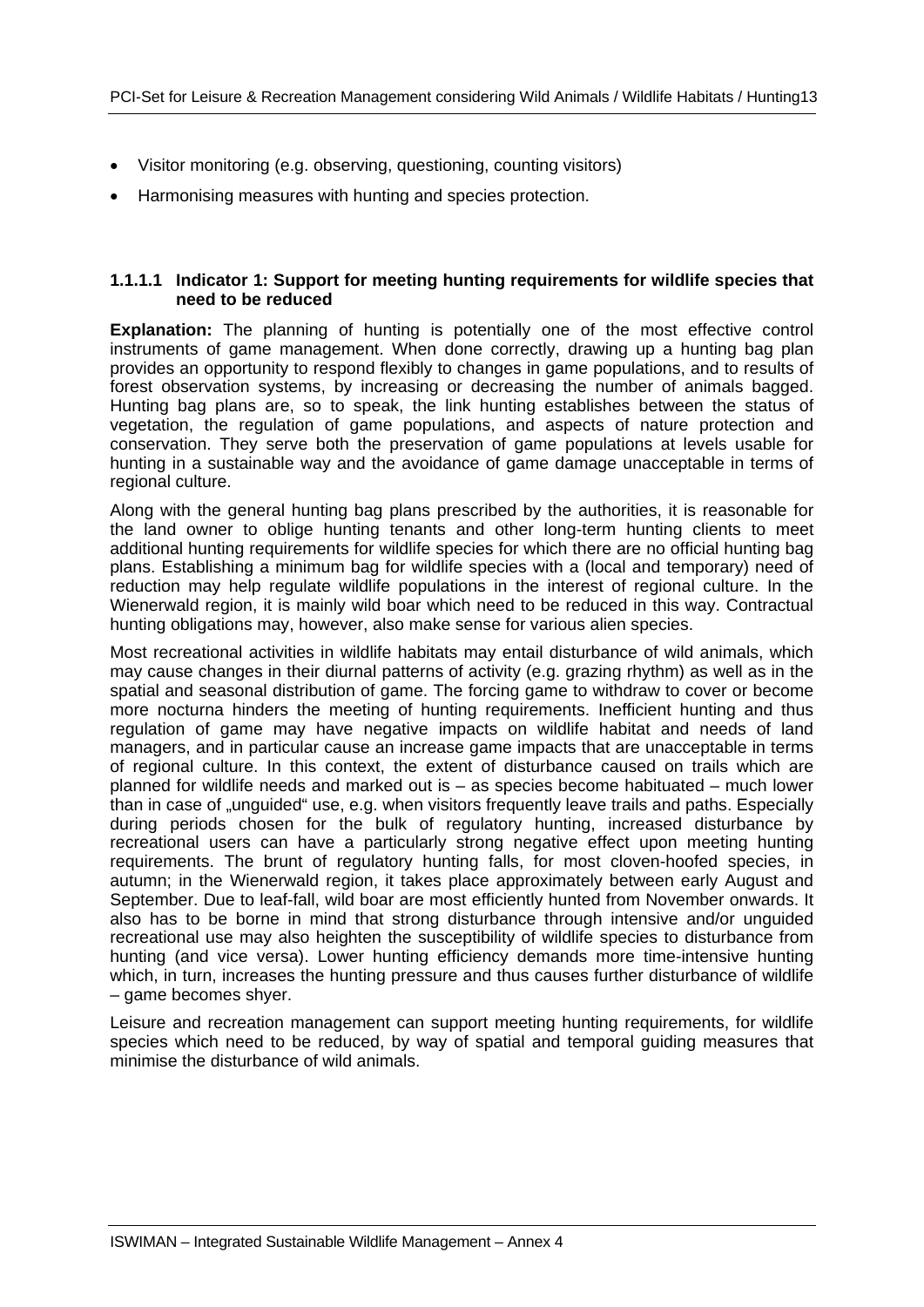| Indication and score: | 3    | Efficient hunting of wild animal species that need to be<br>reduced is optimally supported by considering wildlife<br>ecology and hunting requirements in the planning and<br>management of leisure and recreational activities.             |
|-----------------------|------|----------------------------------------------------------------------------------------------------------------------------------------------------------------------------------------------------------------------------------------------|
|                       | $-1$ | Efficient hunting of wild animal species that need to be<br>reduced is only occasionally supported by considering<br>wildlife ecology and hunting requirements in the planning<br>and management of leisure and recreational activities.     |
|                       | $-3$ | Efficient hunting of wild animal species that need to be<br>reduced is rendered more difficult because wildlife ecology<br>and hunting requirements are not considered in planning and<br>management of leisure and recreational activities. |

#### **1.1.1.2 Indicator 2: Existence of guidelines for harmonising leisure and recreational activities with the habitat needs of wild animals and hunting**

**Explanation:** Temporal and spatial guidelines for recreation seekiers are central to harmonising leisure and recreational activities with the habitat needs of wild animals, the quality of their habitats and the requirements of sustainable hunting. Guidelines should be sure to include criteria such as habitat quality, game damage, scope for hunting, and respect for rest zones and key habitats. The extent of disturbance by recreation seekers mainly depends upon when and where these people are present and move about. The influence of human disturbance on wild animals may be greater in some locations than in others at particular times of the day or year. Spatial and temporal aspects of recreational use should always be considered in combination. An important prerequisite for guidelines that are efficient and ecologically meaningful is co-ordination between the various different recreational activities (hiking, jogging, horse riding, mountain biking, etc.) as well as taking into account and integrating all groups visiting wildlife habitats, if possible. Biosphere park zoning, in particular core zones, needs special attention in this context. It also makes sense for temporal and spatial guidelines to be co-ordinated both in terms of content and formally between the Wienerwald Biosphere Reserve and other surrounding leisure and recreation areas in order to provide recreation seekers with unified supra-regional guidelines.

Even minor influences of leisure and recreation may have profound effects on wildlife habitats when combined with impacts by other forms of use (especially hunting, agriculture and forestry, road construction, housing and settlement). In order to consider the cumulative effect of the influences of all land users, information interchange between the various land user groups is fundamental. We assess the existence and practical implementation of one of the within in a guiding system for the Biosphere Reserve, as described above.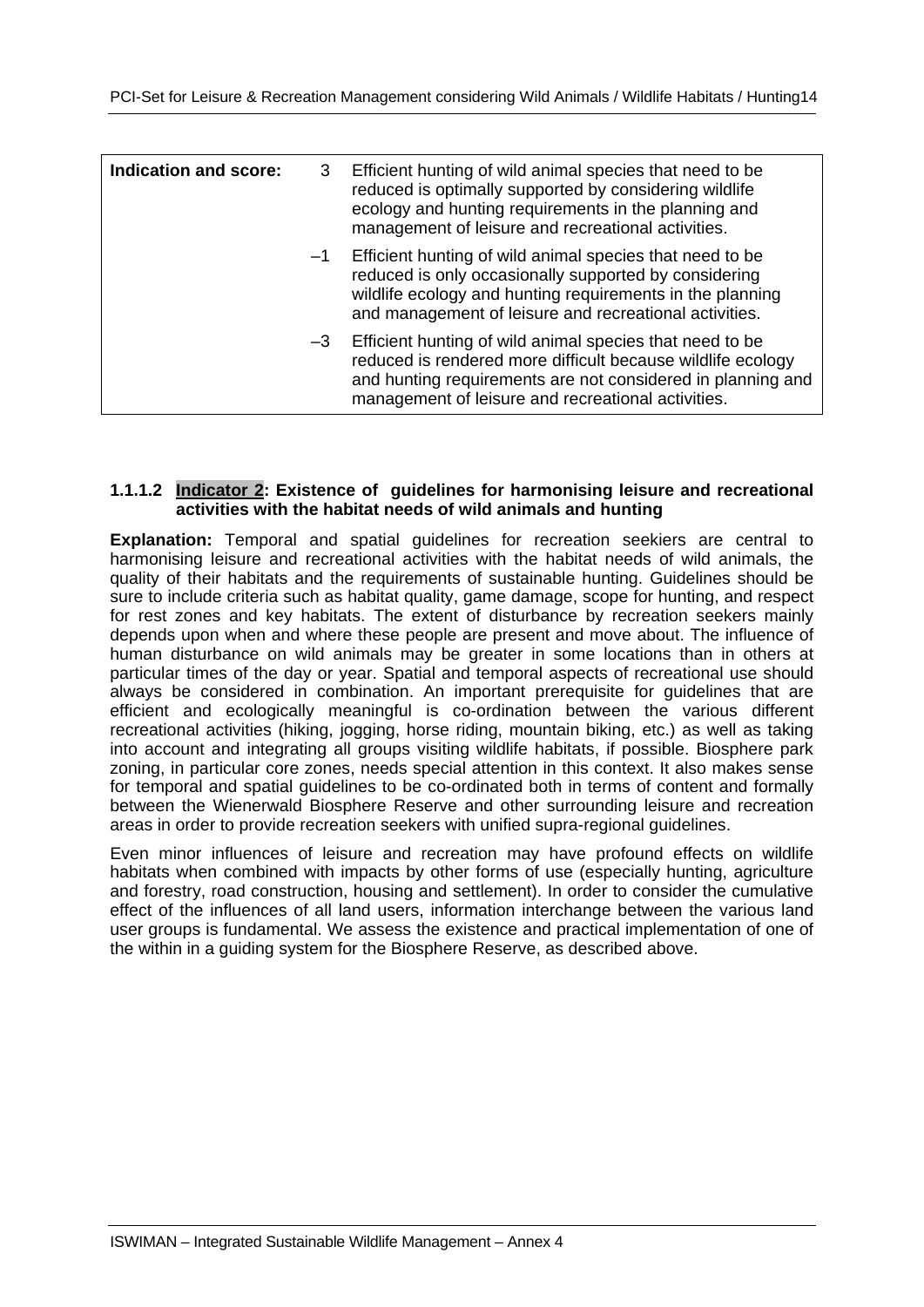| Indication and score:<br>4 | Spatial and temporal guidelines for relevant leisure and<br>recreation seekers address wildlife ecology and hunting<br>criteria for the entire Biosphere Reserve and are applied; the<br>guidelines are harmonised across recreational interests,<br>hunting representatives, landowners and the Biosphere Park<br>management. |
|----------------------------|--------------------------------------------------------------------------------------------------------------------------------------------------------------------------------------------------------------------------------------------------------------------------------------------------------------------------------|
| 2                          | Spatial and temporal guidelines for relevant leisure and<br>recreation seekers address wildlife ecology and hunting<br>criteria for the entire Biosphere Reserve and are applied.                                                                                                                                              |
|                            | Spatial and temporal guidelines for the relevant leisure and<br>recreational user group which address wildlife ecology and<br>hunting criteria in parts of the Biosphere Reserve, and/or for<br>individual regulatory areas, are only partly applied.                                                                          |
| -3                         | There are no spatial and temporal guidelines addressing<br>wildlife ecology and hunting criteria for the relevant leisure<br>and recreation seekers and/or they are not being applied.                                                                                                                                         |

#### **1.1.1.3 Indicator 3: Checking whether the guidelines for recreation seekers are being observed**

**Explanation**: The efficiency of guidelines for leisure and recreation seekers that addresses wildlife ecology and hunting-related issues depends on whether individuals observe them. Ideally, guidelines should include all relevant recreational interests across the entire Biosphere Reserve. Rules that vary across the Biosphere Reserve, as well as uncoordinated planning activities by individual municipalities, land owners, etc., should be avoided.

The effectiveness of codes of conduct and guidelines can only be correctly assessed in terms of wildlife ecology and hunting if there is sound information on compliance. An effective method of checking whether guidelines are being observed is state of the art visitor monitoring (e.g. observing, questioning, counting visitors), with comparable monitoring of other land users. Findings from the monitoring of visitor behaviour should lead to improvements to the guidelines.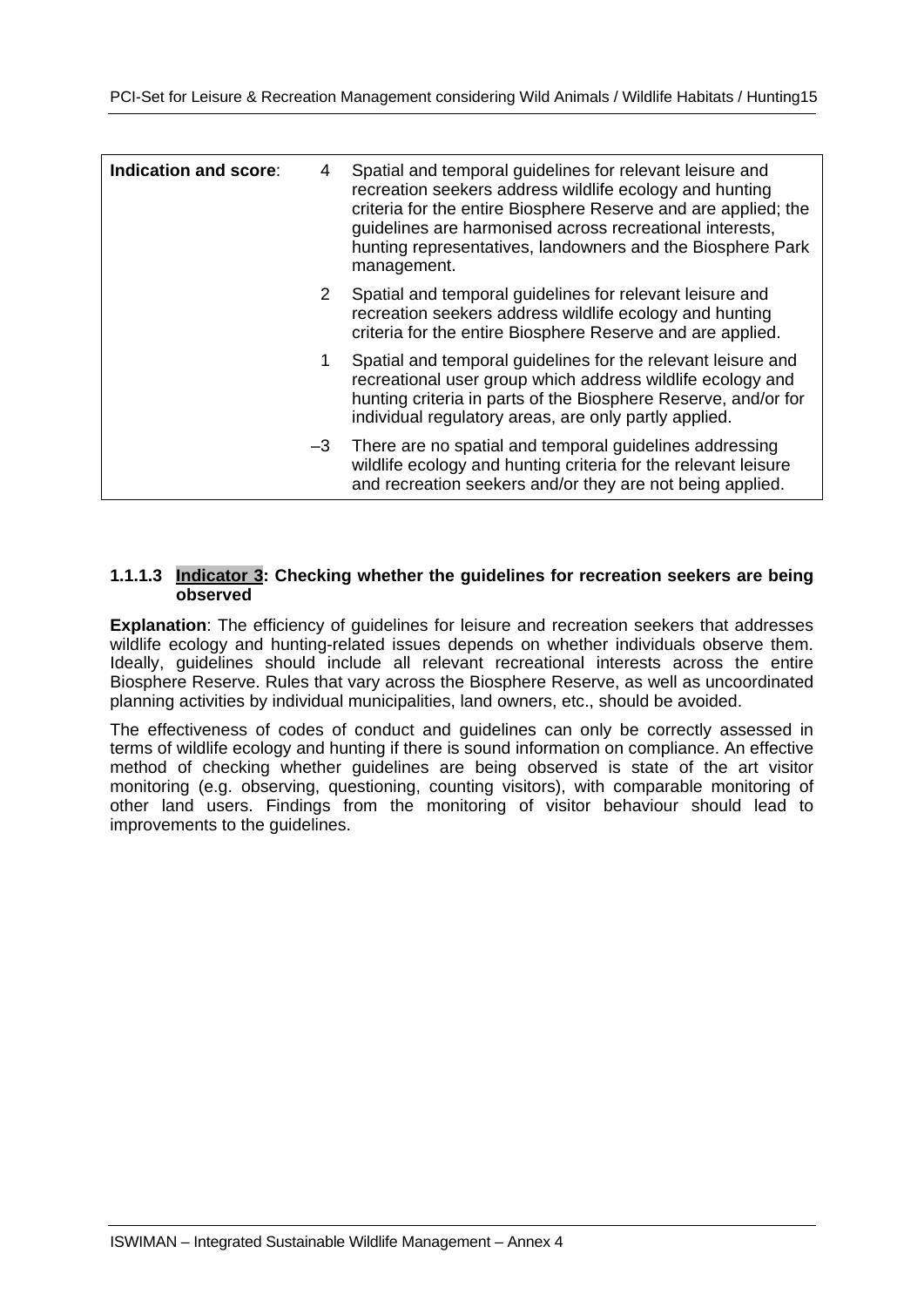| Indication and score: | 4 | The observance of guidelines by the relevant leisure and<br>recreation seekers is regularly and systematically checked<br>e.g. by observing, questioning, counting visitors). |
|-----------------------|---|-------------------------------------------------------------------------------------------------------------------------------------------------------------------------------|
|                       |   | 2 The observance of guidelines by the relevant leisure and<br>recreation seekers is checked irregularly and<br>unsystematically; there is no sound monitoring of visitors.    |
|                       |   | -4 There is no checking of whether guidelines are observed by<br>relevant leisure and recreation seekers.                                                                     |
|                       | x | Not applicable, no score (there are no guidelines for leisure<br>and recreation seekers).                                                                                     |

#### **1.1.2 Criterion: Giving consideration to the influence of game on vegetation**

**Explanation**: This Criterion and its Indicators are meant to assess whether planning by the management of leisure and recreational activities has taken into account the possible aggravation of negative impacts of wildlife on forests and other forms of vegetation.

Disturbance of game – in particular by unguided and off-trail leisure and recreational activities– may cause and aggravate game damage. Leisure and recreational activities may aggravate game damage if:

- The movements of game change (game remains in areas providing cover),
- There are shifts in species-specific grazing periods (e.g. increased nocturnal activity),
- There is increased energy requirement due to frequent disturbance and escape behaviour, and
- Hunting and meeting hunting requirements are rendered more difficult.

The last point often requires increased hunting pressure; in areas with increased hunting pressure as a consequence of the need to regulate populations, recreational activities may have a stronger effect upon the animals' behaviour than in areas not subject to hunting or areas of low hunting pressure, as animals reflect increased sensitivity to disturbance (Reimoser, 2005; Herbold, 1992; Kalchreuther & Guthörl, 1997).

Guidelines may be used to alleviate game damage. If recreational operations follow relevant guidelines in areas particularly sensitive to damage, wild animals may respond by changing their movements which, again, may contribute to avoiding game damage (Reimoser, 2005).

Taking into account negative game impacts on vegetation requires a view beyond the confines of the individual planning and management territory, as wild animals do not observe anthropogenic limits and borders; thus, for example, leisure and recreational activities may have a significant impact on the impact of game on vegetation of an adjoining planning and management area.

#### **1.1.2.1 Indicator 4: Giving consideration to the shelter-providing function of forests**

**Explanation:** Among the functions of forests (including provision of timber, shelter, health and recreation), it is the shelter-providing role that needs to be considered by leisure and recreation management. Apart from shelter for particular sites ("site protection forests"), forests give shelter to humans and buildings. According to the AUSTRIAN FOREST ACT of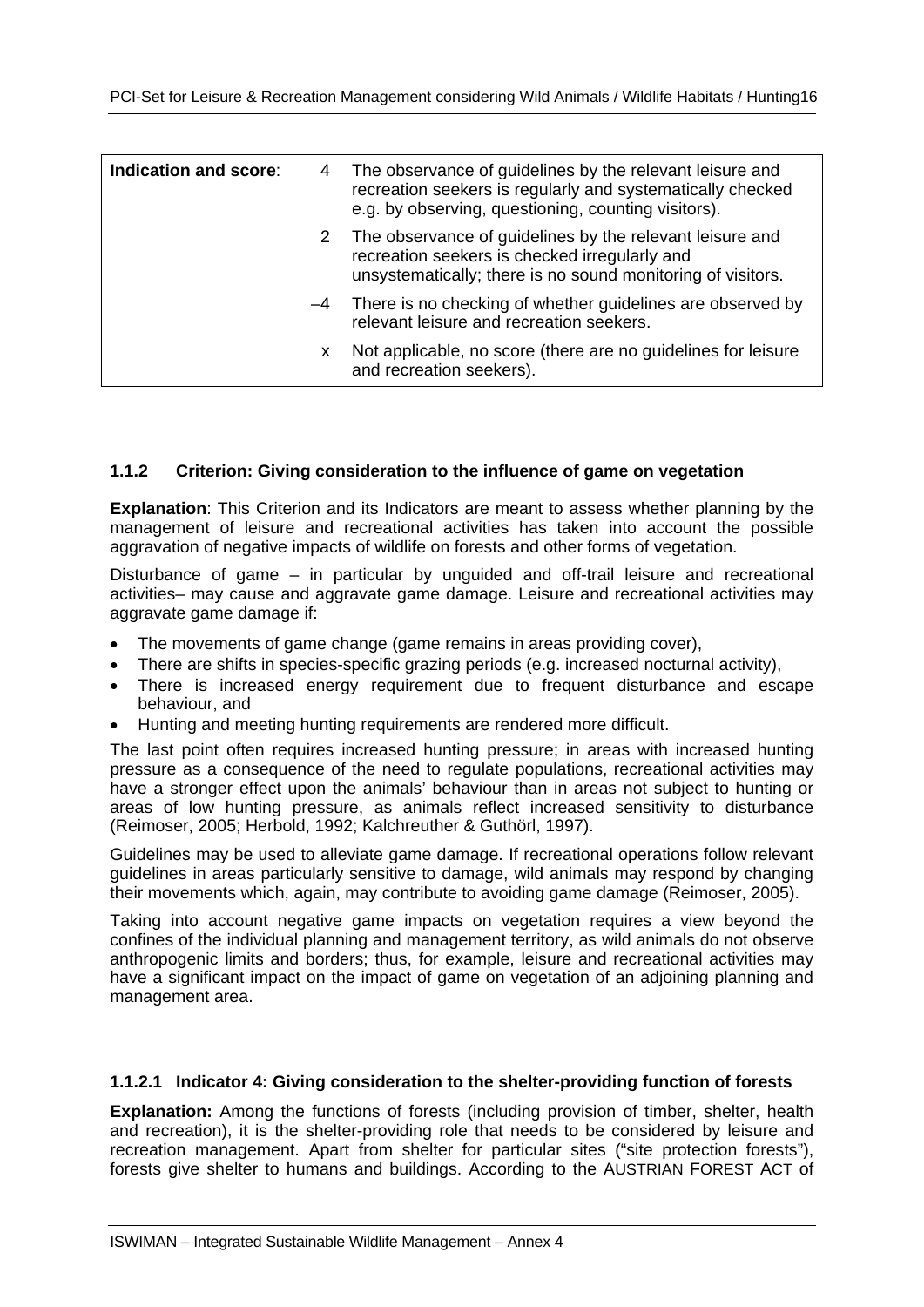1975 as amended in 2002 (Federal Legal Gazette No. I 59/2002), "forests providing protection for humans and technological objects" are forests that shelter humans, human settlements or installations or cultivated land, in particular against elementary hazards or harmful environmental influence, and whose preservation requires specific treatment (§ 27 of the quoted legislation). According to the current forest development plans, the Wienerwald Biosphere Reserve accounts for comparatively small areas of shelter-providing forest; nevertheless, for those areas the shelter effect of the forest is particularly important.

The self-maintenance and self-regeneration properties of forests that provide shelter for humans and constructions may be damaged by game (browsing, barking). Vegetation, in terms of species composition, structure and texture, is harmed especially by (locally) excessive game densities.

If guidelines are to inform visitors about the shelter-providing role of woodland, the situation and status of appropriate forest stands needs to be known. The responsibility to seek relevant information lies with the leisure and recreation management. To identify forests whose major function is provision of shelter, the following documents provide a basis in Austria: the Forest Development Plan (for areas with shelter as the priority function), the "areas with a shelter function" as defined by Torrent and Avalanche Control as well as the Provincial Protection Forest Concepts. The competent Forest Authority may also be involved.

Leisure and recreation management should vary its consideration for the shelter function of the forest in accordance with the specific local situation (e.g. forest type, forest status, scope for browsing damage, level of game populations and wildlife species composition, forest management strategies, hunting strategies). Meaningful guidelines might include both discouraging visits to shelter-providing forest and, conversely, directing recreational activities towards protective forests with a need of regeneration (in order to keep these areas largely free of game and browsing). The approach most useful in terms of sustainability should be determined in close co-operation with the forest authority, forest owner and hunters.

The way the shelter-providing function is taken into account should be an element of a visitor guiding strategy. This Indicator can also be applied if the applicant's own planning and management area does not include forests which provide shelter for humans and constructions, if such forests occur in adjoining areas (see Explanation in Section 2.1.1.2).

| Indication and score: | 2 | Measures for guiding visitors are harmonised with hunters<br>and forest managers and applied to prevent damage by<br>game to the shelter-providing function of forest habitats.  |
|-----------------------|---|----------------------------------------------------------------------------------------------------------------------------------------------------------------------------------|
|                       | 1 | Forest habitats with a shelter-providing function are known to<br>the leisure and recreation management and given<br>consideration in terms of managing recreational activities. |
|                       |   | $-2$ The shelter-providing function of forest habitats is not taken<br>into account by leisure and recreation managers                                                           |
|                       | x | Not applicable, no score (no shelter-providing forest within or<br>near the unit of assessment).                                                                                 |

#### **1.1.2.2 Indicator 5: Giving consideration in leisure and recreation management to game impacts which are unacceptable in terms of regional culture**

**Explanation**: Regional culture is here defined as comprising nature conservation in general and thus also conservation of native animal species; it also includes the continuation of hunting and fishing, agriculture, Alpine farming and forestry, as well as the right of access to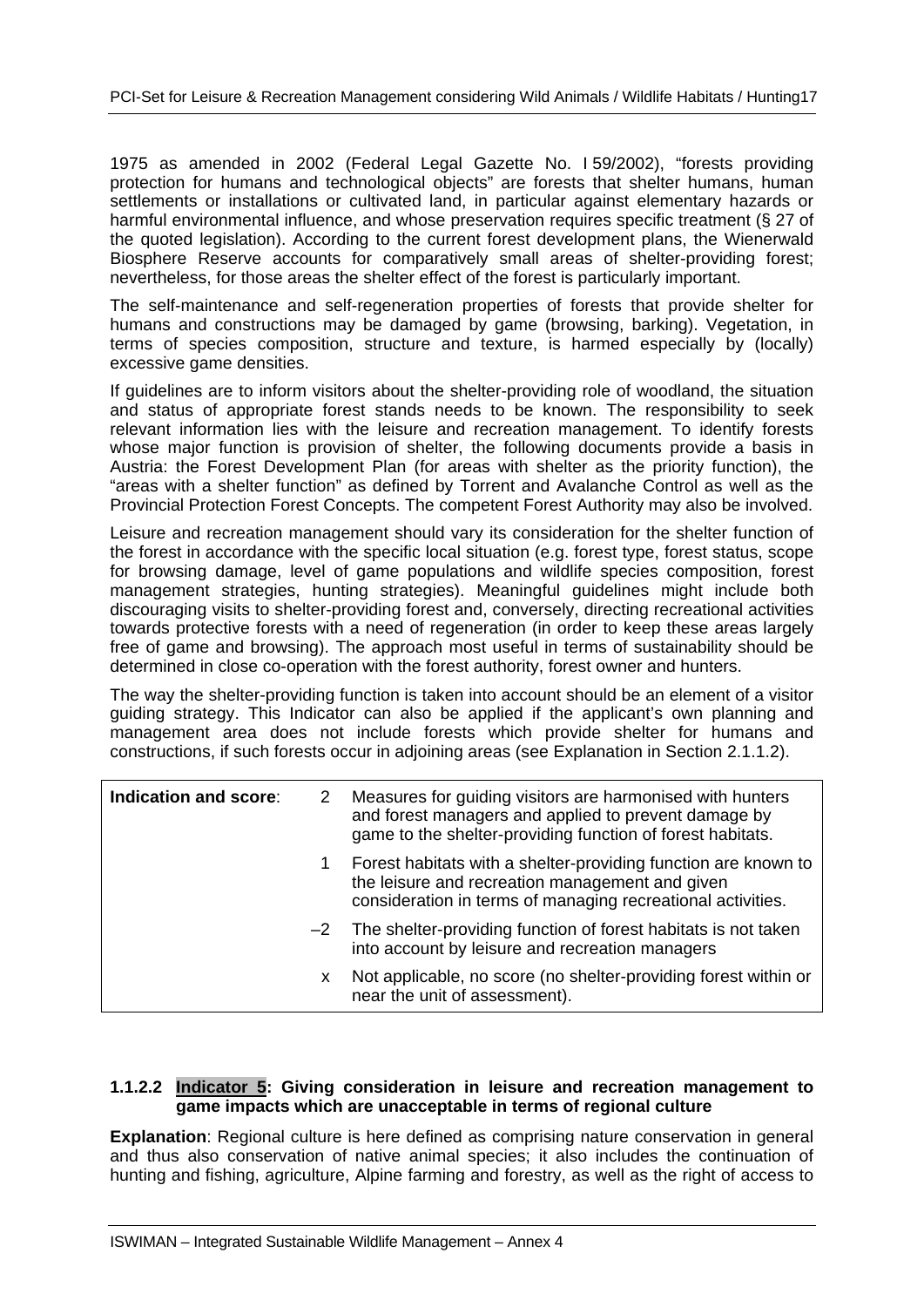farmland and forests for leisure and recreation. We speak of game impacts unacceptable in terms of regional culture in particular if important functions of the forest (shelter, health, recreation, provisoning, habitat for animal and plant species) are jeopardised. As a rule, damage to the forest ecosystem has a negative impact on these functions, which is particularly serious if the shelter function is affected. In core zones of the Wienerwald Biosphere Reserve, we speak of game impact relevant in terms of regional culture if this impact conflicts with management objectives for an undisturbed development of near-natural forest eco-systems. Damage such as wild boar may cause by extensive grubbing-up of ecologically valuable meadows may also be relevant in terms of regional culture.

The spatial and temporal patterns of recreation, as well as its type and intensity, affects its influence on the extent of game impacts relevant in terms of regional culture. This is particularly true for disturbance of game by intensive, spatially unguided or adversely timed (dusk, winter, spring) recreational activities as well as for poor behaviour of people seeking recreation outdoors (free-roaming dogs, noise, intrusion into areas of cover, deliberately approaching game, etc.) If the leisure and recreation management pays regard to seasonal and diurnal bottlenecks in game food supply, less damage is likely to occur. Thus, if leisure and recreation management is adapted to the ecology and closely aligned with the planning of hunting, game impacts unacceptable in terms of regional culture may be reduced. First and foremost, however, it is important for the leisure and recreation management to seek information on the current situation of existing game impacts unacceptable in terms of regional culture. As a second step, the knowledge thus gained should be given consideration by the leisure and recreation management, and activities harmonised with hunting management. A necessary prerequisite is thus a regular exchange of information with hunters (see also Socio-cultural Aspects of this Assessment Set).

Even an awareness that there is *no* current information on game impacts which are unacceptable in terms of regional culture can only be gained by staying up to date. Thus, this Indicator is also applicable if there is no unacceptable game damage.

Consideration of the currents status of game impact, not only on agricultural crops and forest cultures but also on features protected under nature conservation laws, is mainly expressed in terms of any measures contributing to a reduction of disturbance from recreational activities, most of all in sensitive areas and at sensitive times of the day and year. They may comprise:

- Placing of trails and paths sensitively with respect to wildlife ecology (respecting wildlife rest zones, important areas of cover)
- Adapting the density of trails and paths (leaving sufficient habitat areas undisturbed)
- Adapting the times of use (minimising conflicts with natural wildlife behaviour during certain times of the day and year)
- Education, awareness-raising and information of the recreation seekers, including on-thespot visitor information on: connection between recreational behaviour, disturbance of wildlife and game damage; existence, meaning and observing of rules of conduct)
- Checking on the observance of rules of conduct
- Creating positive incentives for desirable recreational behaviour (e.g. by increasing the attractiveness of areas particularly suitable for recreation and less susceptible to game damage).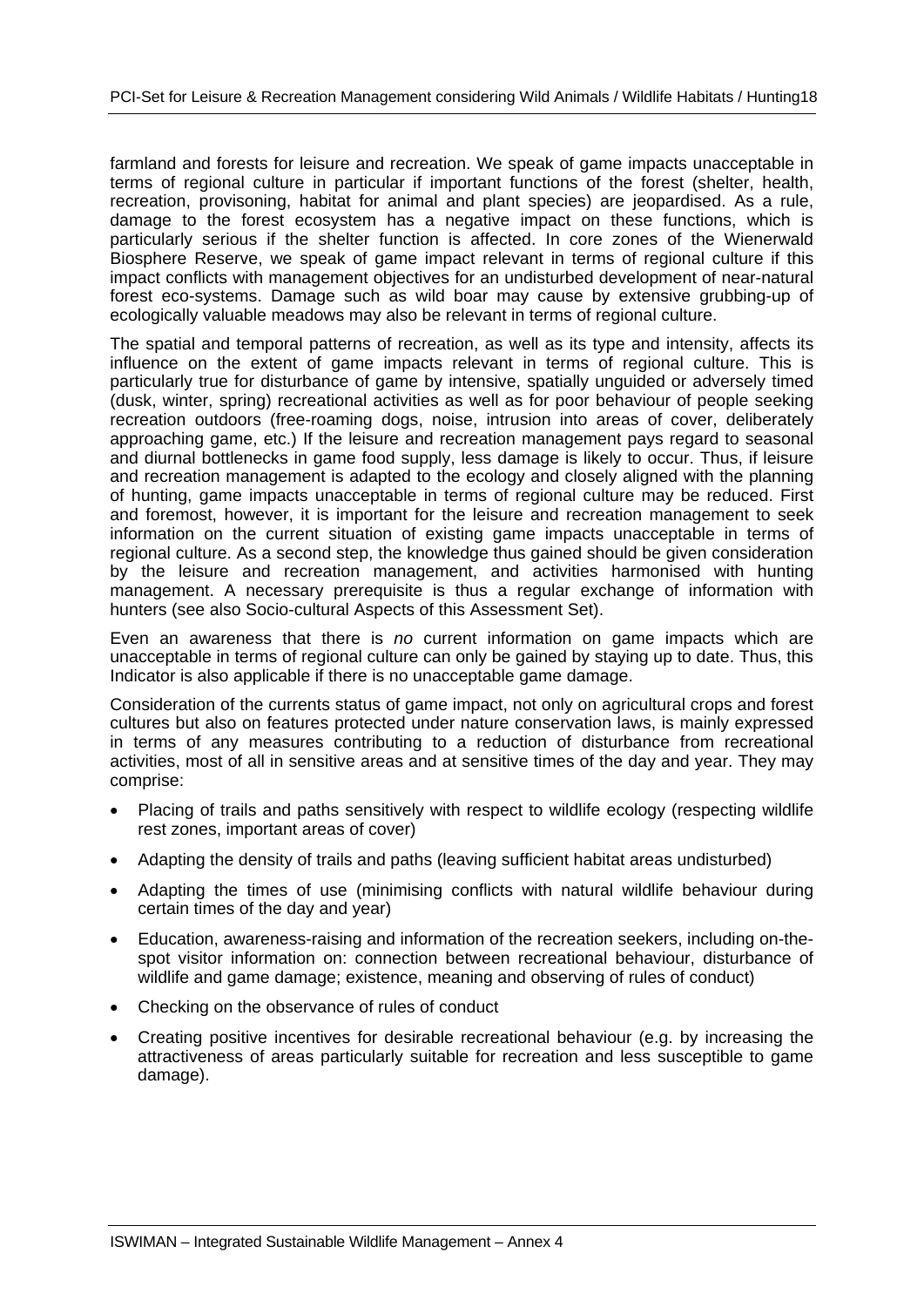| Indication and score: | 2    | The responsible leisure and recreation managers seek<br>information on the current status of game damage which is<br>unacceptable in terms of regional culture and pay regard to<br>the knowledge thus gained in terms of leisure and<br>recreational use; particularly in key areas of game damage<br>and features protected under nature conservation laws,<br>measures taken involve close co-operation with the people<br>responsible for hunting and nature conservation. |
|-----------------------|------|--------------------------------------------------------------------------------------------------------------------------------------------------------------------------------------------------------------------------------------------------------------------------------------------------------------------------------------------------------------------------------------------------------------------------------------------------------------------------------|
|                       | -1   | The responsible leisure and recreation managers seek<br>information on the current status of game damage which is<br>unacceptable in terms of regional culture; however, the<br>knowledge thus gained is inadequately considered in terms<br>of leisure and recreational management.                                                                                                                                                                                           |
|                       | $-2$ | The responsible leisure and recreation managers do not<br>seek information on the current status of game damage<br>which is unacceptable in terms of regional culture.                                                                                                                                                                                                                                                                                                         |

#### **1.1.3 Criterion: Preservation and creation of linking biotopes**

**Explanation:** The linking up of biotopes is important in case of local and small-scale wildlife routes and thus for the immediate quality of wildlife habitats. Frequent, regular game routes such as between areas of cover and grazing, as well as seasonal routes such as between summer and winter habitats allow wild animals to complete all stages of their life cycles (linking of partial habitats to form a linked-up habitat system).

The supra-local, regional and supra-regional linking of habitats is of equal importance. The existence of wildlife corridors and large-scale linked-up biotope systems guarantee both dispersal and seasonal migration of wild animals and/or wild animal populations.

#### **1.1.3.1 Indicator 6: Giving consideration in terms of planning and management of leisure and recreational activities to biotope linkage that benefits wild animals**

**Explanation**: The fragmentation of wildlife habitats by roads, railway lines, settlements and industrial zones, as well as leisure and recreational installations, has a central influence on habitat quality. It may be mitigated to some extent by adequate leisure and recreational management by exerting as little pressure of disturbance as possible on important wildlife corridors, migration routes and other essential wildlife routes between habitats and parts of habitats, or by making them more attractive. However, if the aspect of biotope linkage is consistently taken into account in terms of planning and managing recreational activities, a significant contribution will be made to a sustainable use of wildlife habitats.

This Indicator targets the preservation and improvement of general (local and small-scale) biotope linkage. This refers in particular to local and small-scale wildlife routes used frequently and regularly by game to satisfy habitat needs and as a link between parts of habitats such as for daily transition between areas of cover and grazing, as routes of movement during the search for food or for seasonal changes between winter and summer habitats. Biotope-linking landscape structures allowing for natural movements in conformity with the respective species' needs are an integral part of their habitats. If wildlife is limited in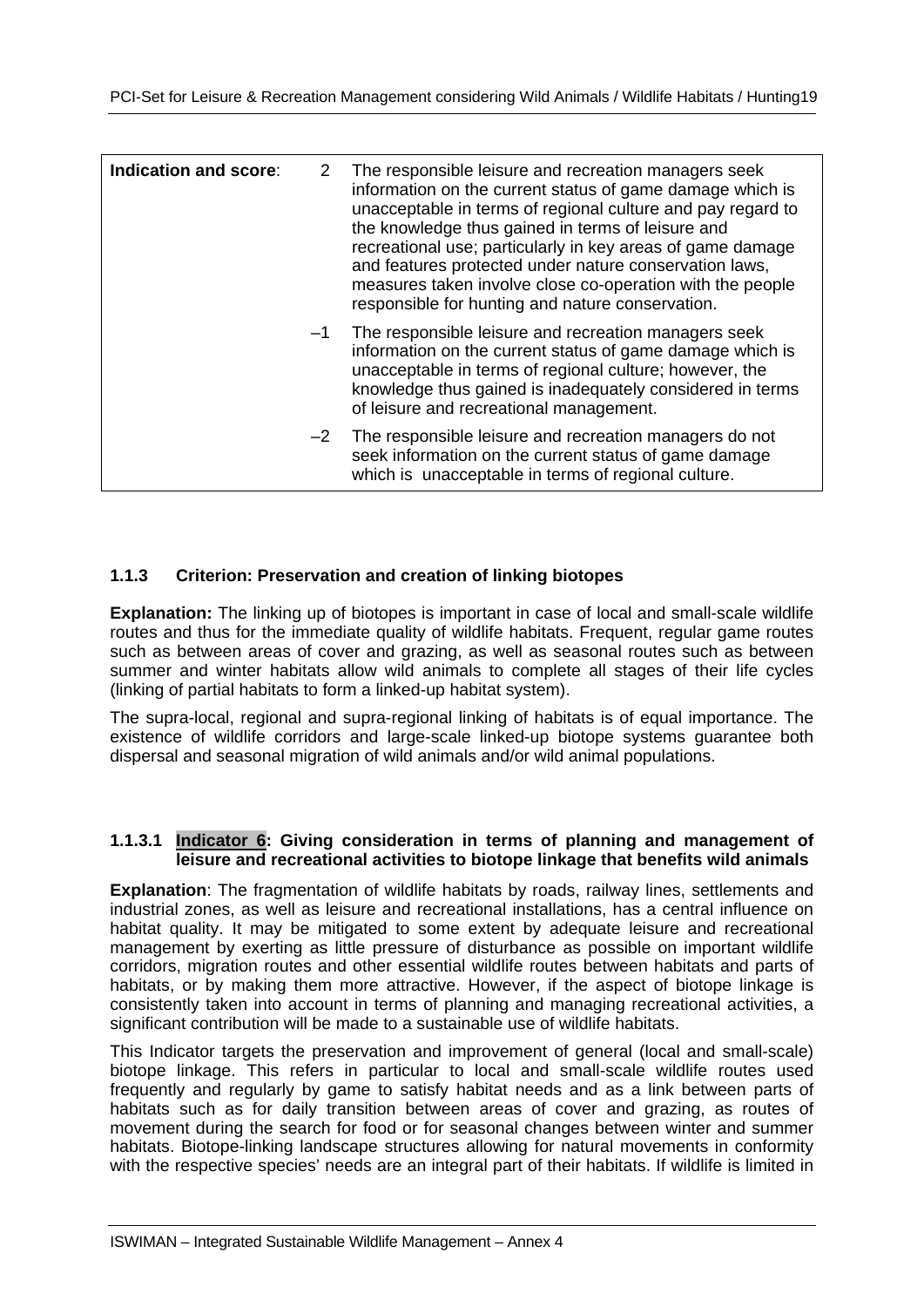using them, greatly changed activity patterns will result. To link biotopes on open ranges, wildlife needs structural elements suitable for cover, sojourn and food in their habitats.

Fragmentation of wildlife habitats may be aggravated by leisure and recreational activities, e.g. by intense recreational use in sensitive areas or at sensitive times. While the disturbing effect of recreational activities that take place on marked trails is significantly lower, on account of the fact that game becomes habituated to these activities, unguided activities off trails or paths, intensively used trails and/or trails used at unfavourable times may act as "corridors of disturbance" with considerable barrier effects for wild animals. This ought to be taken into consideration when trails and paths are planned.

It is often underestimated that steep, rocky road or trail slopes, if they form barriers for certain animal species across extended areas, may contribute to population isolation or at least interrupt routes animals have become used to, and thus may change the game's movements (Reimoser & Hackländer, 2007). This is, for example, frequently true for roe deer, red deer and wild boar. In this context, the risk of collisions of road traffic with wildlife, particularly on forest edges, should also be mentioned.

| Indication and score: |      | 2 Planning and management of leisure and recreational use<br>mitigates as far as possible the fragmentation of wildlife<br>habitats; barrier effects caused by recreational management<br>measures are avoided or largely minimised. |
|-----------------------|------|--------------------------------------------------------------------------------------------------------------------------------------------------------------------------------------------------------------------------------------|
|                       |      | $-2$ Planning and management of leisure and recreational use<br>does not give consideration to the fragmentation of habitats<br>or biotope linkage for wild animals.                                                                 |
|                       | $-4$ | Barrier effects for wild animals are increased on account of<br>leisure and recreational management measures.                                                                                                                        |

#### **1.1.3.2 Indicator 7: Giving consideration to important migration routes, wildlife corridors and other essential routes**

**Explanation:** Migration routes, wildlife corridors and other essential wildlife routes are linear biotope linkage structures that facilitate movement, migration and dispersal particularly for wide-ranging wildlife species. They serve to link biotopes regionally, supra-regionally and even nationally. Wild animal species with wide-ranging migration and movement behaviour are, in the Wienerwald, particularly red deer and wild boar, but potentially also large predators such as bear (*Ursus arctos*), lynx (*Lynx lynx*), or wolf (*Canis lupus*). Wildlife corridors well equipped with biotope structures, however, are also preferred by other wild animal species.

Knowing about locations, course and use of important regional, supra-regional or crosscountry axes of game movement (including those of large predators such as bear, lynx or wolf) is a prerequisite for being able to establish measures for preserving or reinstalling the links between habitats as well as including migration routes in spatial planning. Particularly in terms of infrastructur planning for leisure and recreational areas, as well as for transport planning, it is fundamental to also bear in mind the supra-regional mobility needs of wild animals at as early a stage as possible. They can thus become an element of planning allowing an early assessment of the need of green bridges and wildlife passes. Whether artificial wildlife routes will be effective and adopted by animals depends mainly on the correct choice of their location, their correct dimensioning and their use, e.g. by recreation seekers. Reliable information on the course of important long-range traditional routes, as well as on whether and how they are used by individual wildlife species, is an indispensable basis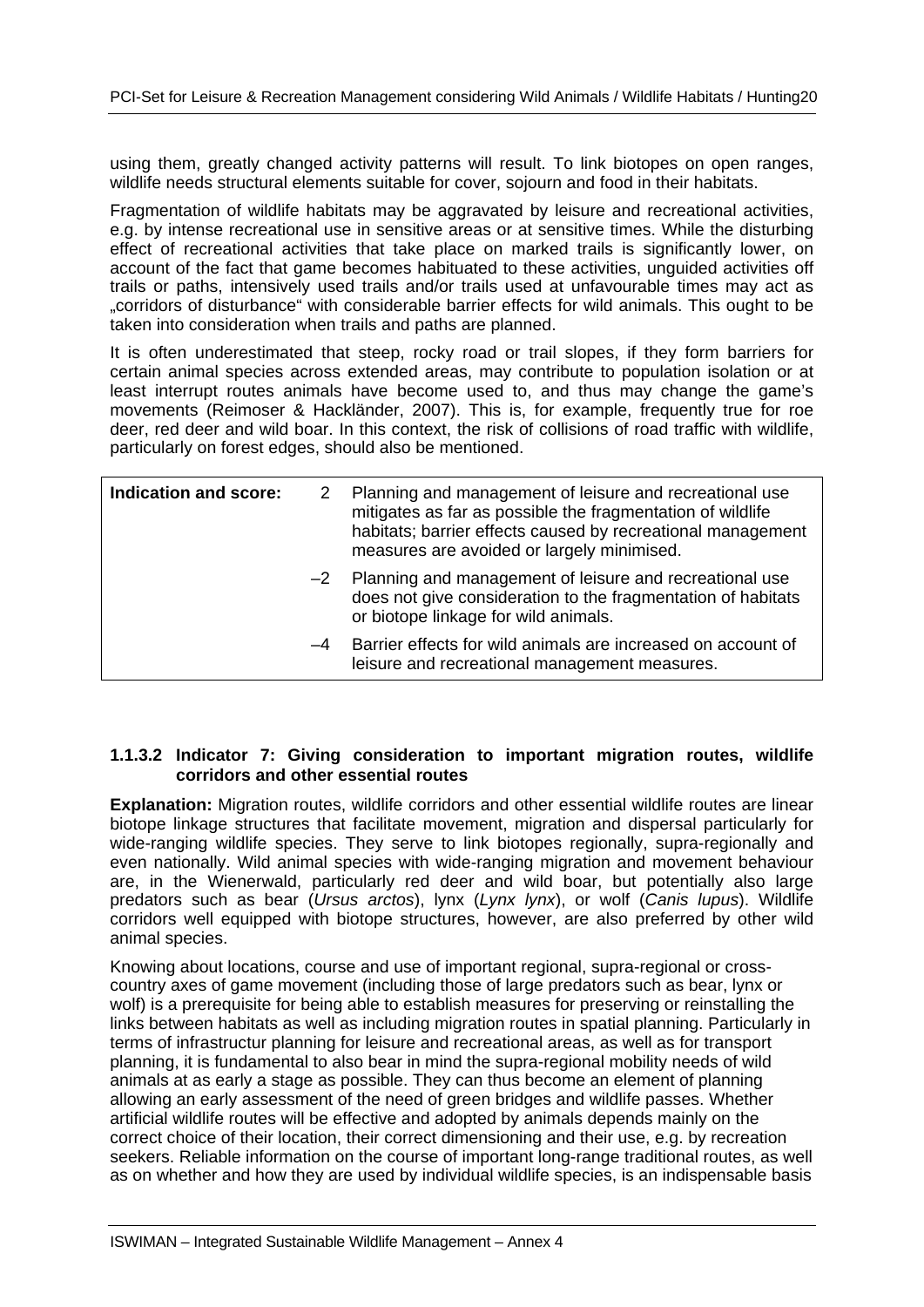for both leisure and recreation planning and management. Expert knowledge about migration routes, corridors and other essential wildlife routes is a condition for these factors to be mapped and included in planning and, ideally, legally safeguarded as well as kept free of construction.

On account of their knowledge of hunting grounds, hunters, who are experts on the site, are able to make valuable contributions to identifying migration routes, corridors and other essential wildlife routes. Co-operation with hunters and, if possible, wildlife biologists and other experts on the area should be a prime objective. Even if it shows that there are no migration routes, corridors and/or other essential wildlife routes in the planning area, this is a valuable finding. Existing long-range, main and other essential wildlife routes should be mapped as part of a leisure and recreation concept in and beyond the respective region. For an assessment of this Indicator, cross-regional communication to this effect with experts in wildlife biology as well as hunters is indispensable.

Given that habitat fragmentation mostly has effects transcending the local level for many wildlife species, the application of this Indicator may make sense also in planning areas on which leisure and recreational use does not exacerbate fragmentation.

Concrete options for action taken by leisure and recreational management are, for example:

- Regular information exchange with hunters and experts in wildlife biology
- Seeking information and knowledge on migration routes, wildlife corridors and other essential wildlife routes
- Guiding visitors in terms of space and time
- Making migration routes, wildlife corridors and other essential wildlife routes an element of planning trails and paths.

| Indication and score: | 3    | The managers responsible for planning leisure and<br>recreation are aware of existing migration routes, wildlife<br>corridors and other essential wildlife routes; their capacity to<br>function is preserved and, if possible, improved.      |
|-----------------------|------|------------------------------------------------------------------------------------------------------------------------------------------------------------------------------------------------------------------------------------------------|
|                       | 1.   | Information on important migration routes, wildlife corridors<br>and other essential wildlife routes cannot be obtained,<br>despite the fact that leisure and recreation managers seek<br>such information.                                    |
|                       | $-3$ | Important migration routes, wildlife corridors and other<br>essential wildlife routes occur and are known to the leisure<br>and recreation management, but are not taken into account,<br>or no efforts are made to seek relevant information. |
|                       | X.   | Not applicable, no score (there is evidence that there are no<br>migration routes, wildlife corridors and other essential wildlife<br>routes.)                                                                                                 |

#### **1.1.4 Criterion: Specific preservation and improvement of wildlife habitats**

**Explanation**: Today's wildlife habitats are strongly shaped by the various forms of land use, regardless of whether users are aware or unaware of this. This is relevant not only for each individualmode of land use, but also for the interaction of all forms of land use occurring in an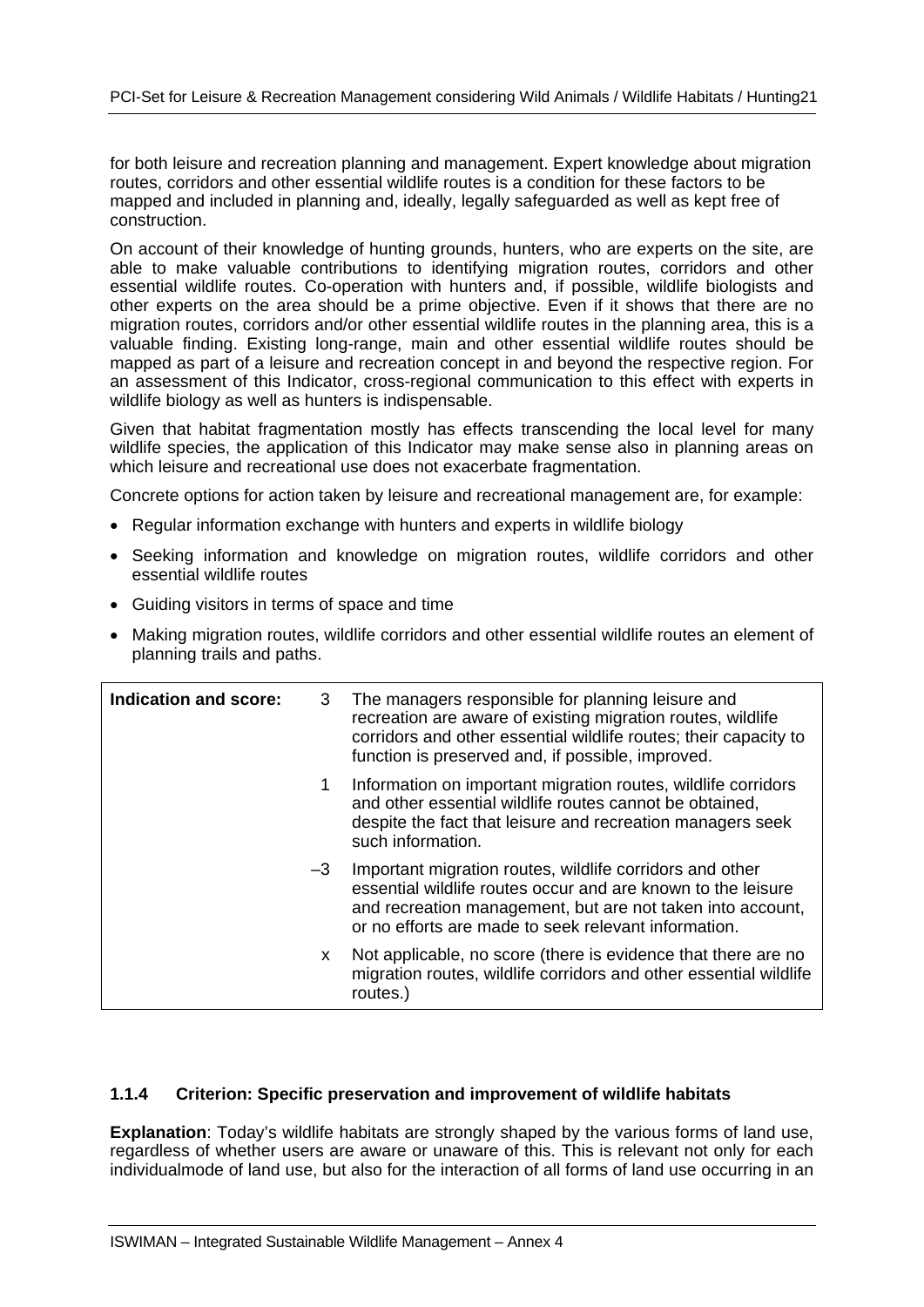area. Leisure and recreation planning and management too can actively contribute to preserving and shaping wildlife habitats.

Recreational managers are expected to be up to date regarding wildlife habitats and wild animals' needs in order to plan amelioration measures. They may seek information and consultancy from local experts on wild animals' habitat needs and wildlife habitats (hunters, forest managers, regional nature experts, nature conservation authorities and advisors).If recreation seekers are then actively informed about wild animals' habitat needs and recreation managers actively help to shape wildlife habitats to meet these needs, nature and culture may benefit regionally.

#### **1.1.4.1 Indicator 8: Environmental assessment for projects in wildlife habitats**

**Explanation**: In order to allow leisure and recreational activities it is sometimes necessary to change habitats in ways that may negatively impact the habitat for wildlife. This is particularly true for establishing recreational infrastructures (trails and paths, roads, parking lots, buildings, sports facilities, off-road routes, golf courses, etc.)

Before planning of projects, in particular of a constructional and landscape-changing nature that interferes with wildlife habitats, they should be examined for wildlife-ecological impacts. An assessment of the impact should be made particularly in a Biosphere Reserve and especially if there is no requirement of an official assessment by the authorities, i.e. for projects not subject to an EIA or any other official formal assessment procedures.

Effects of a project should be assessed separately for the construction and operational stage. The extent and severeness of expected effects should be assessed using criteria defined according to the type of project. These criteria should be suited to cover the most important impacts of the project. Potential criteria comprise, for example:

- Disturbance of habitats (habitat loss and degradation)
- Separation and movement-barrier effects on wildlife populations
- The wildlife species spectrum and population state of wild animal species
- Risk of game damage

Effects with serious consequences (e.g. for protected or threatened wild animal species, interruption of supra-regional migration axes) should be given most weight. Less serious and cumulative effects that may result from existing or planned projects should, however, also be considered. Depending on the type of project, direct and indirect categories of effects may occur, which may be due to the nature of the construction, plant or operation and may influence each other.

The impacts of interventions with the suitability, quality and carrying capacity of wildlife habitats, the capacity of species to survive locally, the state of wildlife populations and the extent to which they may serve sustainability of hunting may be examined especially on the basis of the following criteria:

- Habitat loss, destruction of significant key habitat structures (food, cover, reproductive space, etc.) and disruption of complete habitats into parts that must be used separately
- Decrease of ranging space/areas
- Habitat fragmentation and isolation of sub-populations on account of barriers, in particular interruption of migration or other wildlife routes (e.g. European Commission, 2003; Völk et al., 2001; Holzgang et al., 2001; Glitzner et al., 1999)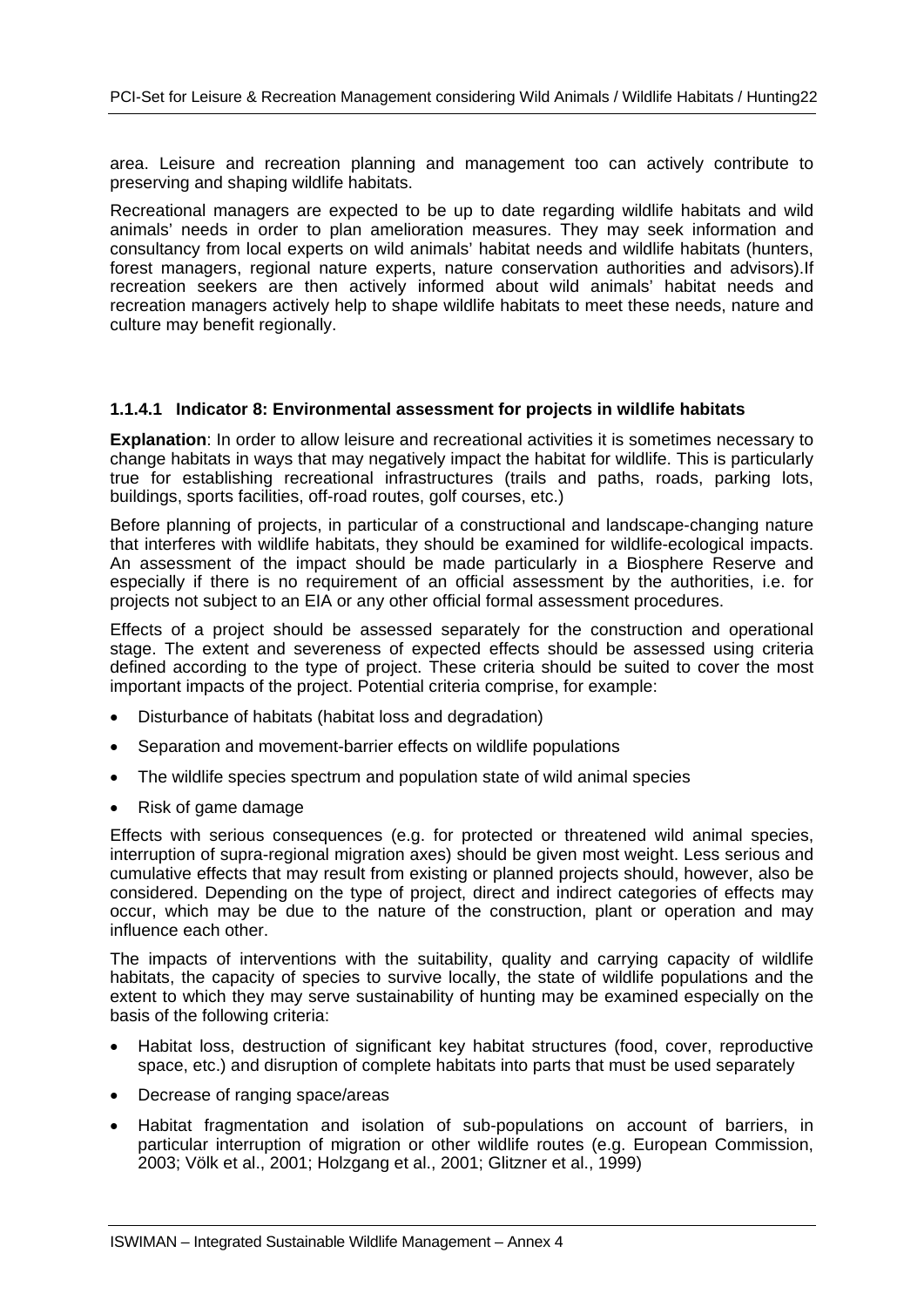- Influence on wild animal populations and species structures including potential indirect effects on competition between wild animal species
- Environmental influences on wildlife habitat (e.g. on account of noise, light, increased intensity of recreational use) and their effects upon the spatial and temporal behaviour and distribution of wildlife
- Change in the risk of game damage to forests and agricultural crops.

In case of larger interventions from which major effects can be expected, several alternative options should be examined and the most compatible solution chosen. Along with the integration of potential impacts upon wildlife habitats into the assessment and consideration process, potential effects on other protected features should as a rule be examined. If, as a result of the examination of potential effects, significant negative impacts upon a wildlife habitat are to be expected and none of the planning options are adequate, particularly in a Biosphere Reserve, the project should not be implemented.

| Indication and score: | 3  | Before carrying out projects planned for leisure and<br>recreation in wildlife habitats, several options have been<br>assessed for wildlife ecological impacts; the best option for<br>wildlife has been chosen in each case; projects that would<br>have significant negative impacts on wildlife habitats have<br>not been implemented. |
|-----------------------|----|-------------------------------------------------------------------------------------------------------------------------------------------------------------------------------------------------------------------------------------------------------------------------------------------------------------------------------------------|
|                       | 1. | Projects planned for leisure and recreation in wildlife habitats<br>have only to some extent been assessed for wildlife<br>ecological impacts; in these cases, the best option for wildlife<br>has been chosen.                                                                                                                           |
|                       | -4 | Projects planned for leisure and recreation in wildlife habitats<br>have not been assessed for wildlife ecological impacts, or<br>projects with considerable negative impacts on wildlife<br>habitats have been implemented                                                                                                               |
|                       | X. | Not applicable, no score (over the last three years, there<br>have been no such projects in wildlife habitats).                                                                                                                                                                                                                           |

#### **1.1.4.2 Indicator 9: Active preservation of wildlife habitats**

**Explanation**: The suitability of wildlife habitats for native wild animal species is, mainly for anthropogenic reasons, limited to some extent. Seasonal habitats that a few years ago used to be freely accessible for wildlife are now inaccessible, difficult to access or mere relicts. Many of these limitations of habitat quantity and quality may be reduced, or even removed entirely, through biotope care and management measures.

Leisure and recreational activities sometimes require measures with potential negative impacts on wildlife habitats. If a recreational project does not appear to be compatible with the needs of hunting and/or wildlife, adequate compensatory measures (balancing off the interference or replacing the original situation) have to be taken by those responsible for its imapcts. Often, landscaping and other measures may help to avoid impairments of wildlife habitats. Habitat replacement should only be taken if damage avoidance, reduction or compensatory measures cannot be implemented. Replacement involves creating and/or reestablishing habitat (Loos, 2006). Compensatory measures are applied in the area actually affected, to mitigate the negative impacts, and are thus preferable.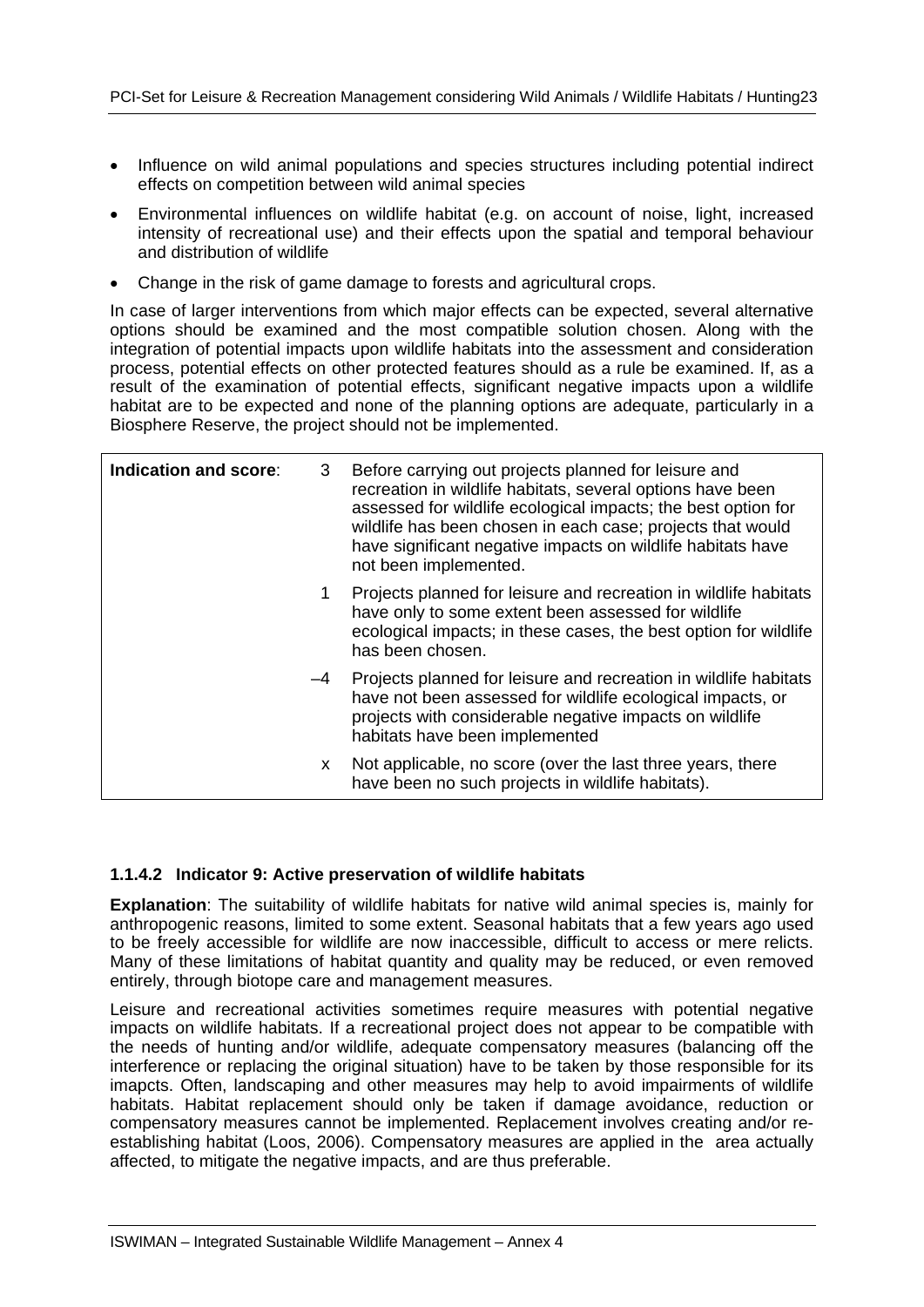Examples of measures to mitigate negative impact on wildlife habitats may comprise: establishing wildlife rest zones in order to counteract growing habitat destruction; new cultivation and restoration strategies; re-establishing effective corridors for migration; habitat improvement (e.g. increased grazing availability); creating green bridges and linking-up of vegetation structures; protective measures such as constructions to reduce the impacts of sound emissions; establishing game fences and wildlife warning systems along roads; establishing landscape structures that secure specific needs of animals; replacement afforestation and re-afforestation with high habitat quality; replacement of lost habitat by creating new habitats of adequate quality (which is only possible to a certain extent).

These measures should be directed in particular toward the habitat needs of threatened, sensitive or little-hunted native species. Regional lists of currently occurring wild animals species, species of the potential natural wildlife inventory as well as lists of threatened wild animal species (e.g. on the basis of relevant Red Lists) and protected species (under nature conservation laws, Bird Protection Directive, Flora-Fauna-Habitats Directive, etc.) may provide valuable assistance in this regard. Measures to improve and preserve wildlife habitats for hunted species also as a rule benefit other, non-hunted species.

Planning should harmonise with the objectives of the Biosphere Reserve and be discussed and co-ordinated with other users, in particular hunters.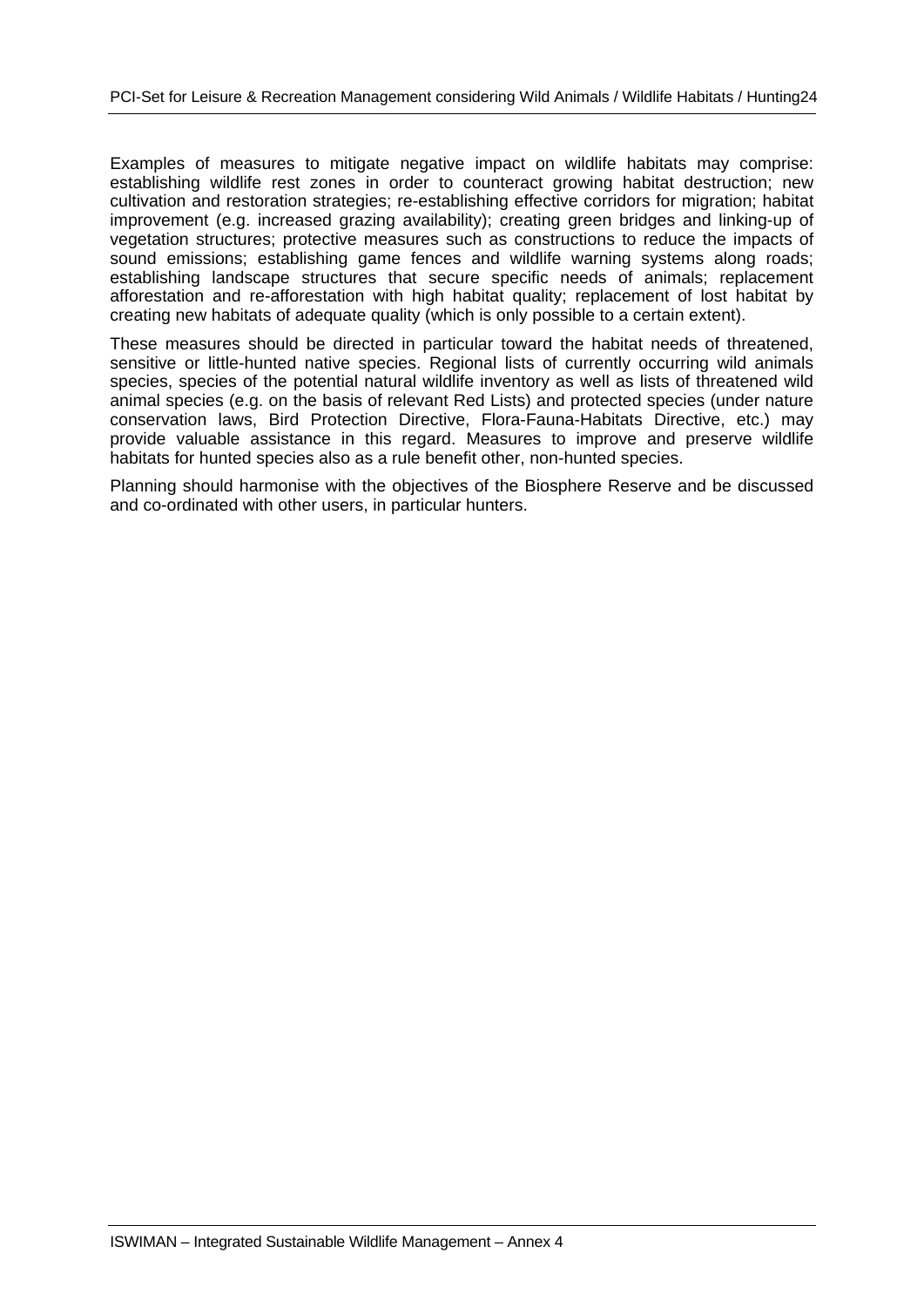| Indication and score: | 4    | If leisure and recreational activities change wildlife habitats,<br>all options to improve and preserve habitats have been<br>applied to avoid negative impacts, compensate for them or<br>replace habitat functions; the measures are mainly oriented<br>according to the habitat needs of native wild animal species<br>and the objectives of the Biosphere Reserve. |
|-----------------------|------|------------------------------------------------------------------------------------------------------------------------------------------------------------------------------------------------------------------------------------------------------------------------------------------------------------------------------------------------------------------------|
|                       | 2    | If leisure and recreational activities change wildlife habitats,<br>only some measures have been applied to avoid negative<br>impacts, compensate for them or replace habitat functions.                                                                                                                                                                               |
|                       | $-2$ | If leisure and recreational activities change wildlife habitats,<br>no measures to improve or preserve habitats have been<br>applied; quality of wild animal habitats has been impaired<br>(e.g. through habitat loss or deterioration as a consequence<br>of establishing leisure and recreational infrastructure).                                                   |
|                       | X.   | Not applicable, no score (over the last three years, there<br>have been no changes in wildlife habitats attributable to<br>leisure and recreation activities).                                                                                                                                                                                                         |

#### **1.2 Principle: Leisure and recreational activities and their management should endeavour to preserve and enhance the diversity of species**

#### **1.2.1 Criterion: Leisure and recreation management is oriented according to the potential natural wildlife inventory of the region**

**Explanation**: The potential presence of native wild animal species in a habitat, i.e. species pertaining to the spectrum of species typical for the region of a respective geographic area is described as the "potential natural wildlife species inventory." The species composition of the "potential natural wildlife species inventory" depends on the current habitat conditions and corresponds to the optimum achievable today in terms of biodiversity and near-natural habitat quality (see also Definition of Terms at the beginning of the Assessment Set).

#### **1.2.1.1 Indicator 10: Taking into account a current and potential natural wildlife species list**

**Explanation**: The existence of a current and a potential natural wildlife species list at the body responsible for leisure and recreation planning and management is an indicator of a functioning flow of information from wild animal management groups.

Knowing about a wildlife species list is a good start towards taking account of the potential natural species and demonstrates that the leisure and recreation managers and planners are interested and possibly actively seeking information. Nevertheless, the mere existence of a list does not guarantee that the leisure and recreation management is actually able to integrate the information on potential natural wildlife species into planning. This might be more easily achieved if hunters supplement the wildlife species list with descriptions of the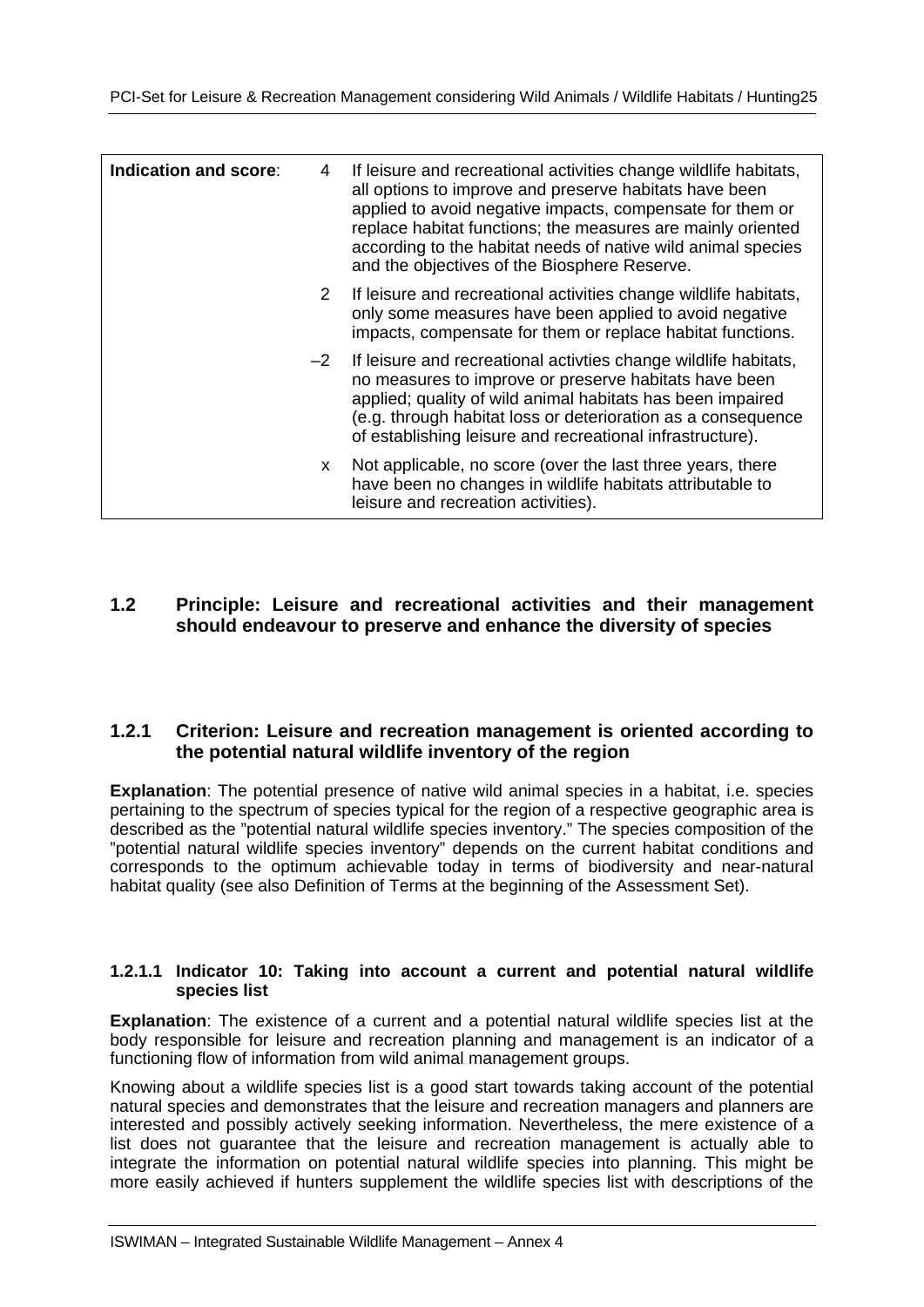needs of individual species. Hunters might further explain how leisure and recreation managers can contribute concretely to conserving wild animal species. This information should be gathered by the leisure and recreation planners and managers, on the condition, of course, that adequate information has been made available by hunters.

In order to be able to compare the existing wildlife species inventory with the inventory of potential natural wildlife species, it is necessary to draw up a regional list of the potential natural wildlife inventory. Bearing in mind the anthropogenic influence upon the cultural landscape (agriculture, forestry, settlements and housing, transport rail/road, leisure and recreation, etc), the unsuitability of the recently altered cultural landscape for the original native and regionally typical wildlife species originally present can be evaluated and thus a potential natural list of wildlife species prepared. Wildlife-ecological spatial planning (WESP) in terms of regional culture may also provide an important basis for drawing up a list of potential natural wildlife species. Drawing up such a list is only envisaged and only makes sense for larger and fairly homogeneous territories in terms of the type of cultural landscape. Comparing the current with the potential natural wildlife species list allows conclusions as to the completeness of the potential natural species inventory that is achievable (in accordance with the given economic and socio-cultural environment). The comparison also enables assessment of various factors influencing the species actually present, in particular hunting, but also the role of leisure and recreational activities.

Keeping wildlife species lists up to date requires regular monitoring on the part of the hunters, most of all of sensitive and recolonising wild animal species. Leisure and recreation managers, in turn, should regularly seek information. Furthermore, wildlife species lists and the habitat needs of the respective species should become elements of planning and leisure and recreational management.

| Indication and score: |   | 3 There are current and potential natural wildlife species lists,<br>and leisure and recreation managers are aware of them; the<br>habitat needs of the current and the potential wildlife species<br>are given consideration in terms of leisure and recreation<br>planning and management. |
|-----------------------|---|----------------------------------------------------------------------------------------------------------------------------------------------------------------------------------------------------------------------------------------------------------------------------------------------|
|                       | 1 | There are no current and potential natural wildlife species<br>lists, but there is evidence that leisure and recreation<br>managers have inquired about and requested such lists.                                                                                                            |
|                       |   | $-3$ There are current and potential natural wildlife species lists<br>and leisure and recreation managers are aware of them, but<br>they are not considered during planning and management<br>for leisure and recreation activities.                                                        |
|                       |   | -4 Leisure and recreation managers are not aware whether<br>there are lists of current and potential natural wildlife<br>species.                                                                                                                                                            |

#### **1.2.2 Criterion: Leisure and recreation management accommodates the habitat needs of wild animals**

**Explanation:** The habitat needs of wild animals are strongly characterised by speciesspecific requirements for food, cover and reproductive areas, which are key habitat functions in the life cycle of wild animals.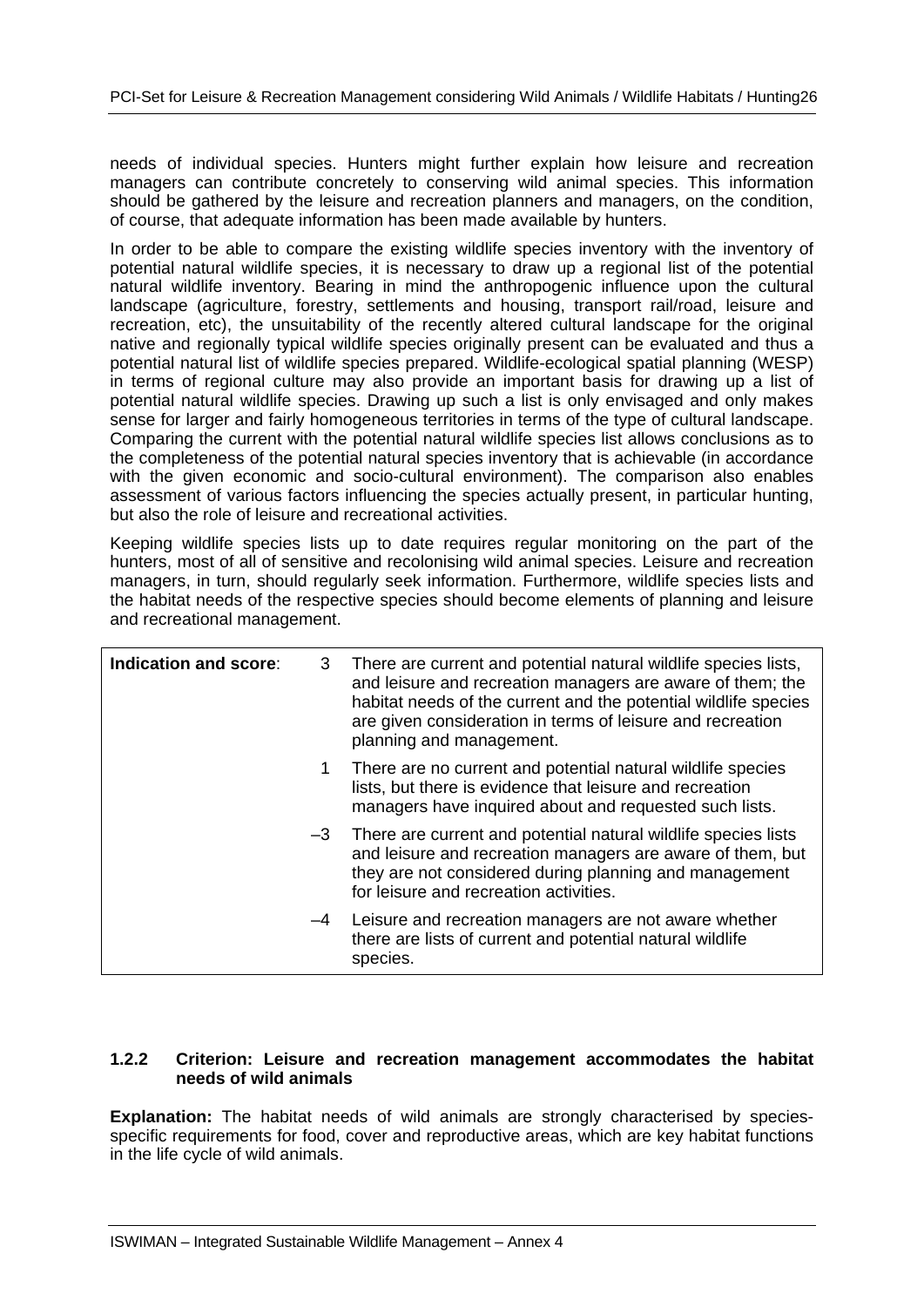Leisure and recreational activities exert an influence upon the nature and quality of wildlife habitats and habitat structures, regardless of whether this influence is exerted consciously or unconsciously. Every construction by the leisure and recreation management entails a change and reshaping of wildlife habitats – new structures are being created, others are removed. This is augmented by the fact that the temporal and spatial distribution of leisure and recreational use may affect wild animal life cycles. Often, changes in habitats render habitats unfit for wild animals' needs and thus inadequate for the respective species or population to live in. In order for recreational activities to conform with ecological needs of wildlife, it is of key importance to accommodate the habitat requirements of wild animals.

Measures to preserve habitats should be directed in particular to covering the habitat needs of threatened, sensitive or little- hunted native wild animal species. Measures acting upon economically relevant species must not have negative impacts upon threatened species. Regional lists of currently occurring wild animals species, of potential natural wildlife species and of threatened wild animal species (e.g. on the basis of relevant Red Lists) and protected species (under nature conservation laws, Bird Protection Directive, Flora-Fauna-Habitats Directive, etc.) may provide valuable assistance in this regard.

#### **1.2.2.1 Indicator 11: Giving consideration to the habitat needs of threatened, sensitive and recolonising wildlife species**

**Explanation:** The term "recolonising species" refers to wildlife species native to a certain area whose populations temporarily ceased to exist and which, with or without human influence, are returning to inhabit their original habitats, whether by re-immigration (e.g. Eurasian otter (*Lutra lutra*), beaver (*Castor ssp.*)), or by selective re-introduction (e.g. ural owl (*Strix uralensis*). The existence of certain wildlife species within a habitat gives clues as to anthropogenic impacts on the wildlife habitat, including hunting. Threatened and sensitive wildlife species need special mention in this context, including capercaillie (*Tetrao urogallus*) as well as ural owl, an animal somewhat shy by nature, which are good bio-indicators of the wildlife ecological habitat quality and hunting impacts on it. The assessment should consider not only whether these species are not impaired by hunting, but also whether predators whose populations have grown unnaturally large owing to the lack of natural enemies and/or epidemic control (e.g. that of fox as a consequence of anti-rabies vaccination), are hunted efficiently in favour of rare recolonising species (as a rule red-listed species), without risk to the recolonising species (e.g. through traps and snares). It is worth remembering that "benefit" from optimising the potential wildlife species inventory may also be generated through some recolonising native wildlife species displacing other less desired species. The extinction of the (non-native) musk rat (*Ondatra zibethica*) as a result of the renewed spread of otter (*Lutra lutra*) is an example.

Supporting a potential natural wildlife species through hunting ought to aim at creating conditions that allow populations of the relevant species to survive over an extended period of time in harmony with regional culture, without impairing the viability of other native species nor their long-term sustainable use in hunting ("PCI – Hunting," Indicator 19).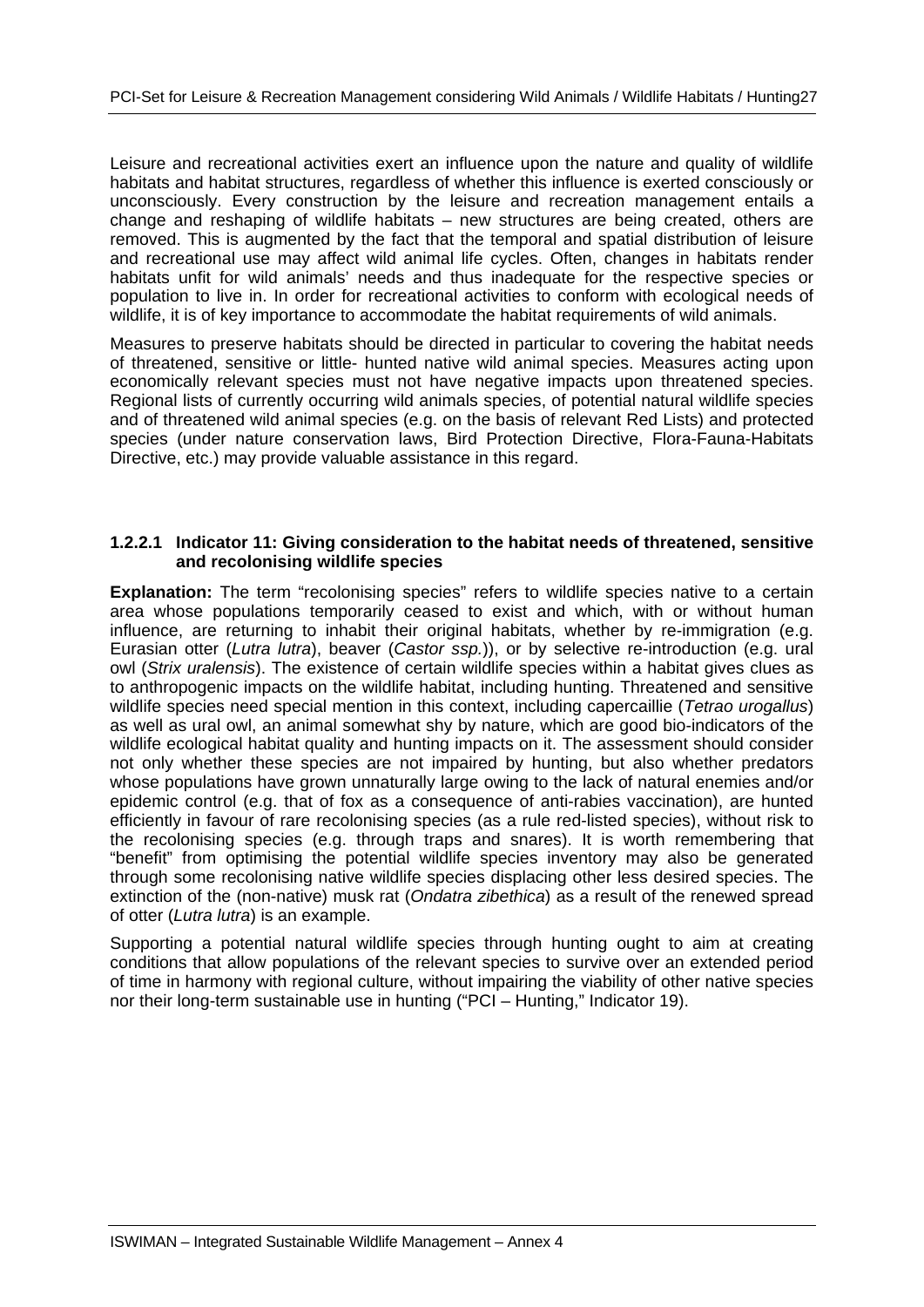| Indication and score: | 4    | Measures taken by the leisure and recreation management<br>(modification of habitats, guiding of visitors, education) give<br>particular consideration to the habitat needs of threatened,<br>sensitive and/or recolonising wildlife species. |
|-----------------------|------|-----------------------------------------------------------------------------------------------------------------------------------------------------------------------------------------------------------------------------------------------|
|                       | $-1$ | Measures taken by the leisure and recreation management<br>do not take into consideration the habitat needs of<br>threatened, sensitive and/or recolonising wildlife species.                                                                 |
|                       | $-4$ | Measures taken by the leisure and recreation management<br>cause an impairment of habitats or populations of<br>threatened, sensitive and/or recolonising wildlife species.                                                                   |

#### **1.2.2.2 Indicator 12: Giving consideration to the undisturbed life cycle of wild animals**

**Explanation:** Leisure and recreational use is rarely regarded as a factor of disturbance, in particular by recreation seekiers themselves. However, pressure from recreational activities often has a strong impact on wildlife behaviour and thus indirectly upon its habitats. In cloven-hoofed game, for example, a high frequency of recreational activities causes, among other factors, reduced use of open grazing areas (e.g. on meadows of the Wienerwald), which results in increased browsing damage to the forest vegetation that provides cover.

Leisure and recreational management should be aware of the disturbance recreational use can cause to wild animals' life cycles. Encouragement not to disturb the life cycle of wildlife should be documented in strategies for leisure and recreational use. In sensitive areas such as rutting or birth places, seasonally adjusted visitor guidelines, prescribed paths and rules for dog behaviour may be introduced. Establishing areas flagged as wildlife rest zones only makes sense if agreed upon with other land user groups.

Life cycles of wild animals benefit from any temporal and spatial guiding measures that minimise avoidable disturbance, as well as information and awareness-raising measures to this effect directed at recreation seekers.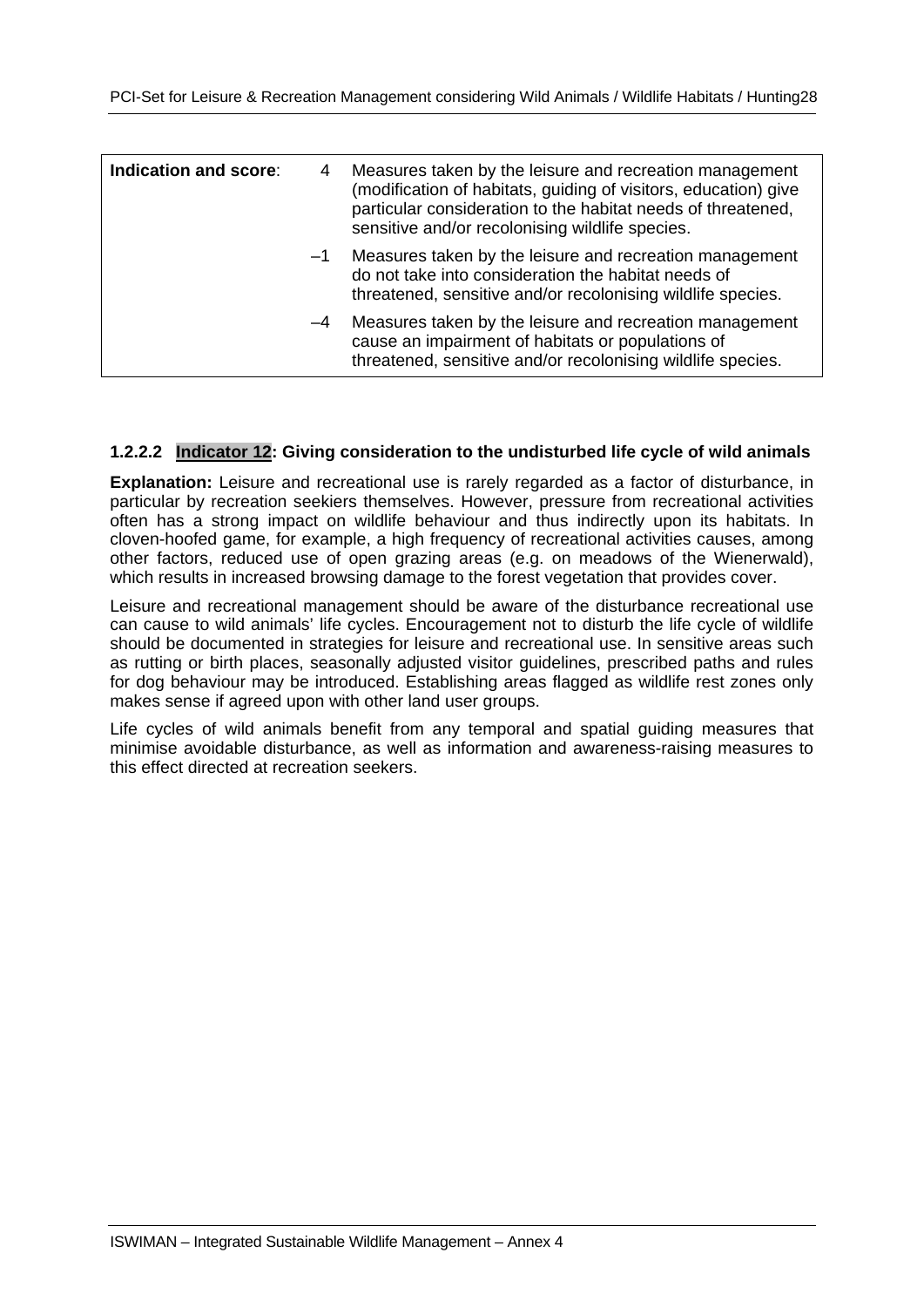| Indication and score: | 4    | Life cycles of wild animals are freed from disturbance to the<br>greatest extent possible through spatial and temporal<br>guidance of leisure and recreational activities as well as<br>promotion of behaviour that conforms with the guidance. |
|-----------------------|------|-------------------------------------------------------------------------------------------------------------------------------------------------------------------------------------------------------------------------------------------------|
|                       | 1.   | Life cycles of wild animals are freed from disturbance to<br>some extent only through spatial and temporal guidance<br>measures and/or information provided to recreation seekers                                                               |
|                       | $-3$ | Life cycles of wild animals are not freed from disturbance<br>through measures by leisure and recreation management;<br>the lack of consideration is confirmed by other land users.                                                             |
|                       | -4   | Measures by the leisure and recreation management are.<br>counterproductive to keeping wild animals' life cycles<br>undisturbed; this is confirmed by other land users.                                                                         |

#### **1.2.2.3 Indicator 13: Giving consideration to the reproductive biology of threatened and sensitive game species**

**Explanation**: In the reproduction of various wildlife species, factors of timing (among others) play a central role. Thus, particularly with regard to reproductive biology, the timing of leisure and recreational activities is significant in terms of their impact on the reproduction of wild animal species.

Leisure and recreational managers should therefeore take into account areas and times critical in terms of reproductive biology, through active guidance of visitors. This is particularly significant for threatened and sensitive wild animal species designated in the wildlife species inventory or on separate lists. It is important in this context that lists with explanations of relevance to leisure and recreation management regarding the habitat needs of wild animals be supplemented by hunters. Precise information provided by hunters to leisure and recreation managers, regarding regionally and species-specifically critical factors of reproductive biology of sensitive wild animal species, is a key prerequisite in the attempt to achieve a meaningful and sustainable integration of these facts into leisure and recreation planning.

Specific consideration given to sensitive factors of the reproductive biology of wild animal species should be documented in the leisure and recreation management strategy.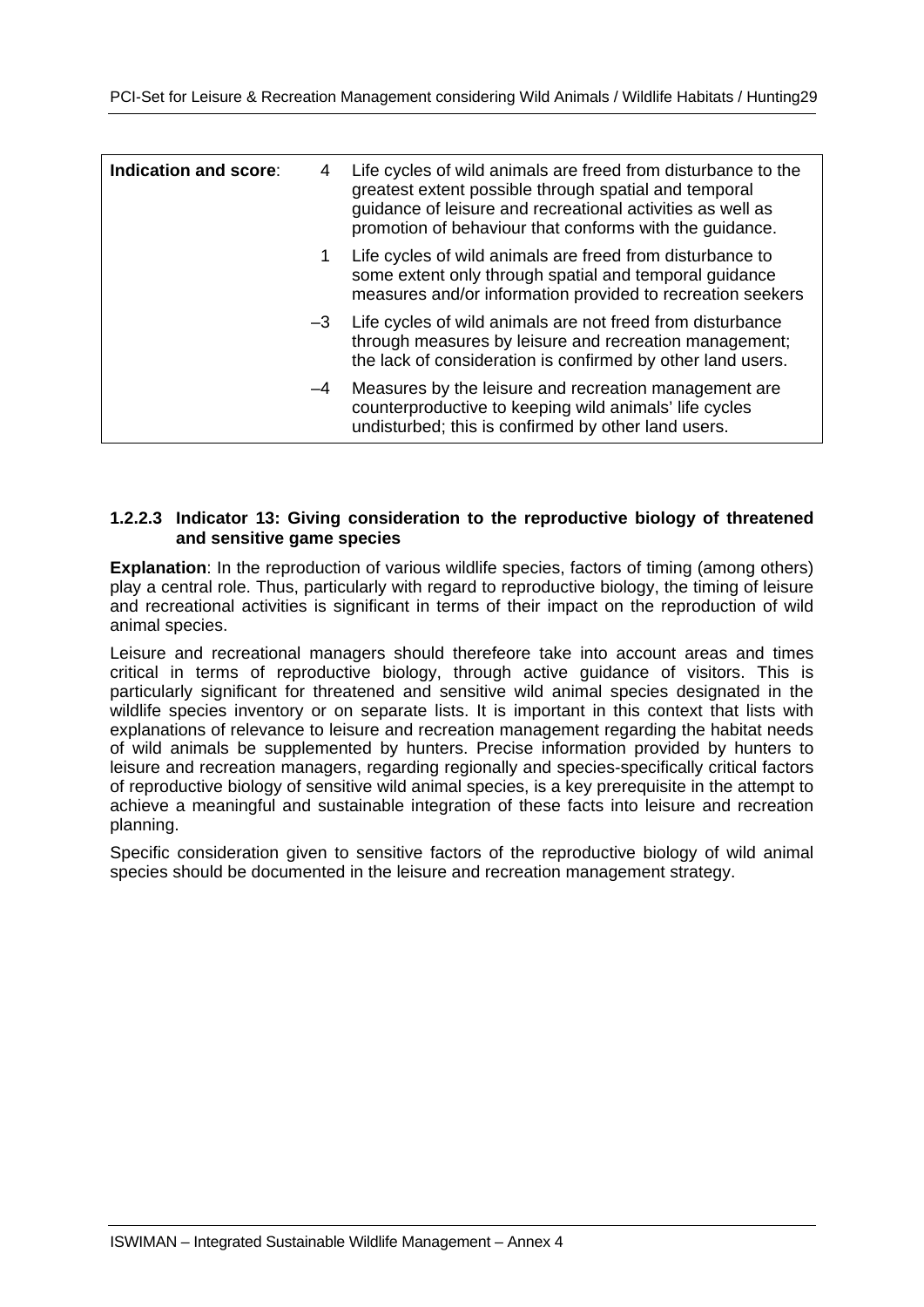| Indication and score: | 3 Areas and times critical for threatened and sensitive wild<br>animals are taken into account by the leisure and recreation<br>management through adequate and flexible measures. |
|-----------------------|------------------------------------------------------------------------------------------------------------------------------------------------------------------------------------|
|                       | Areas and times critical for threatened and sensitive wild<br>animals are taken into account to some extent by the leisure<br>and recreation management.                           |
|                       | -2 Areas and times critical for threatened and sensitive wild<br>animals are not taken into account by the leisure and<br>recreation management.                                   |
|                       | -3 Leisure and recreation managers are unaware of areas and<br>times critical for threatened and sensitive wild animals.                                                           |

#### **1.2.2.4 Indicator 14: Existence of biosphere-reserve-wide leisure and recreation strategies co-ordinated between different recreational activities**

**Explanation**: When habitats and living conditions are altered, planning should encompass not only the areas changed but also include the use of other habitats, particularly of wideranging wildlife species. Biosphere-reserve-wide leisure and recreation strategies are the best way of responding to the habitat use of wild animals. This is mainly true for wide-ranging wild animals such as red deer, wild boar and migrating birds. The smaller the planning areas, the more desirable are cross-territorial leisure and recreation strategies and visitor guidelines. This objective may be promoted by the formation of planning communities, but also by informal agreements. Both forms of cross-territorial leisure and recreation strategy and guiding of visitors should be documented in writing.

It is also important that guidance and development concepts are co-ordinated among various different activities in order to avoid proliferation of informal trails, paths and regulations, etc.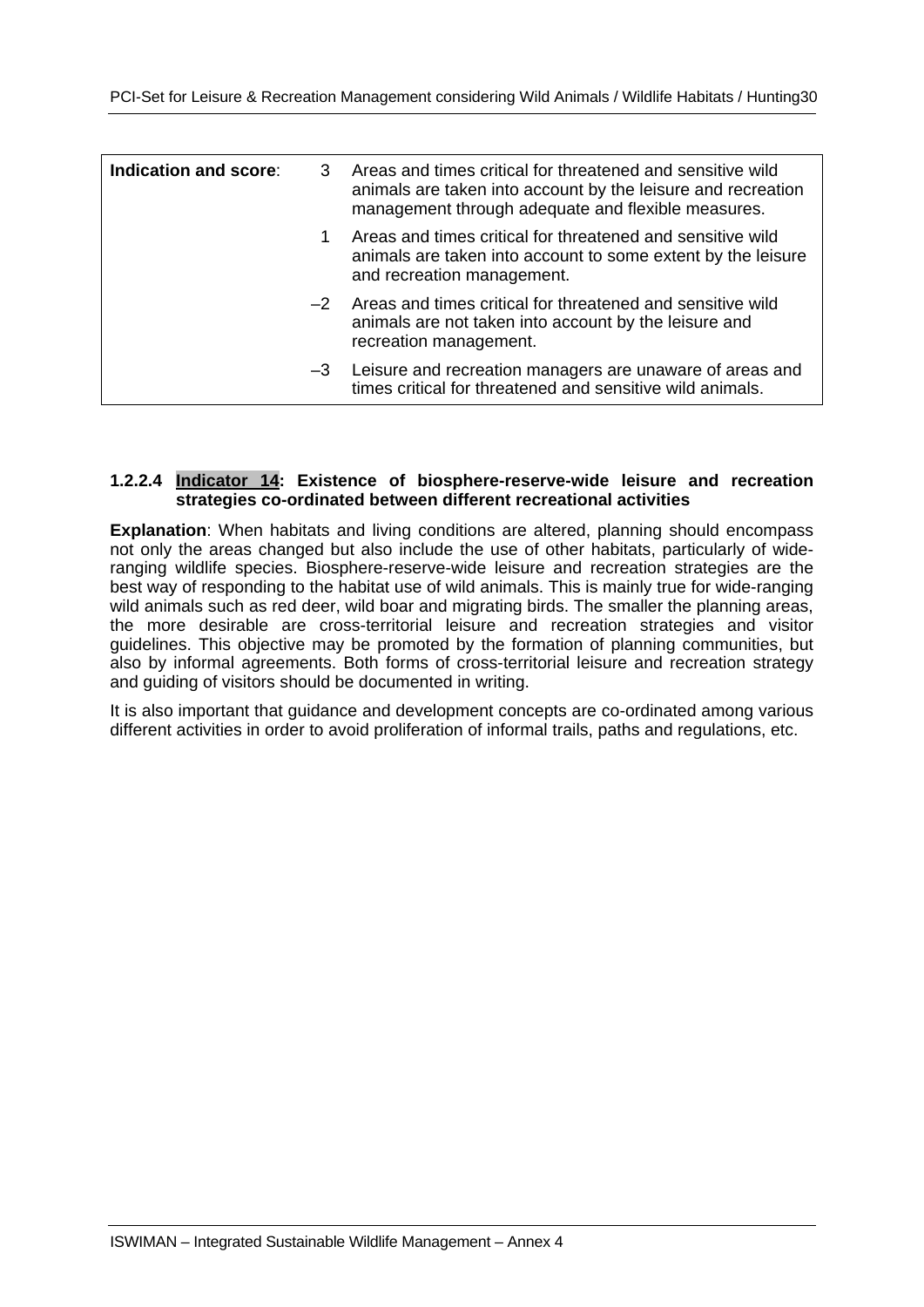| Indication and score: | 4              | There are biosphere-reserve-wide leisure and recreation<br>strategies co-ordinated among different recreational<br>activities, which take into account the habitat needs of wild<br>animals; wide-ranging wildlife species are given particular<br>attention in this regard.            |
|-----------------------|----------------|-----------------------------------------------------------------------------------------------------------------------------------------------------------------------------------------------------------------------------------------------------------------------------------------|
|                       | $\overline{2}$ | There are biosphere-reserve-wide leisure and recreation<br>strategies co-ordinated among different recreational<br>activities, which take into account the habitat needs of wild<br>animals.                                                                                            |
|                       | 1              | There are no biosphere-reserve-wide leisure and recreation<br>strategies co-ordinated among different recreational<br>activities, which take into account the habitat needs of wild<br>animals; however, such strategies are intended by leisure<br>and recreation managers.            |
|                       | $-2$           | There are no biosphere-reserve-wide leisure and recreation<br>strategies co-ordinated among different recreational<br>activities, which take into account the habitat needs of wild<br>animals, nor are such strategies intended by leisure and<br>recreation managers.                 |
|                       | $-3$           | There are no biosphere-reserve-wide leisure and recreation<br>strategies co-ordinated among different recreational<br>activities, which take into account the habitat needs of wild<br>animals; leisure and recreation managers do not intend such<br>strategies and even prevent them. |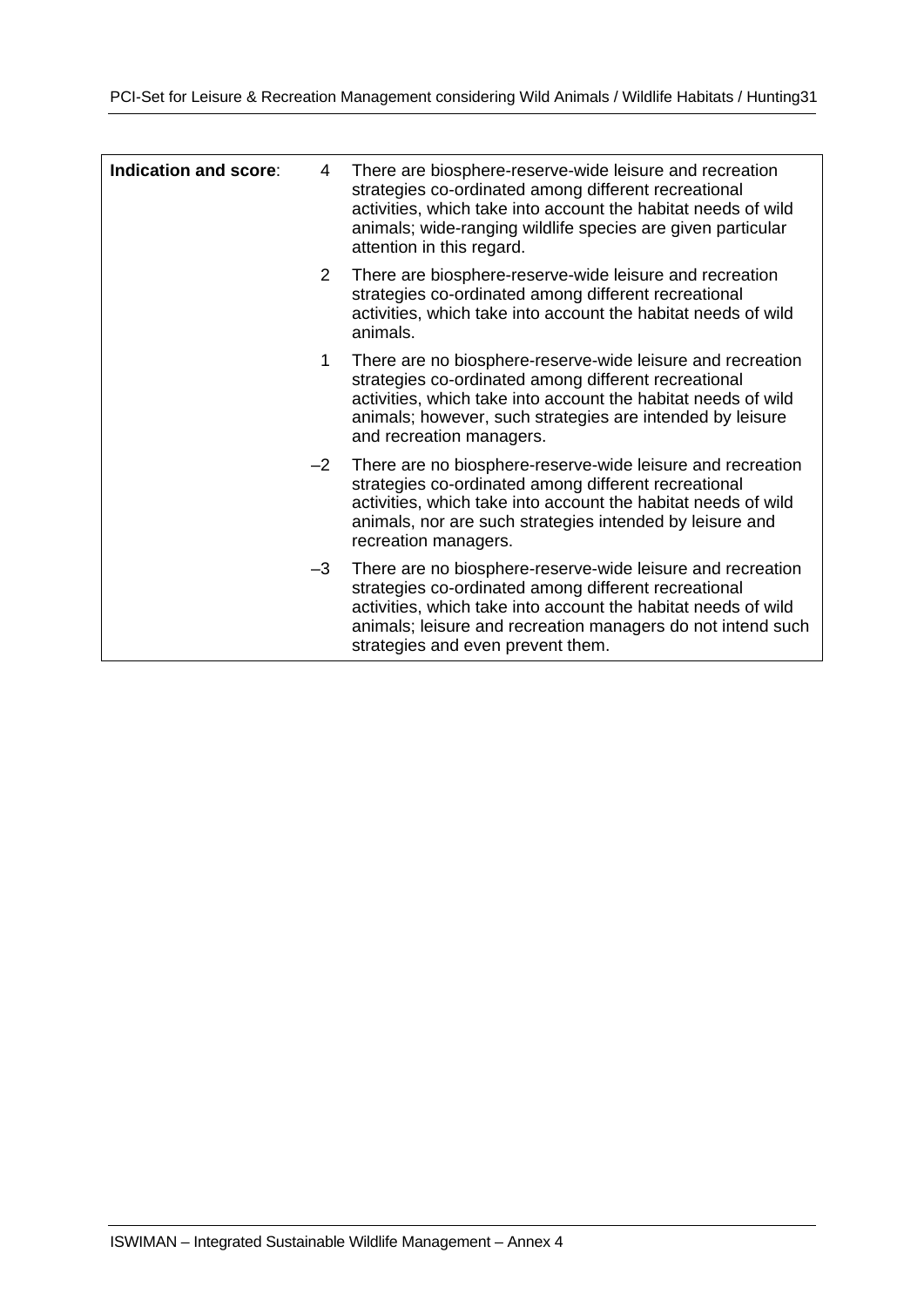### **2 ECONOMY**

**Explanation:** This section looks at the economic sustainability of integrated wildlife management from the point of view of leisure and recreation management only. The assessment focuses on how the provision, planning and management of leisure, recreation and tourism impact upon the economic sustainability of hunting.

#### **2.1 Principle: Leisure and recreation management should give consideration to securing and improving the value of hunting**

**Explanation**: The applicability and assessment of some Indicators within this Principle are largely a matter of individual opinion. Thus, the economic assessment of a hunting operation will be based more on balance sheet entries in the eyes of a lessor or owner, tenant or hunting customer than in the eyes of leisure and recreation managers. What for one group of actors becomes relevant as return or yield will often be listed on the expense-side by another group. This is augmented by the fact that the result of an economically sound balance-sheet in the strictly monetary sense will rarely turn out positively for the tenant and/or hunting customer. For them, aesthetic values are, as a rule, much more significant in deciding whether material costs are considered acceptable and justified, while lessors will be looking for a positive bottom line on the financial balance-sheet.

#### **2.1.1 Criterion: Contributing to the profitability of hunting in the medium-term**

**Explanation:** The economic value of hunting is of relevance mainly for lessors and land owners. From the point of view of hunting tenants, profitability of hunting will be reduced by costs of leases and/or hunting license, hunting ground installations, taxes and fees, feeding, etc. Profitability is therefore unlikely to be a prime motivation of a hunting tenant; the sociocultural, recreational and aesthetic values of hunting are more important. Nevertheless, along with subjective value for hunting tenants, monetary yields of hunting are worth discussing. Game produces income and, within the framework of the Assessment Set, is directly linked with leisure and recreational use.

#### **2.1.1.1 Indicator 15: Support for marketing regional game products**

**Explanation:** Despite high meat quality, the average proceeds from game are generally low. Experience has shown that proceeds from game can be increased far beyond the average regional prices by way of good marketing and special customer service.

Leisure and recreation management can contribute to marketing game. Beyond monetary aspects, game has additional value through providing a positive image for hunting. A specific marketing strategy for game strengthens the positive image and may contribute to increasing the public acceptance of hunting. Product quality and consumer health represent factors boosting the positive image. The product should distinguish itself from super market mass products. A promising option would be where there recreational feeding of wildlife is unavoidable, to use only feedstuff produced within the Biosphere Reserve. This would guarantee particularly high venison quality to the consumer. Creating a regional game label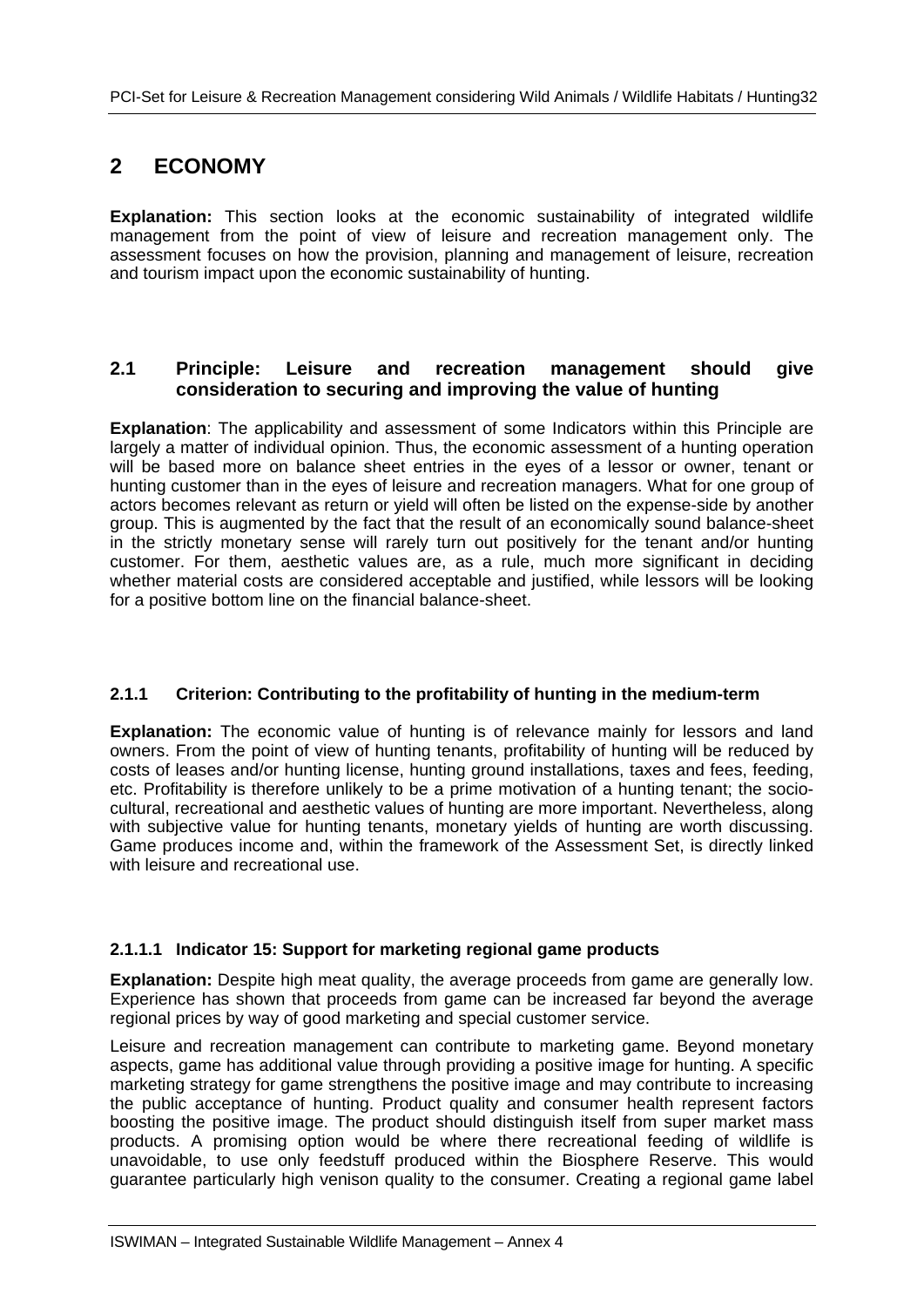for the Wienerwald Biosphere Reserve, the value of regional game products would allow the export of quality standards, increase consumer identification with products from hunting and promote sustainable regional development.

| Indication and score: | Leisure and recreation management contributes to marketing<br>an existing quality label for regional game products to visitors<br>or supports hunters in creating such a quality label. |
|-----------------------|-----------------------------------------------------------------------------------------------------------------------------------------------------------------------------------------|
|                       | 2 The marketing of regional game products is supported by the<br>leisure and recreation management or by other means.                                                                   |
|                       | $-2$ The marketing of regional game products is not supported by<br>the leisure and recreation management.                                                                              |

#### **2.1.2 Criterion: The value of hunting is given consideration wnen managing leisure and recreational activities**

**Explanation:** Along with aesthetic and cultural values, hunting has an economic component for lessors (land owners). The economic value of leased territories is derived from the lease price with deductions for agreed installations and services (costs of a hunting lodge, prevention of game damage, etc.). If the hunting value is reduced, the lessors (land owners) lose income. The hunting value decreases if it becomes more difficult to hunt game, habitat quality is lost, wildlife populations are reduced, etc. The leisure and recreational use of a region has a direct impact upon both wildlife habitats and populations, and thus an indirect impact upon a territory's hunting value. Thus, leisure and recreation management also influences the economic sustainability of hunting.

#### **2.1.2.1 Indicator 16: Measures on the part of the leisure and recreation management to preserve the market value of a hunting operation**

**Explanation**: The market value achieved by a hunting operation depends on factors such as the hunting territory's richness in wildlife species, the bags achieved, the (average) quality of trophies, scope for hunting game, etc. The aesthetic and recreational values for hunting tenants are also a key factor in preserving market value.

These factors may be both positively and negatively influenced by leisure and recreation management. Conflicts with recreational activities mainly result from the disturbance of wildlife during leisure activities. This may impact upon the scope for hunting game, e.g. if the wildlife becomes increasingly nocturnal or remains in areas of cover for prolonged periods of time, which lowers its visibility for the hunter and reduces practical hunting possibilities. Consequently, meeting hunting requirements and thus regulating game populations is rendered more difficult, hunting efficiency is lowered and game find it harder to feed.

To give some concrete examples, the value of a hunting operation may be influenced by leisure activities in the following ways:

- Seasonal overlapping of leisure activities and times sensitive in terms of hunting:
	- o in autumn: hunting priority (regulatory hunting) on red and roe deer
	- o in winter and spring: hunting priority (regulatory hunting) on wild boar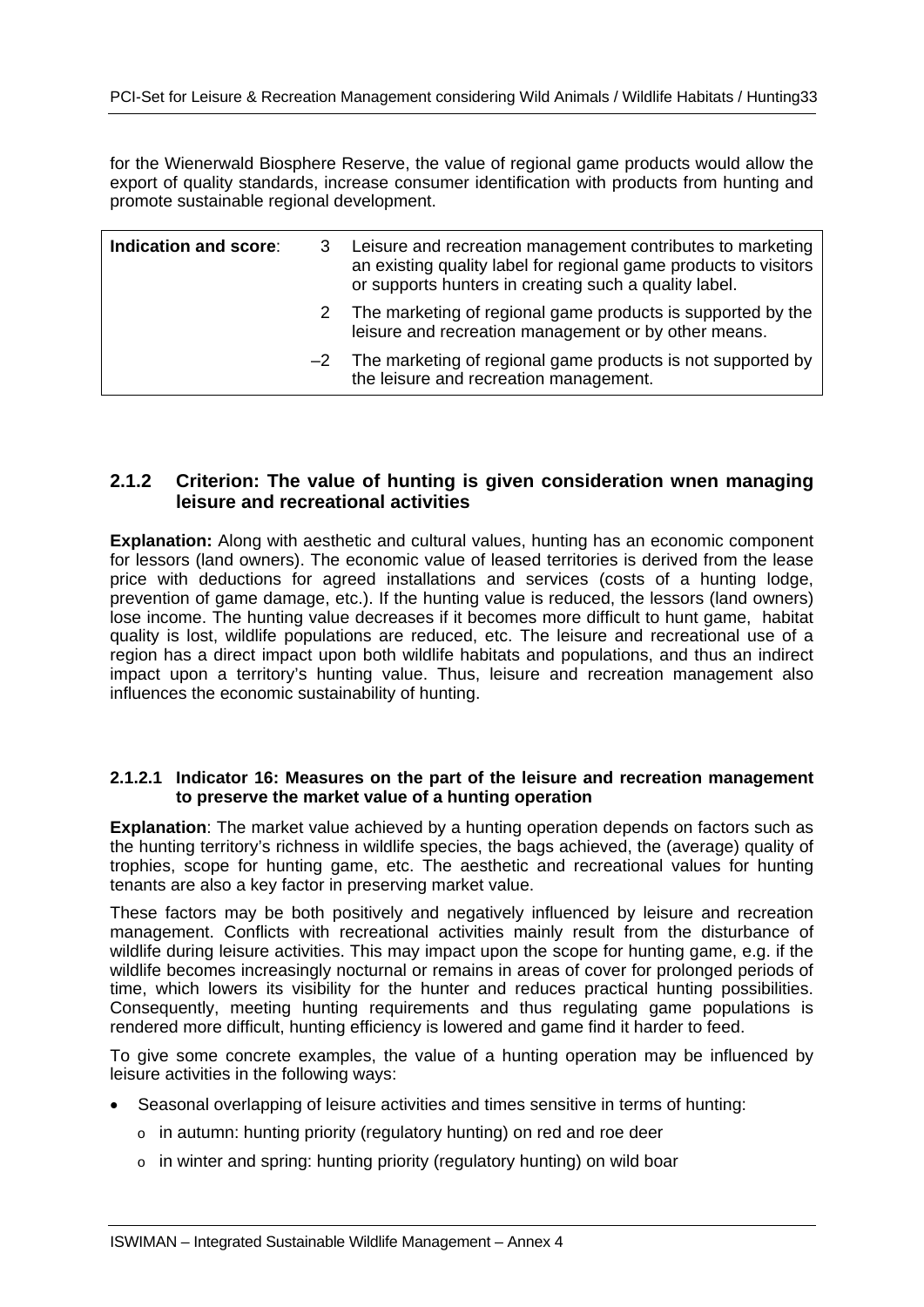- o in winter: feeding time
- Diurnal overlapping of leisure activities and times sensitive in terms of hunting:
	- $\circ$  main hunting times at dawn and dusk are also peak times for many leisure activities (particularly in the evening).
	- o limitation of the window of time for hunting free of disturbance (90 minutes before sunrise until 90 minutes after sunset) on account of intense recreational use during the day (60 minutes after sunrise until 60 minutes before sunset), and sometimes peaks of recreational pressure at dawn and dusk.
- Conflicts relating to days of the week: on weekends and holidays, peaks of tourist use concur with available leisure time for many recreational hunters
- Disturbance of hunters: intense leisure and recreational use reduce the aesthetic value of hunting (recreational value of hunting depends greatly on peace and quiet without disturbance)
- Intense recreational use lowers the economic value (market value of a hunting territory): as a rule, the material value of hunting decreases both if the hunting operation is rendered more difficult and the aesthetic value of hunting is reduced.
- If wildlife becomes more difficult to hunt as a consequence of disturbance from leisure and recreational activities, the hunting frequency will increase, thus generating greater hunting pressure, which, in turn, negatively influences scope for hunting (aggravating feedback).
- Pressure from leisure activities may increase wildlife's sensitivity to hunting pressure and vice versa (mutually aggravating effect).
- Staying on trails and paths allows wildlife to become habituated (in particular roe deer, to a minor degree red deer), while straying from paths negatively influences scope for hunting to a much greater degree.
- If visitors stay for longer periods of time on open spaces, recreational meadows, game meadows or hunting areas, these areas may be rendered unfit for hunting.
- Damaging or inappropriate use of hunting infrastructure by recreational users (feeding installations, high seats, etc.).

All these factors may be influenced by leisure and recreation management. In co-operation with hunters, the value of a hunting operation may be preserved or even increased. The following measures may have a positive impact upon the hunting value:

- An infrastructure for guiding visitors that takes into account hunting-related needs;
- Guiding visitors through comprehensive information on the spot;
- Guiding visitors with a code of conduct that gives consideration to needs of hunting;
- Regular evaluation of visitor conduct with a view to adequacy and compliance;
- Checking whether visitors observe rules of conduct;
- Active information of potential visitors in intensely visited spots regarding the requirements of hunting and sustainable wild animal management as well as on existing rules of conduct, and close co-operation with land owners when advertising infrastructure for leisure and recreational activities and tourism.

Measures on the part of the leisure and recreation management that diminish the market value of a hunting operation are mainly to be found in terms of lack of co-ordination with hunters and wildlife management.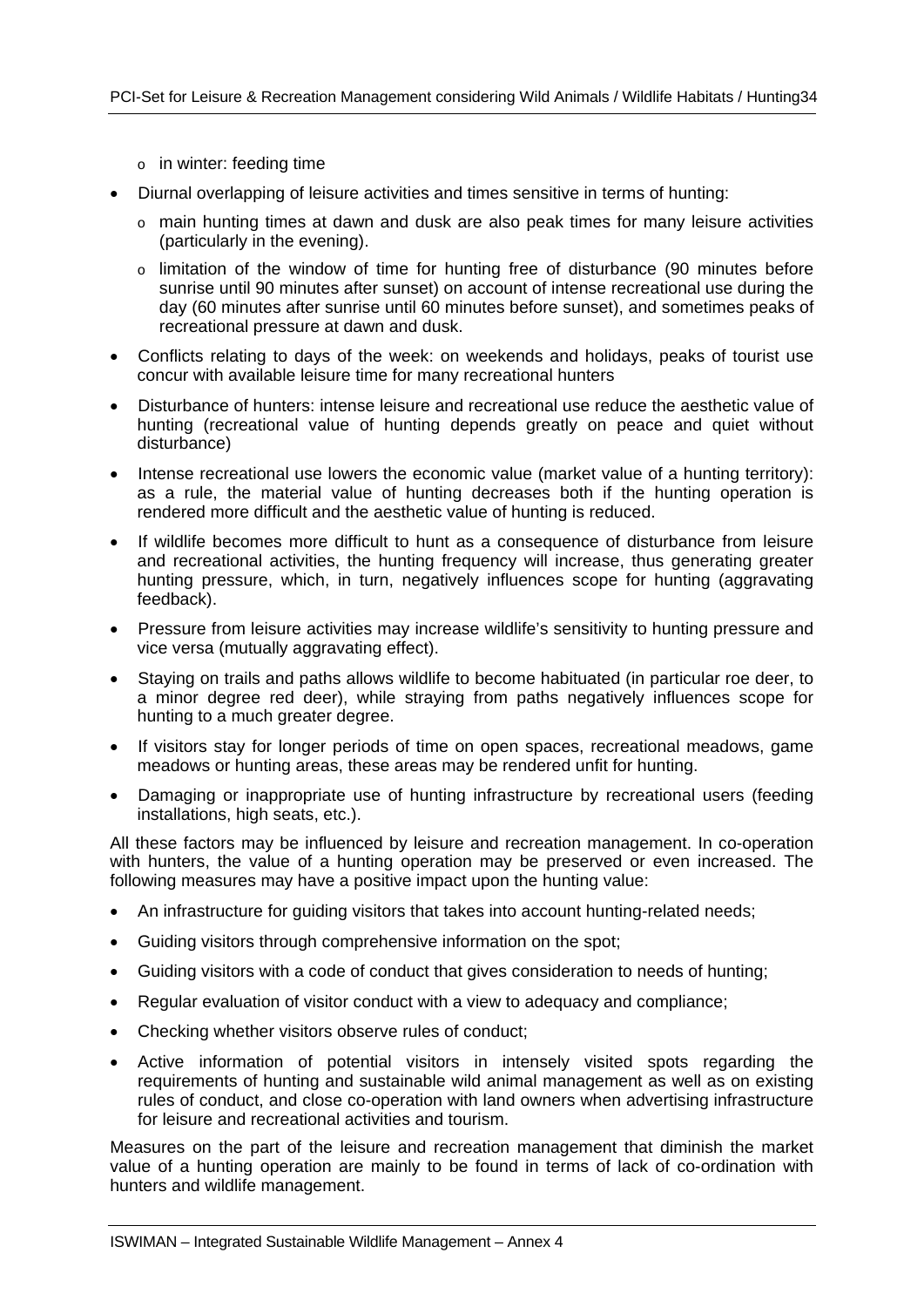| Indication and score: | 2    | Measures on the part of the leisure and recreation<br>management contribute to preserving the market value of<br>hunting                             |
|-----------------------|------|------------------------------------------------------------------------------------------------------------------------------------------------------|
|                       | 0    | Measures on the part of the leisure and recreation<br>management do not make a noteworthy contribution to<br>preserving the market value of hunting. |
|                       | $-2$ | Measures on the part of the leisure and recreation<br>management diminish the market value of hunting.                                               |

#### **2.2 Principle: Accommodating efficient game hunting is an ojective of planning and managing leisure and recreational activities**

**Explanation**: The leisure and recreation management may draw the attention of recreation seekers to hunting-related activities (e.g. sensitive times for wildlife) so that recreational activities will not result in an impediment to hunting. People seeking recreation can contribute by adapting their behaviour to the rules of conduct.

#### **2.2.1 Criterion: Minimising impediments to hunting**

#### **2.2.1.1 Indicator 17: The leisure and recreation management gives consideration to the scope for hunting game**

**Explanation**: Leisure and recreational use may have a strong impact upon the living conditions and life cycles of wild animals. By planning and implementing measures in line with sustainable wildlife management, the management of leisure and recreation activities may reduce negative impacts upon hunting or even make a positive contribution to scope for hunting. Measures to promote this objective may be the establishment of a recreational infrastructure, visitor guidance which is spatially and temporally adjusted, and the provision of information (e.g. boards, events, folders) for recreation seekers

This Indicator assesses the extent to which economic aspects of hunting game are factors in the leisure and recreation management's actual planning.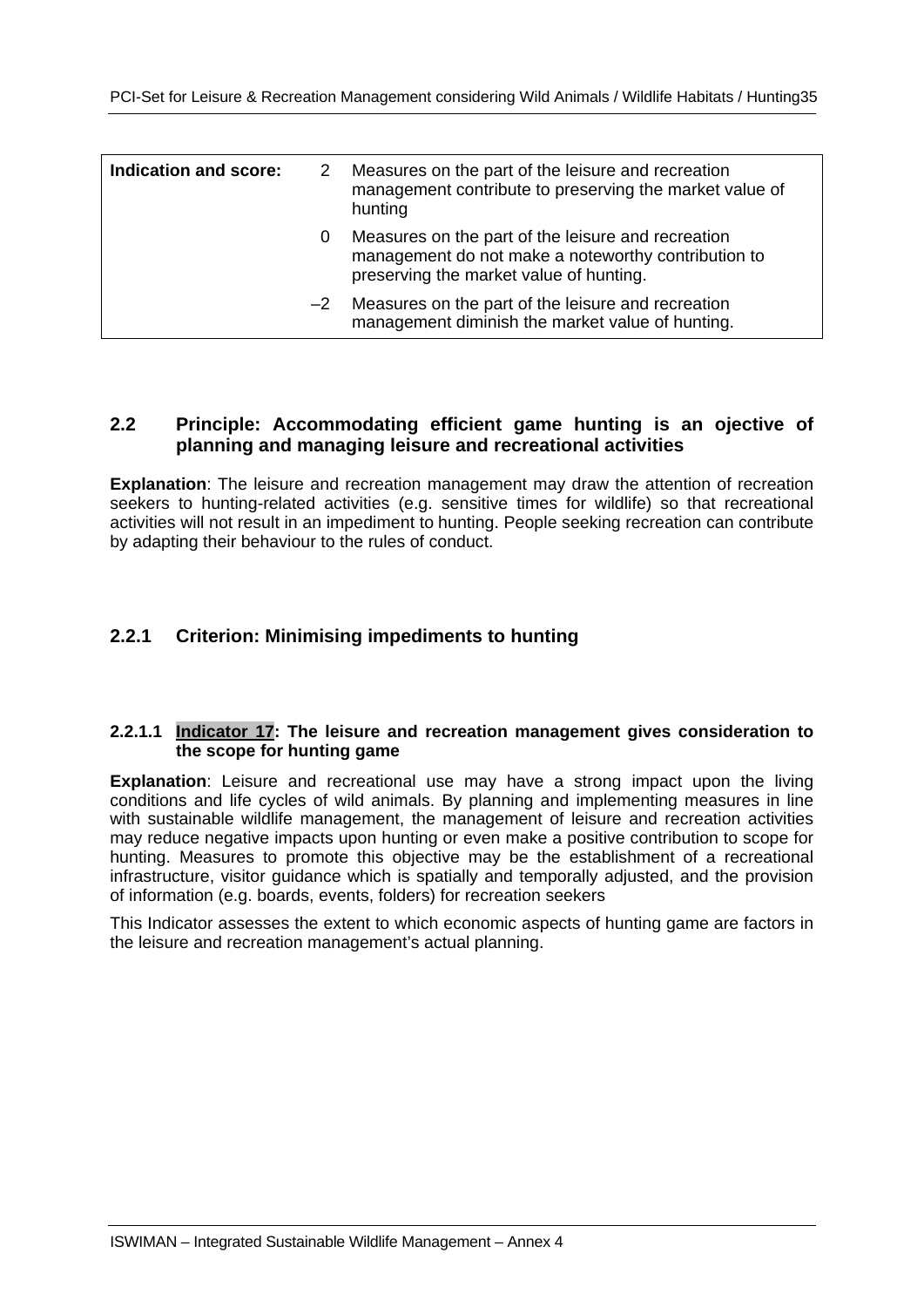| Indication and score: |      | 2 There is evidence that, in the course of planning and<br>implementing recreational provisions (trails, paths, rules of<br>conduct and their communication to recreation seekers etc),<br>the preservation and improvement of scope for wildlife<br>hunting is taken into account to the greatest extent possible. |
|-----------------------|------|---------------------------------------------------------------------------------------------------------------------------------------------------------------------------------------------------------------------------------------------------------------------------------------------------------------------|
|                       | 1.   | There is evidence that in the course of planning and<br>implementing recreational provisions (trails, paths, rules of<br>conduct and their communication to recreation seekers etc),<br>the preservation and improvement of scope for wildlife<br>hunting is taken into account only to some extent.                |
|                       | $-2$ | In the course of planning and implementing recreational<br>provisions (trails and paths, rules of conduct and their<br>communication to recreation seekers etc), the preservation<br>and improvement of scope for wildlife hunting is not taken<br>into account at all.                                             |

#### **2.3 Principle: Contributing to avoiding game damage is an objective of leisure and recreation management**

**Explanation**: In drawing up leisure and recreational planning and management strategies and visitor guidelines, recreational managers should realise that leisure and recreational activities may indirectly cause game damage.

This is mainly to be considered in terms of economic aspects of game-induced losses and additional expenses for agriculture and forestry. According to Austrian hunting laws, the person permitted to hunt is liable for game damage vis-à-vis the land owner who has incurred the damage, and is obliged to make game damage compensation payments to the land owner concerned, independent of the actual cause underlying the game damage. Leisure and recreational, in common with all other land-use activitiies, exerts an influence on game damage and can be a factor in causing severe game damage. By avoiding or reducing game damage, leisure and recreation management can lower costs accruing to the hunters and thus make a positive contribution to the economic sustainability of hunting.

#### **2.3.1 Criterion: Management of leisure and recreational activities takes into account the susceptibility of agricultural crops and forests to game damage**

#### **2.3.1.1 Indicator 18: Leisure and recreation management gives consideration to avoiding game damage**

**Explanation**: Game damage can be avoided if leisure and recreation management accommodates the susceptibility of agricultural crops and forests to game damage. This should be achieved by anticipating how spatial and temporal aspects of recreational planning may impact agricultural and forest habitats. Measures to this effect might include: paying heed to cover and grazing areas when laying out trails and paths; considering temporal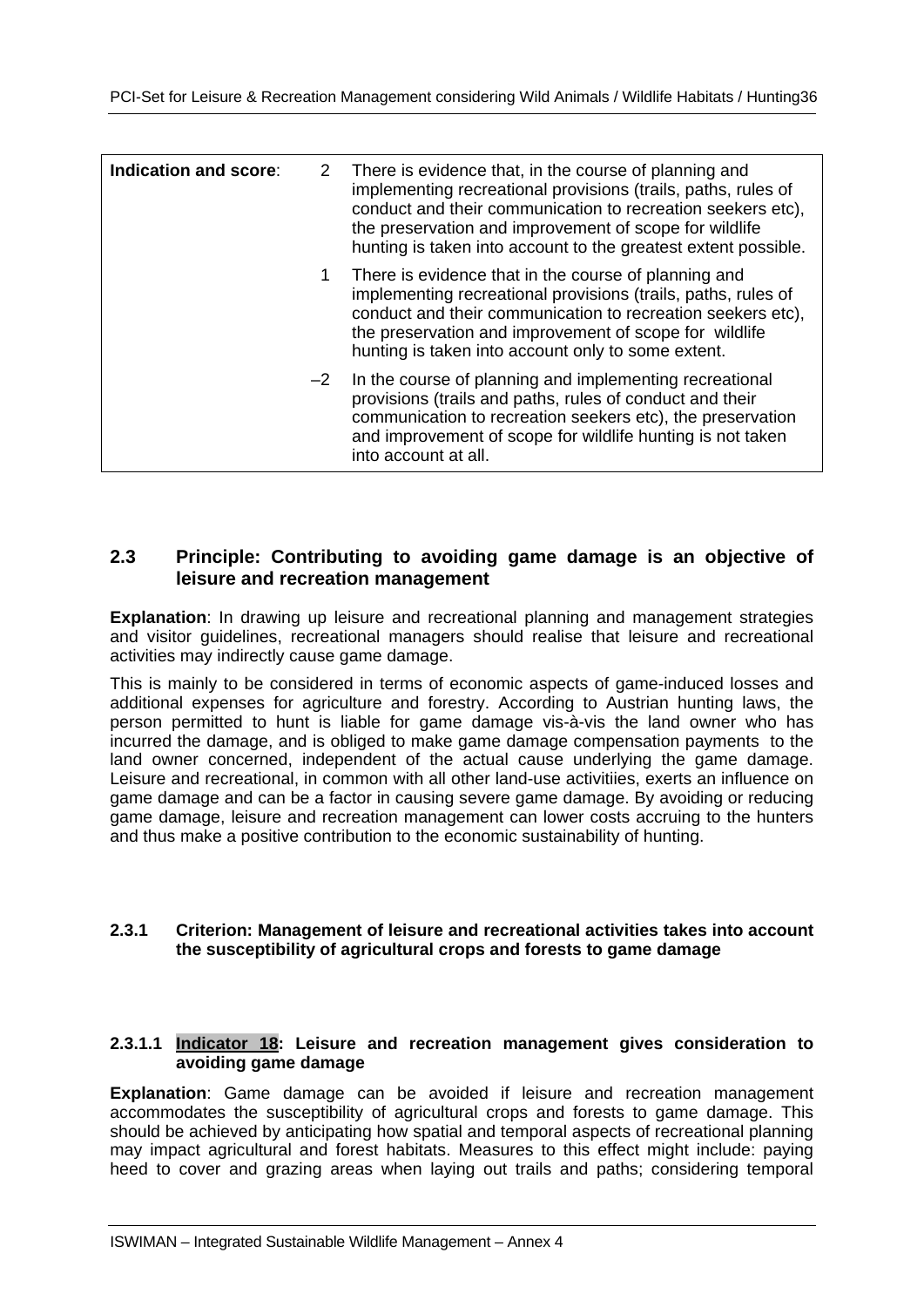feeding bottlenecks, such as early morning and late evening as well as times of poor food supply, when regulating the hours allowed for leisure and recreational activities. Additionally, recreation seekiers should be informed about behaviour that may result in game damage.

| Indication and score: | 4  | There is evidence that leisure and recreation management<br>measures give optimum consideration to the influence of<br>leisure and recreational activities on game damage to farm<br>crops and forests and contribute to avoiding such damage. |
|-----------------------|----|------------------------------------------------------------------------------------------------------------------------------------------------------------------------------------------------------------------------------------------------|
|                       | 2  | There is evidence that leisure and recreation management<br>measures give optimum consideration to the influence of<br>leisure and recreational activities on game damage to farm<br>crops and forests.                                        |
|                       | 1  | Leisure and recreation management measures only<br>occasionally give consideration to the influence of leisure<br>and recreational activities on game damage to farm crops<br>and forests.                                                     |
|                       | -3 | Leisure and recreation management measures cause or<br>aggravate game damage to farm crops and forests.                                                                                                                                        |

#### **2.4 Principle: Leisure and recreation management aims to benefit from synergies with hunting**

#### **2.4.1 Criterion: Leisure and recreation management forms an economic unit with hunting**

**Explanation**: Leisure and recreational use, together with hunting and other anthropogenic forms of use (agriculture and forestry, housing and industrial areas, transport infrastructure, etc.) puts its stamp on wildlife habitats. The aim of any anthropogenic form of use is to actually benefit from it. It thus makes sense for leisure and recreational use to form an economic unit with other human activities in wildlife habitats.

#### **2.4.1.1 Indicator 19: Confirming a common policy**

**Explanation:** A fundamental requirement for forming an economic unit with hunting is regular contact and coordination with hunters or those who represent their interests. The forming of a unit of common economic action will be confirmed by the hunters or those who represent their interests on the hunting territory.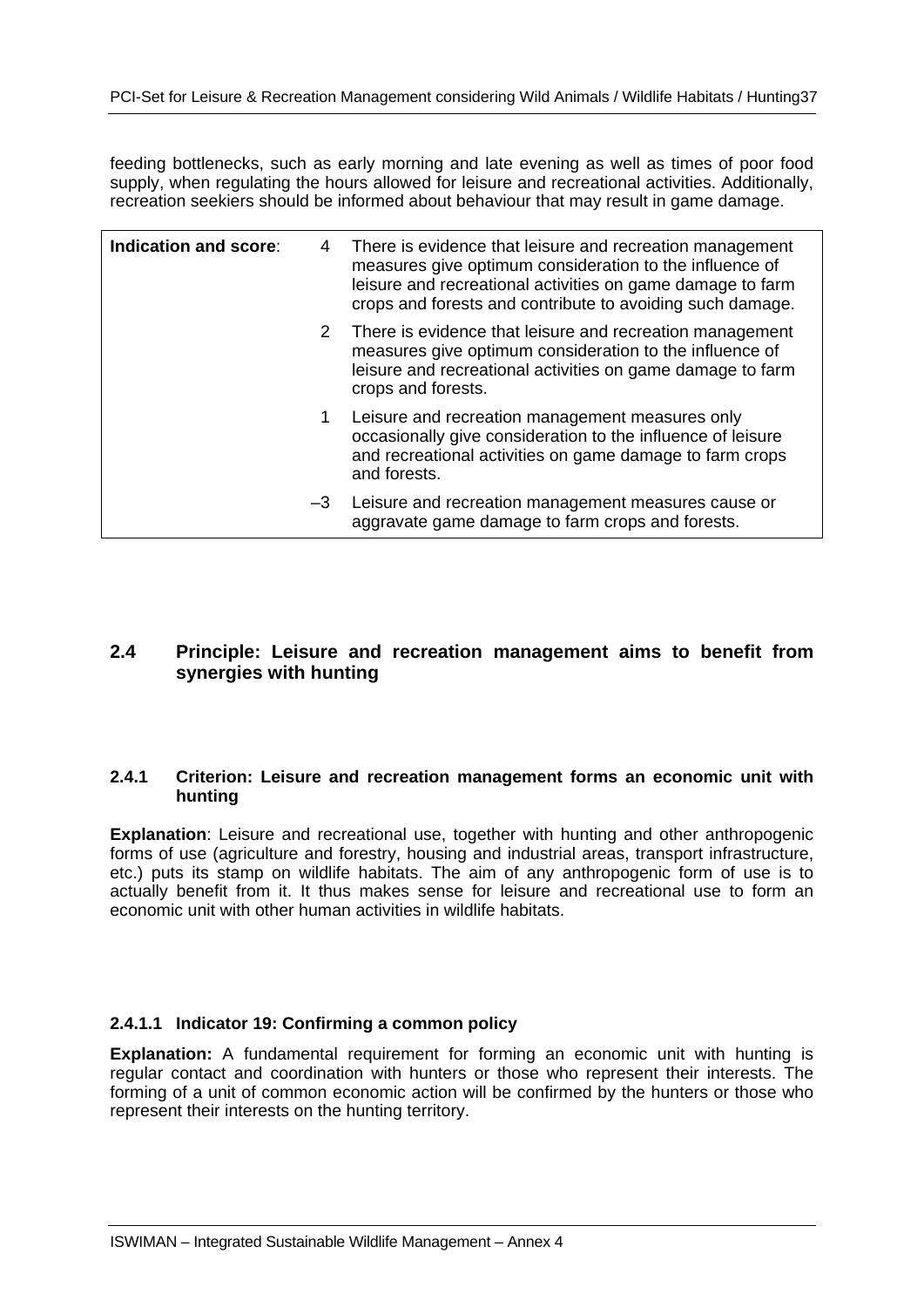| <b>Indication and score</b> |      | 2 Those using the wildlife habitat for hunting confirm an<br>optimum joint economic policy                                                   |
|-----------------------------|------|----------------------------------------------------------------------------------------------------------------------------------------------|
|                             |      | Those using the wildlife habitat for hunting confirm a joint<br>economic policy, although they signal that there is room for<br>improvement. |
|                             | $-1$ | Those using the wildlife habitat for hunting do not confirm<br>any joint economic policy.                                                    |
|                             | $-2$ | Those using the wildlife habitat for hunting indicate that<br>leisure and recreation management acts in a<br>counterproductive manner.       |

#### **2.4.2 Criterion: Optimising planned changes in wildlife habitats**

**Explanation**: Leisure and recreation can change wildlife habitats, in common with huntingrelated impacts and changes on account of road and railway construction, settlements and housing development, construction of power plants, etc.,. With regard to many of these changes, a consideration of wildlife-ecological aspects at an early stage of planning could minimise detrimental effects upon wildlife habitats, or even avoid them altogether. Interdisciplinary spatial planning is can be much more cost-effective than rehabilitation measures and compensation payments after the fact. In the planning process, leisure and recreation planning management and wildlife ecology/hunting are equal planning partners.

#### **2.4.2.1 Indicator 20: Commitment by leisure and recreation managers to interdisciplinary wildlife-ecological spatial planning (WESP)**

**Explanation**: Wildlife-ecological spatial planning is an instrument of integrated management of wildlife populations and habitats to re-establish a balance between the habitat needs of wild animals, the capacity of ecosystems for wildlife populations, and the various different user interests on the part of society (hunting, agriculture and forestry, tourism, general spatial planning). Along with the preservation of habitats of native wildlife species and guaranteeing their sustainable use, avoidance of user conflicts and unacceptable game-induced forest damage remain ulterior goals. WESP may be carried out on the basis of legal provisions, on a voluntary basis on the regional level, as well as on the basis of individual initiative on the part of the hunter. Integrating WESP into general spatial planning ought to be an objective.

WESP should be demanded by leisure and recreation managers. Aspirations to this effect on the part of leisure and recreation managers ought to be documented.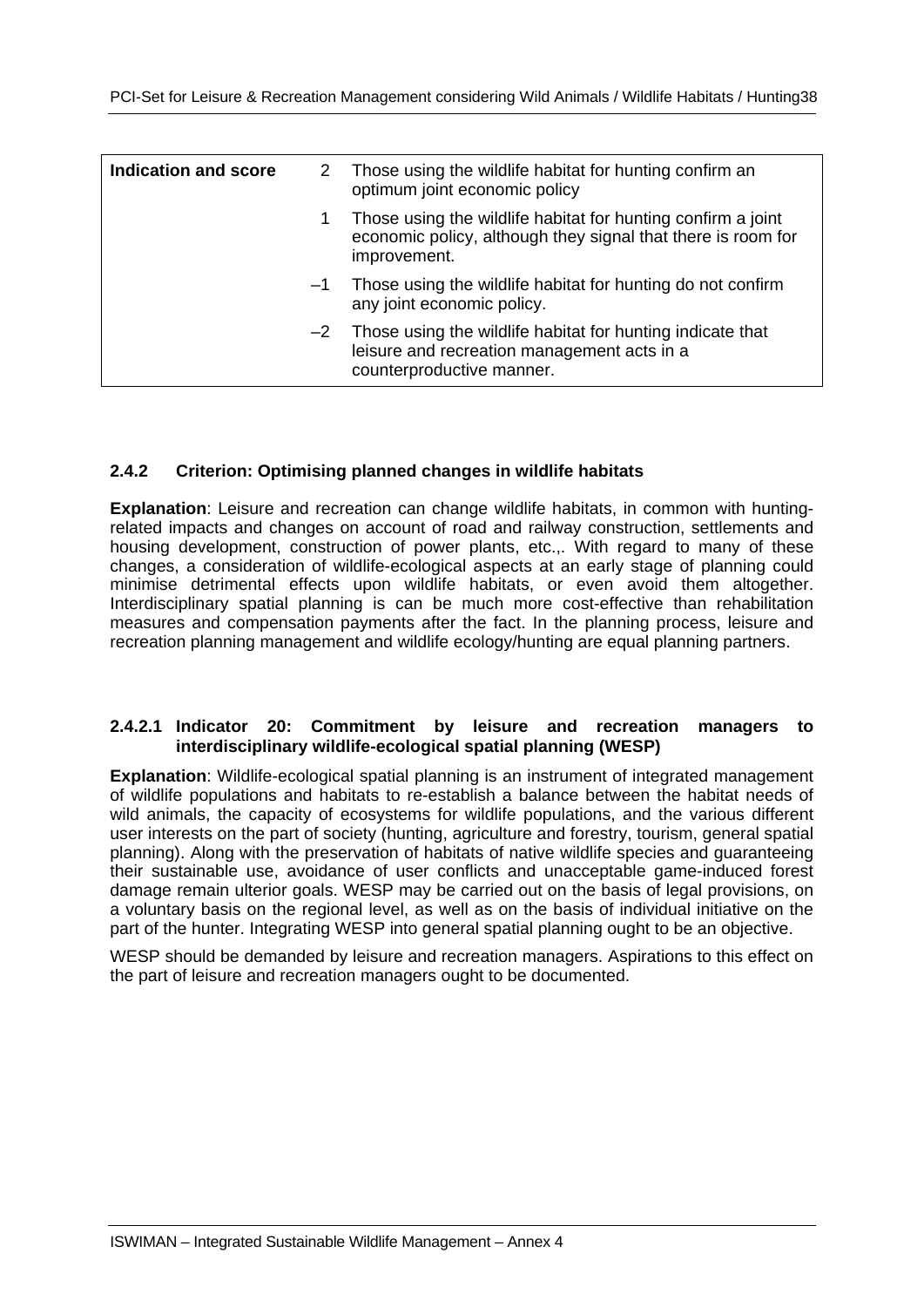| Indication and score: | 4    | Wildlife-ecological spatial planning (WESP) exists, and<br>leisure and recreation managers actively support its<br>implementation. |
|-----------------------|------|------------------------------------------------------------------------------------------------------------------------------------|
|                       | 2    | WESP does not exist, but there leisure and recreation<br>managers favour its establishment.                                        |
|                       | $-1$ | WESP does not exist, nor is there any indication that leisure<br>and recreation managers favour its establishment.                 |
|                       | $-3$ | WESP exists, but leisure and recreation managers do not<br>actively support its implementation.                                    |

#### **2.4.2.2 Indicator 21: Co-operation of leisure and recreation managers with hunters regarding plans and projects that change wildlife habitats**

**Explanation:** On account of their expert knowledge of hunting areas, hunters should be called upon to contribute their territorial and wildlife-ecological expertise to plans and projects of leisure and recreation managers that have a potential to impair wildlife habitats. This contribution can be of great help in reducing or avoiding negative impacts on wildlife as well as benefitting the practical implementation, economics and aesthetic value of hunting.

Recreational infrastructure projects, such as large-scale leisure facilities, building compounds, roads, paths, etc., serve as an example in this context: Along with their barrier effects in wildlife ecology, they may also result in fragmentation of hunting areas, economic devaluation of separated parts of hunting territories, and a reduction of the recreational value of hunting. When it comes to establishing recreational infrastructure projects, the local community of hunters is more often than not the prime source of information for assessing the impact of projects upon hunting and wildlife ecology. Participatory processes provide formalised opportunities to comment on projects and influence them to some extent. Legally established ecological compensation and mitigation measures to reduce negative impacts of projects provide another basis for considering hunting-related aspects (artificial game corridors, planting of vegetation structures, creation of substitute biotopes, etc.) Wildlifeecological spatial planning (WESP) may be a useful instrument for relating to hunting and wildlife ecology to the planners of leisure and recreational facilities. In most cases, it will be necessary for leisure and recreation managers to request co-operation with hunters, even if the stakeholders do not have formal status in participation processes.

|      | 2 There is evidence that in planning and implementing leisure<br>and recreational facilities, leisure and recreation<br>management seeks co-operation with hunters in order to<br>prevent a degradation of wildlife habitats and hunting. |
|------|-------------------------------------------------------------------------------------------------------------------------------------------------------------------------------------------------------------------------------------------|
| $-1$ | In planning and implementing leisure and recreational<br>facilities, leisure and recreation management does not seek<br>co-operation with hunters in order to prevent a degradation<br>of wildlife habitats and hunting.                  |
| x    | Not applicable, no score (no habitat-changing planning or<br>projects during the last three years).                                                                                                                                       |
|      |                                                                                                                                                                                                                                           |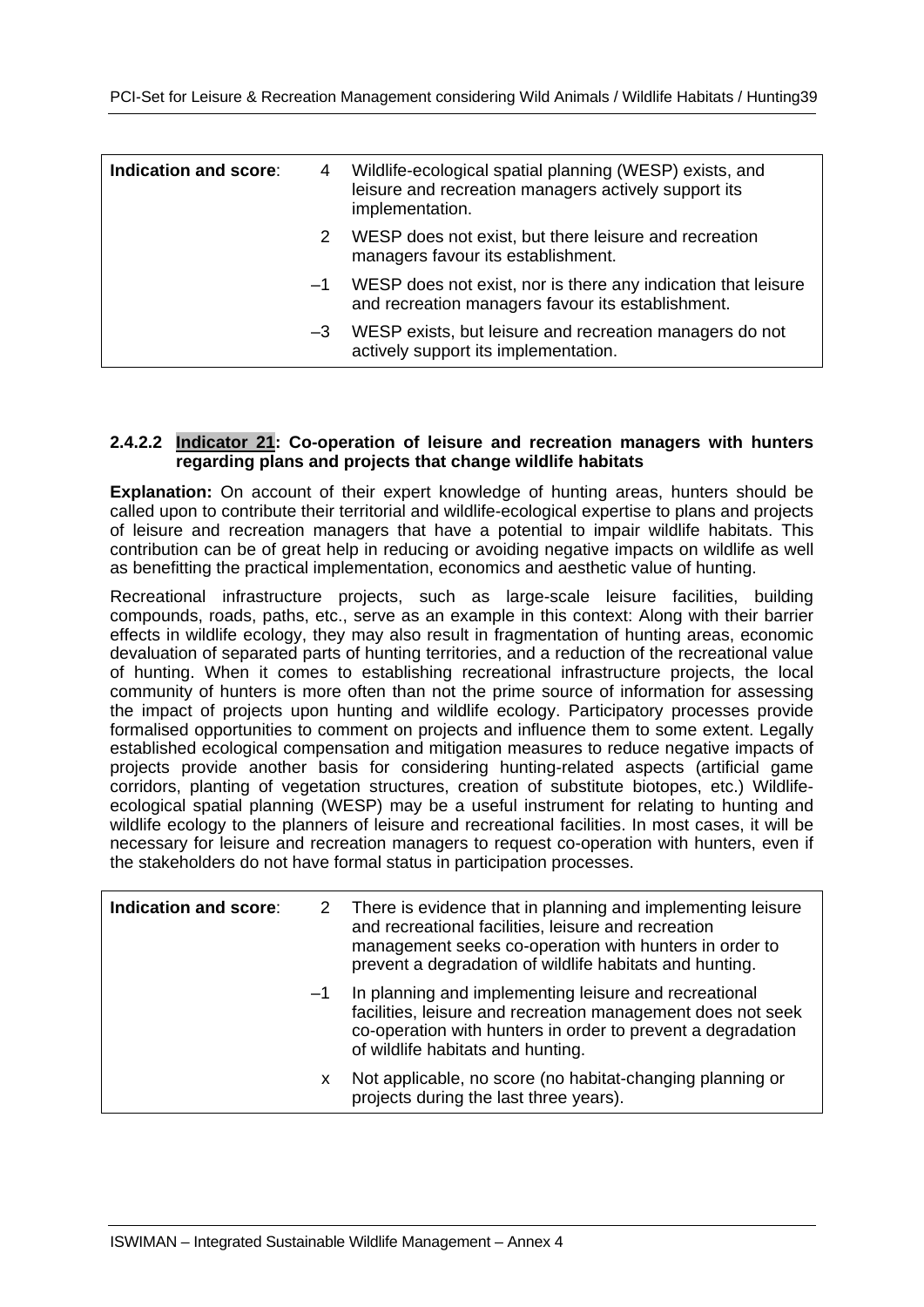### **3 SOCIO-CULTURAL ASPECTS**

**Explanation**: The socio-cultural in this Section relate to the management of leisure and recreational planning, its interaction with hunting and, where practical, with recreation seekers.

Particularly with regard to socio-cultural aspects, it is difficult to define clearly measurable indicators for understanding sustainable recreational management in connection with hunting. The quality of communication, for example, does not lend itself easily to an assessment within the narrow confines of clear-cut and verifiable indicators. The indicators thus comprise only those socio-cultural aspects that can typically be recorded in practise.

This section looks at several aspects that encourage co-existence and co-operation. This is not to say that there should not be any conflicts, as creative tensions can enrich the way people interact. Much rather, we will be talking about how conflicts can and should be tackled. In order to be able to prevent conflicts, a certain extent of knowledge of the other party's points of view is necessary.. The status of knowledge of leisure and recreation management about wildlife ecological and hunting-related effects of their own management measures is given great importance among the socio-cultural indicators.

#### **3.1 Principle: Leisure and recreation management contributes to the mutual acceptance of recreation seekers and hunting interests as well as to avoiding or defusing conflicts**

**Explanation**: It is desirable for people pursuing leisure and recreational activities and hunting interests to mutually respect and accept each other. Particularly when understanding of hunting is dwindling, it is essential to promote exchange of opinions among different interests. Through regular exchange of information with hunting interests, leisure and recreation management can contribute to constructive conflict settlement. Sectoral groupthinking is often an impediment to this process. In order to be able to mediate between people pursuing leisure and recreational activities and hunting interests, all stakeholders involved must work out a basis of respect and acceptance of the respective "other" group. A readiness for open communication from both sides – recreational management and hunting – is a prerequisite. "Talking to each other" has to be seen as a two-way process. The present Assessment Set, however, only evaluates the contribution on the part of the leisure and recreation management.

#### **3.1.1 Criterion: Planning and management of leisure and recreational use is oriented toward the objectives of the Biosphere Reserve**

**Explanation**: Biosphere reserves are committed to the guiding principles of sustainability. UNESCO foresees three major goals and/or functions for Biosphere Reserves: to preserve biological diversity (landscapes, ecosystems, species, genetic diversity); ensuring economical, ecological and social (including cultural and spiritual) sustainability; and supporting research, observance of the environment and educational activities to advance our understanding of interactions between people and the rest of nature (UNESCO/MAB, 1996; UNESCO & MAB-ICC, 1996). The Wienerwald Biosphere Reserve was recognised by UNESCO in 2005, as its management and zoning strategy meets the UNESCO criteria and it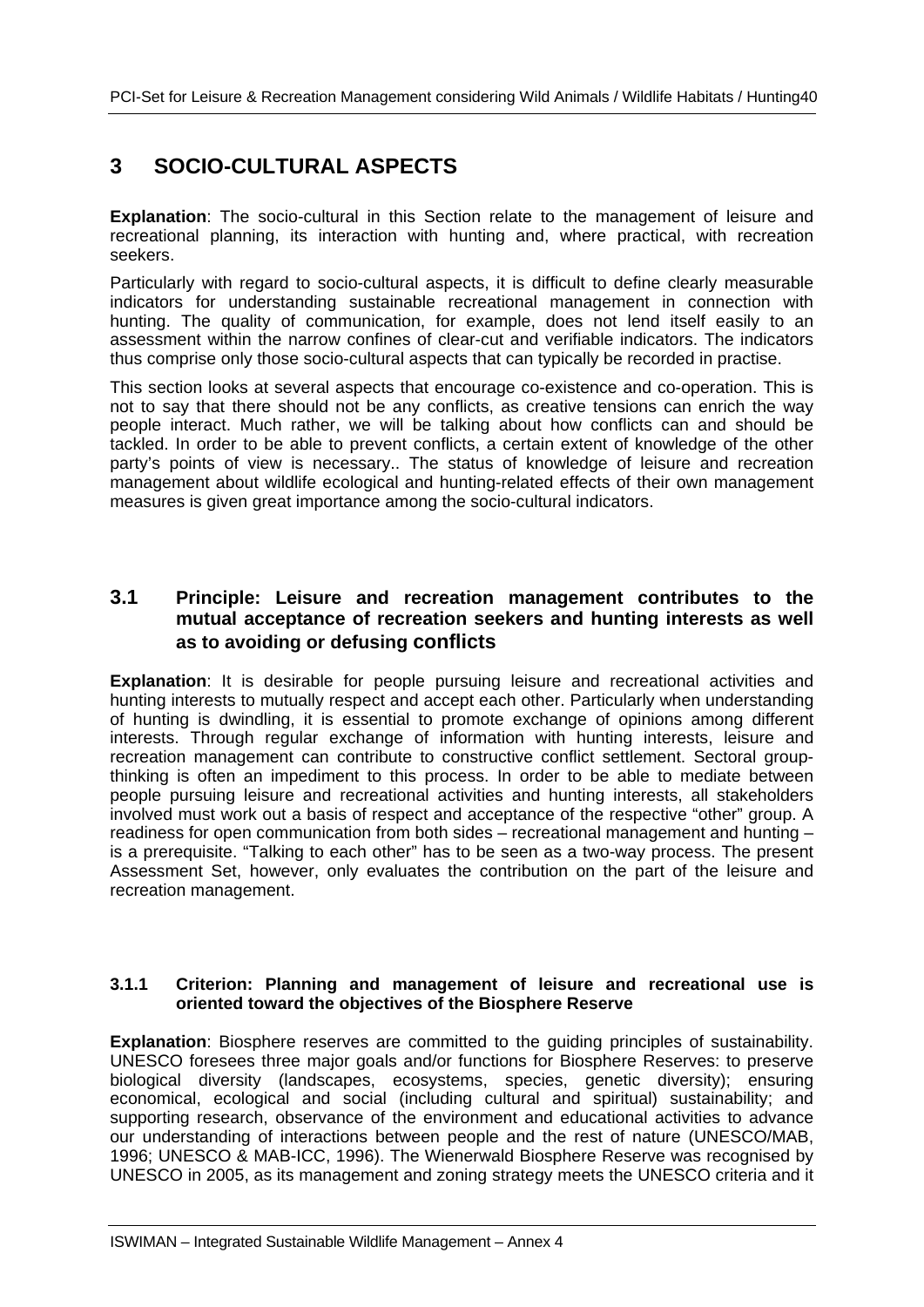pursues a sustainable development strategy. This includes the subdivision of the park into three zones: core zones (~5 % of the area), in which the focus is on the conservation of nature (in the Wienerwald this is primarily forest ecosystems) and development free of human interference to the greatest extent possible; cultivation zones (~19 % of the area) buffering the core zones, in which measures of cultural landscape preservation are accepted; and development zones (~76 % of the area) as living, economic and recreational space for the population, in which use and economic development should follow the criteria of sustainability. Thus, there are different contributions to sustainability in each zone.

#### **3.1.1.1 Indicator 22: Giving consideration to guiding principles and management goals of the Biosphere Reserve**

**Explanation**: There are currently no legal limitations on hunting in the Wienerwald Biosphere Reserve. Nevertheless, particularly in the core zones, nature and wild animals should be treated with special care by leisure or recreation seekers as well as by hunters. Care is especially important in core zones, whose objective is to develop forest eco-systems as near-natural as possible and where special regulations and recommendations apply (e.g. the obligation to stay on trails/paths). Leisure and recreation management should note that the guiding principles and objectives of the Biosphere Reserve pertaining to leisure and recreation are of relevance to wildlife ecology and hunting too. This concerns in particular:

- Management plans for core zones;
- Core zones for which limitations on use are foreseen (wildlife rest zones, habitat protection zones);
- Management recommendations in core zones relevant to recreation (incl. e.g. re-location of trails/paths);
- Principles for hunting that are also relevant for recreational activities.

(See also Section 5.4.2 on "Recommendations for core zones" of the present report.)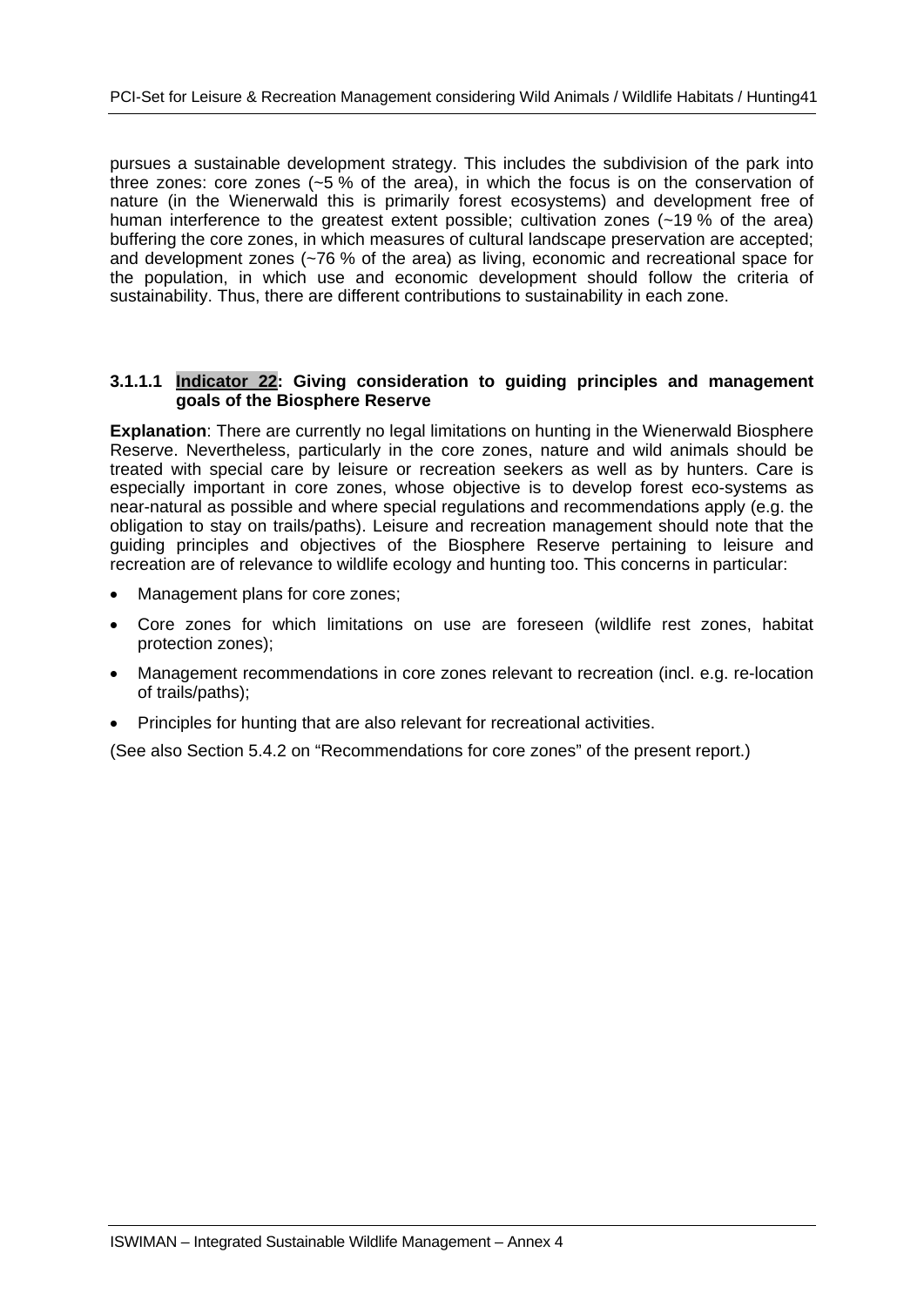| Indication and score: | 4              | There is evidence that planning and management of leisure<br>and recreational activities is oriented optimally towards<br>guiding principles, management goals and Biosphere<br>Reserve zoning of wildlife ecology and sustainable hunting. |
|-----------------------|----------------|---------------------------------------------------------------------------------------------------------------------------------------------------------------------------------------------------------------------------------------------|
|                       | 2 <sup>1</sup> | The planning and management of leisure and recreational<br>activities is only appropriate for some guiding principles,<br>management goals and zoning of wildlife ecology and<br>sustainable hunting.                                       |
|                       | -4             | The planning and management of leisure and recreational<br>forms of use is not oriented towards guiding principles,<br>management goals and zoning of wildlife ecology and<br>sustainable hunting.                                          |

#### **3.1.2 Criterion: Contacts exchange of information, and avoidance and settlement of conflicts with local stakeholders**

**Explanation**: Giving consideration to the interests and opinions of all land user groups is an important element of sustainable leisure and recreation planning. The early integration of relevant interests into planning and/or the mutual exchange of information among various different land user groups can avoid conflicts or contribute to a constructive settlement of conflicts.

This part of the Assessment Set is designed to raise issues of communication and information exchange between leisure and recreation management and hunting and other countryside activities. Only the contribution that leisure and recreation management can make will be assessed. This includes factual information and awareness-raising work fostering the acceptance of hunting among leisure and recreational users, the contribution of leisure and recreation management to regular communication with recreation seekers as well as with hunters, and, last but not least, the application of constructive conflict management strategies.

#### **3.1.2.1 Indicator 23: Documentation of disagreements by the local authority**

**Explanation**: It is generally desirable for leisure and recreational use to be aware of social and economic aspects of other activities whose local interests they may affect – all the more so as recreational use in the Wienerwald commonly takes place on private land and hunting territories. Whether or not this aspect is given consideration can be demonstrated in documentation of disagreements by the local authority.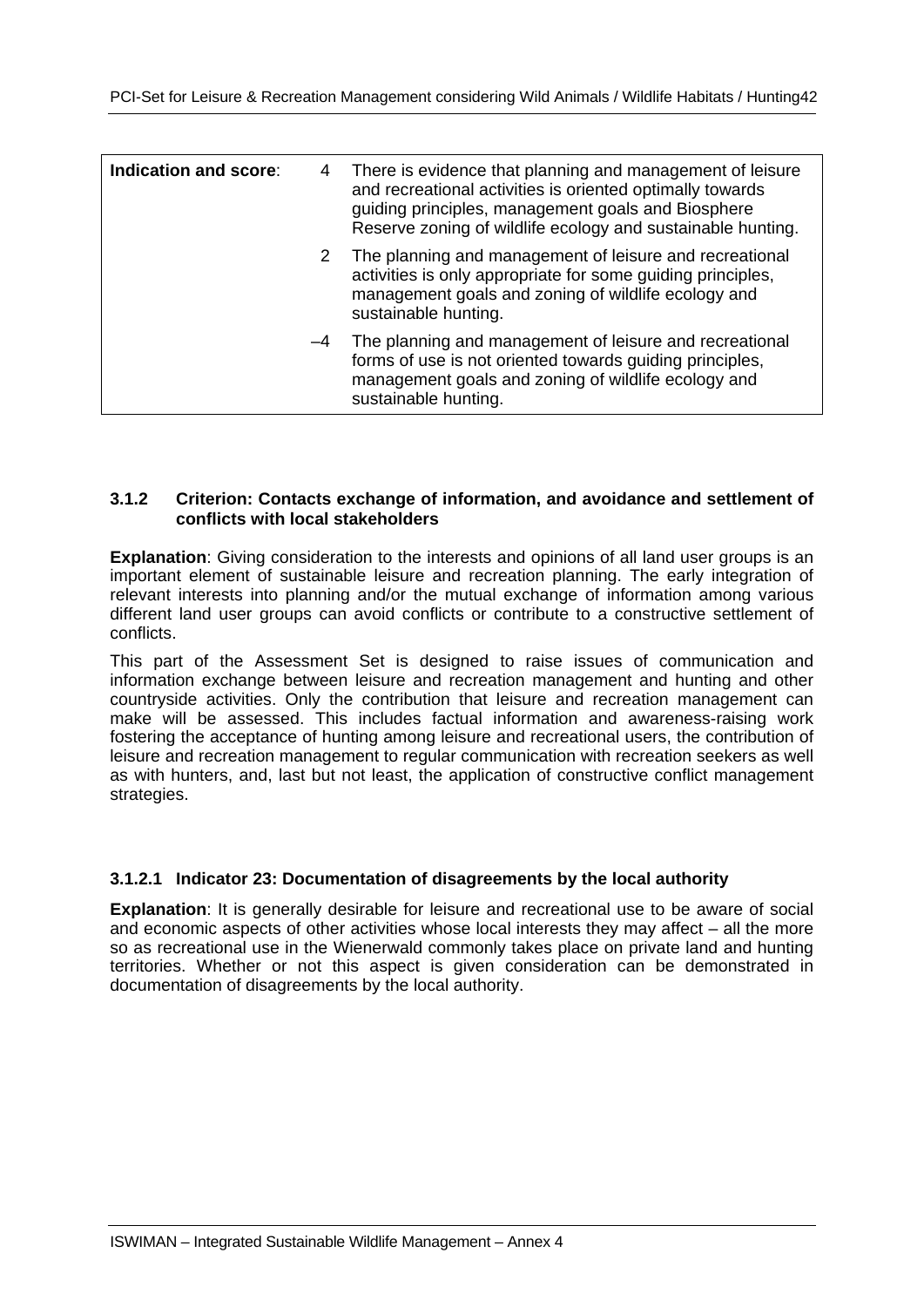| Indication and score: | 2 Leisure and recreational activities are planned and carried<br>out with consideration for hunting interests; there is no<br>documentation of disagreement with hunting interests<br>(people permitted to hunt, people owning the right to hunt) at<br>the local authorities.     |
|-----------------------|------------------------------------------------------------------------------------------------------------------------------------------------------------------------------------------------------------------------------------------------------------------------------------|
|                       | $-2$ Leisure and recreational activities are not planned and<br>carried out with consideration for hunting interests; there is<br>documentation of disagreement with hunting interests<br>(people permitted to hunt, people owning the right to hunt) at<br>the local authorities. |

#### **3.1.2.2 Indicator 24: Respecting hunting-ground installations**

**Explanation**: By way of fact-focused information and awareness-raising activities, leisure and recreation management can contribute to avoiding damage to installations on hunting territories (high seats, feeding installations, etc.) and their inappropriate use ("vandalism"). In the long run, respectful treatment of hunting-ground installations requires an acceptance of hunting that can be supported by information distributed on the part of the leisure and recreation management.

| Indication and score: | 2 By passing on specific information and raising awareness,<br>leisure and recreation management contributes optimally to<br>avoiding damage to hunting-ground installations (e.g. high<br>seats, feeding installations) or their inappropriate use by<br>recreation seekers; violations are pursued actively. |
|-----------------------|----------------------------------------------------------------------------------------------------------------------------------------------------------------------------------------------------------------------------------------------------------------------------------------------------------------|
|                       | -2 Leisure and recreation management does not carry out<br>specific information and awareness-raising activities in order<br>to prevent damage to hunting-ground installations (e.g. high<br>seats, feeding installations) or their inappropriate use by<br>recreation seekers.                                |

#### **3.1.2.3 Indicator 25: Existence of efficient communication channels within groups engaging in leasiure and recreation activities**

**Explanation**: This Indicator concerns the regularity and efficiency of information flows within leisure activities. The respective leisure and recreation management bears the main responsibility for communicating information relevant to wildlife and hunting to its own interest group, in particular information concerning rules of use and conduct as well as their justification and meaning. The existence of communication channels is a fundamental prerequisite.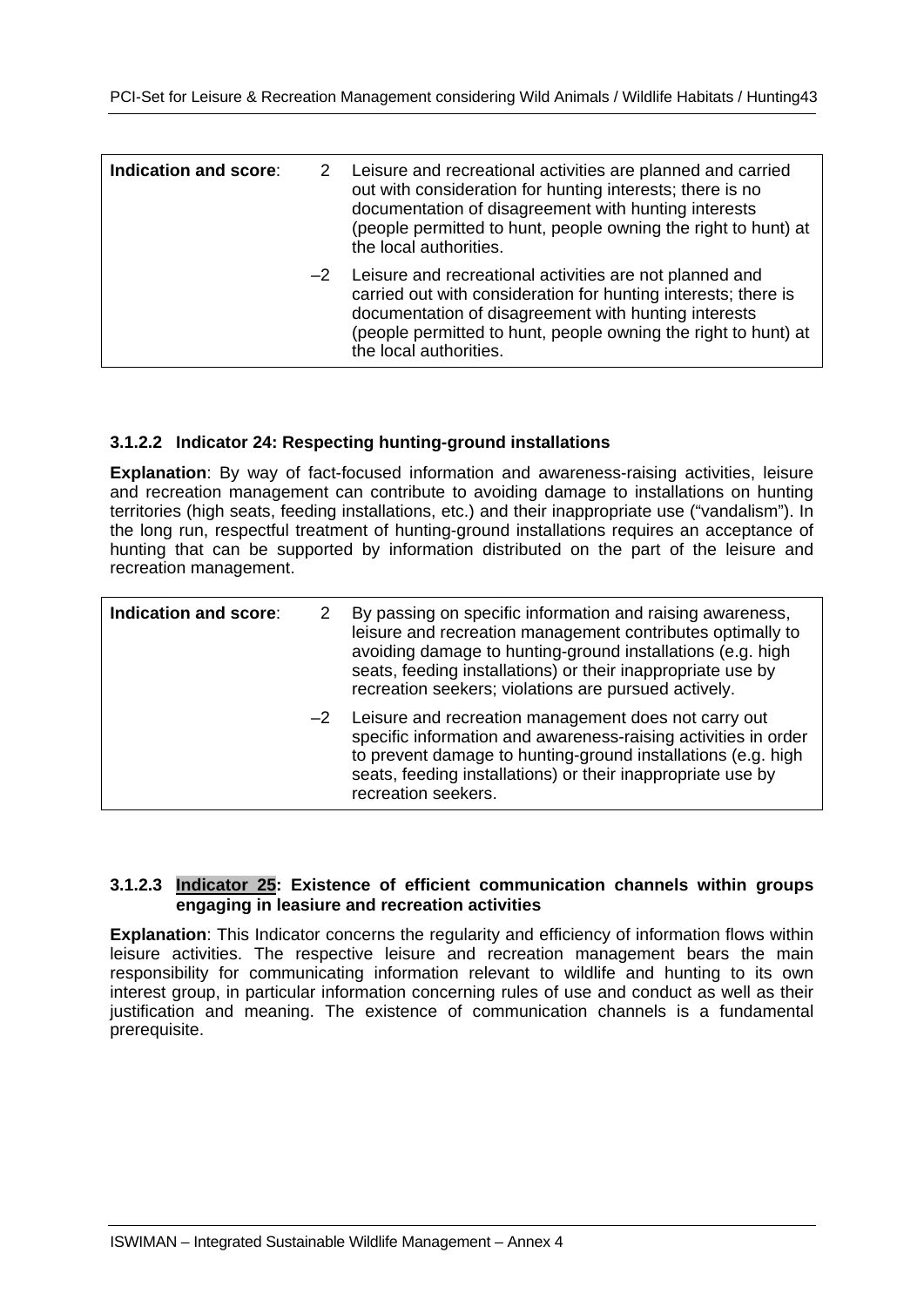| Indication and score: |   | Communication channels have been established within<br>groups of people pursuing leisure and recreational activities;<br>Recreation seekers are regularly and efficiently informed<br>about wildlife ecology and sustainable hunting.     |
|-----------------------|---|-------------------------------------------------------------------------------------------------------------------------------------------------------------------------------------------------------------------------------------------|
|                       | 0 | Communication channels exist within groups of people<br>pursuing leisure and recreational activities, but they are only<br>rarely used to distribute information about wildlife ecology<br>and sustainable hunting to recreation seekers. |
|                       |   | -2 There are no functioning communication channels within<br>groups of people pursuing leisure and recreational activities.                                                                                                               |

#### **3.1.2.4 Indicator 26: Existence of institutionalised communication structures between leisure and recreation management and hunting interests**

**Explanation**: Institutionalised communication structures provide a sound basis for a regular and efficient flow of information between leisure and recreation management and hunting interests. It is important that both sides support these structures and are prepared to use them regularly. A unilateral strategy would neither persist nor guarantee an effective mutual information exchange. Organised instruments of communication supported by both sides, with the purpose of opinion exchange and mutual harmonisation, include: jointly organised communication fora, regular information and discussion meetings or even regular informal get-togethers.

| Indication and score: |      | 3 There are institutionalised communication structures for<br>information exchange with hunting interests; a leading point<br>of contact for solving problems has been established. |
|-----------------------|------|-------------------------------------------------------------------------------------------------------------------------------------------------------------------------------------|
|                       |      | 2 There are institutionalised communication structures for<br>information exchange with hunting interests.                                                                          |
|                       | $-3$ | Despite a readiness on the part of hunters, there are no<br>institutionalised communication structures for information<br>exchange with them.                                       |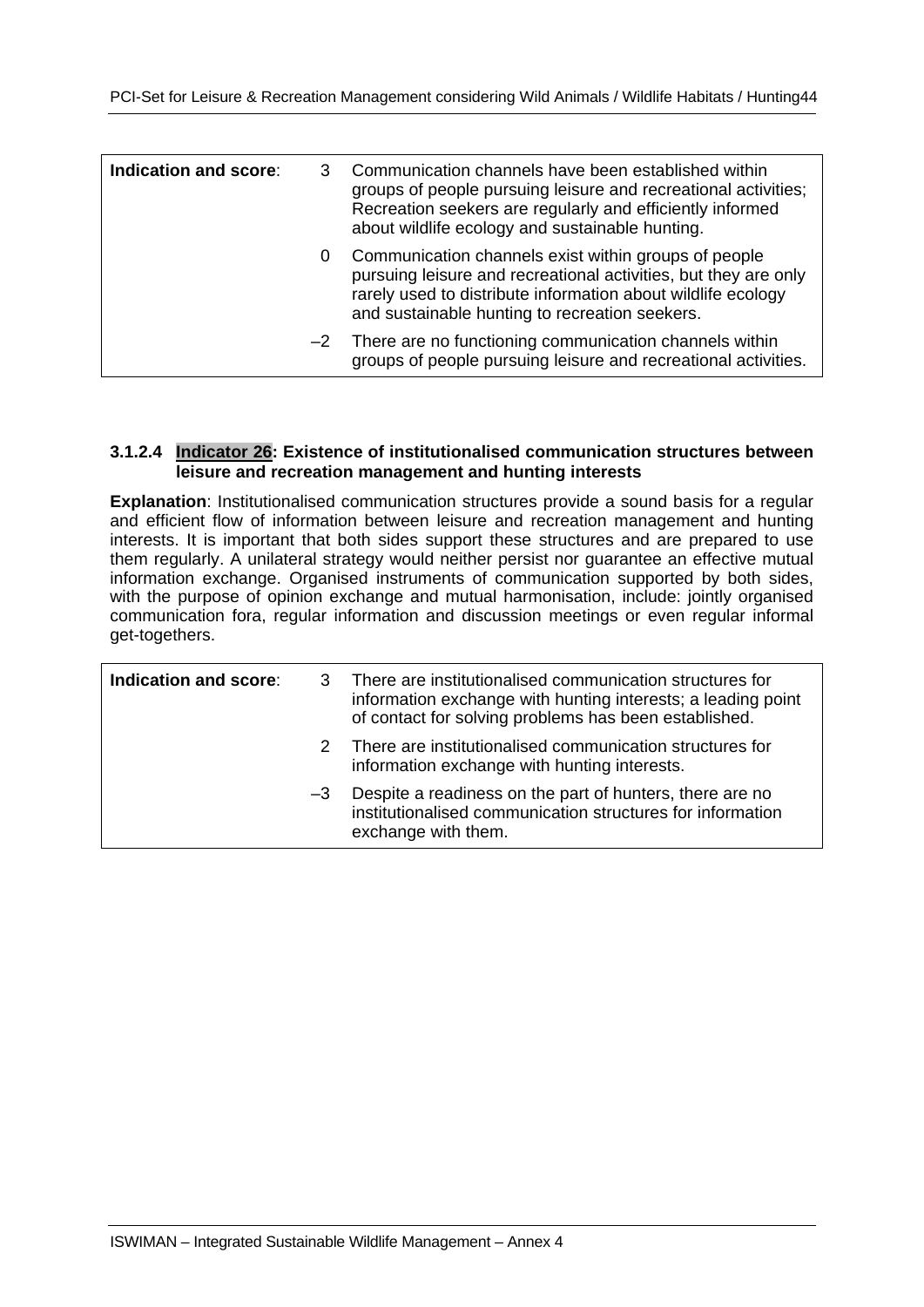#### **3.1.2.5 Indicator 27: Regular exchange of information with hunting interests**

**Explanation**: For mutual acceptance and harmony between people pursuing leisure and recreational activities and hunting interests, it is important to integrate hunting interests into leisure and recreation management, and vice versa. Another indicator is whether people representing hunting interests are regularly and actively invited to co-operation and coordination, or even kept informed by the leisure and recreation managers. Organised instruments of opinion exchange and mutual harmonisation include: invitations to communication fora, to locally specific (including non-hunting-related) events and to regular information and discussion meetings as well as institutional gatherings or regular informal get-togethers of those responsible for leisure and recreation management. This is not to be confused with co-determination in the sense of a formal right to vote. Rather, it is wholehearted participation in information flows and consultation (see also www.partizipation.at/anwendung.html). Moreover, it is important to include hunting management with other forms of land use in preliminary and other issues of land management planning. This guarantees reconciliation of the needs of landowners and other interests.

Regular exchanges of views may help to avoid many a disagreement, soften altercations before they escalate or, at least, settle them soon after they arise. While exchanges of views may take place irregularly and informally, established, organised and regular meetings (in the sense of an institutionalised communication structure as defined under indicator 26) provide a better framework. They are a sign that leisure and recreation managers, in the sense of a positive culture of debate, openly and actively support a favourable conversation climate.

A regular exchange of information with hunting interests demands openness vis-à-vis hunting activities from leisure and recreation managers; it also requires that they actively respond to information and communication offered by hunters, but also actively offer information and communication to the hunters. What is more, regular contact is a prerequisite for a mutual basis of conversation (qualitative-emotional component).

| Indication and score: | 4  | Leisure and recreation management initiates regular<br>exchange of information with local hunting groups about<br>measures both groups take for wildlife and hunting.  |
|-----------------------|----|------------------------------------------------------------------------------------------------------------------------------------------------------------------------|
|                       | 1. | Leisure and recreation managers participate in a regular<br>information exchange with local hunting groups about<br>measures both groups take for wildlife and hunting |
|                       |    | $-2$ There is no regular information exchange with local hunting<br>groups about measures for wildlife and hunting.                                                    |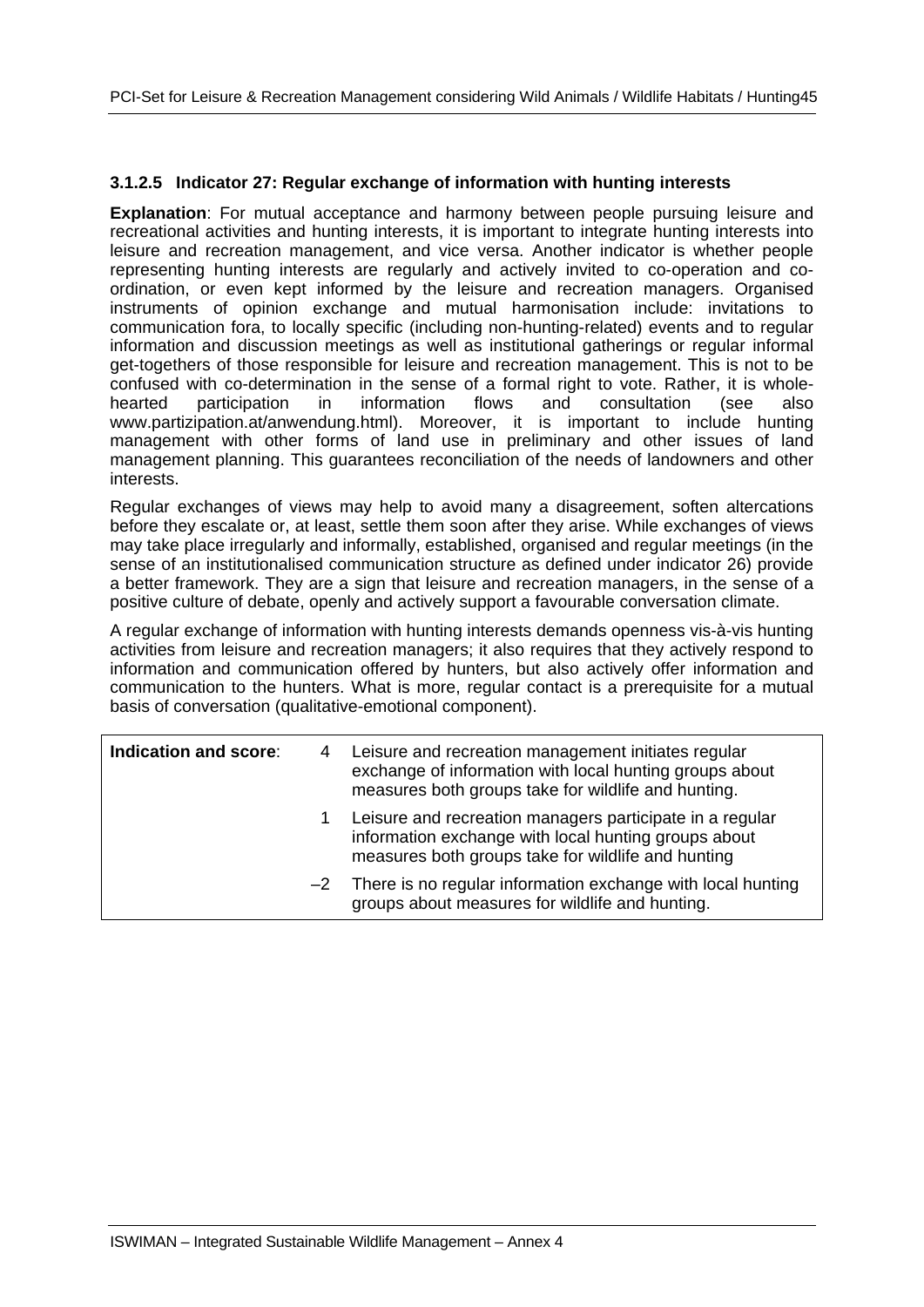#### **3.1.2.6 Indicator 28: Conflict management strategies**

**Explanation:** This Indicator does not intend to eliminate differences in opinion altogether. Sometimes, differing views, if they are expressed respectfully and on a factual basis, harbour potential for creative, innovative and efficient solutions. An indication of whether a conflict is dealt with in a solution-oriented, factual and respectful manner is whether a de-escalating approach is taken and an "escalation scale" is observed. The objective is to first seek direct conversation (on the spot, for example, or in an informal setting); as a next stage, an impartial third person is involved to act as a moderator; and only as a last step will the matter be taken to court. Even in the case of conflicts between smaller groups on the one hand (e.g. hunters) and larger groups on the other (e.g. people pursuing leisure and recreational activities such as mountain bikers, horse riders, etc.), this indicator may be applied by getting in touch with relevant stakeholders from the respective other side and raising the matter with them.

| Indication and score: | $\mathbf{2}^{\prime}$ | In coping with conflicts related to hunting, leisure and<br>recreation managers have, over the last three years, always<br>sought the means with the least escalation potential<br>(escalation step with the lowest possible escalation intensity,<br>e.g. direct personal conversation ahead of conversation<br>moderated by an impartial third person, ahead of taking the<br>matter to court).     |
|-----------------------|-----------------------|-------------------------------------------------------------------------------------------------------------------------------------------------------------------------------------------------------------------------------------------------------------------------------------------------------------------------------------------------------------------------------------------------------|
|                       | $-1$                  | In coping with conflicts related to hunting, leisure and<br>recreation managers have, over the last three years, not<br>always sought the means with the least escalation potential<br>(escalation step with the lowest possible escalation intensity,<br>e.g. direct personal conversation ahead of conversation<br>moderated by an impartial third person, ahead of taking the<br>matter to court). |
|                       | $-2$                  | In coping with conflicts related to hunting, leisure and<br>recreation managers have, over the last three years, never<br>sought the means with the least escalation potential<br>(escalation step with the lowest possible escalation intensity,<br>e.g. direct personal conversation ahead of conversation<br>moderated by an impartial third person, ahead of taking the<br>matter to court).      |
|                       | X.                    | Not applicable, no score (there has been no conflict over the<br>last three years.)                                                                                                                                                                                                                                                                                                                   |

#### **3.1.2.7 Indicator 29: Training in public relations, communication and conflict management**

**Explanation**: Public relations work related to hunting, together with the methods, intensity and quality of contacts of leisure and recreation managers with hunting representatives, significantly influence mutual acceptance and the quality of relations between these interests. Prejudices on either side may be eliminated by professional public relations work, communication, and adequate self-presentation of the players concerned. This calls for efforts on both sides. Within the scope of the present Assessment Set, however, only the active commitment by leisure and recreation managers can be evaluated. The efforts of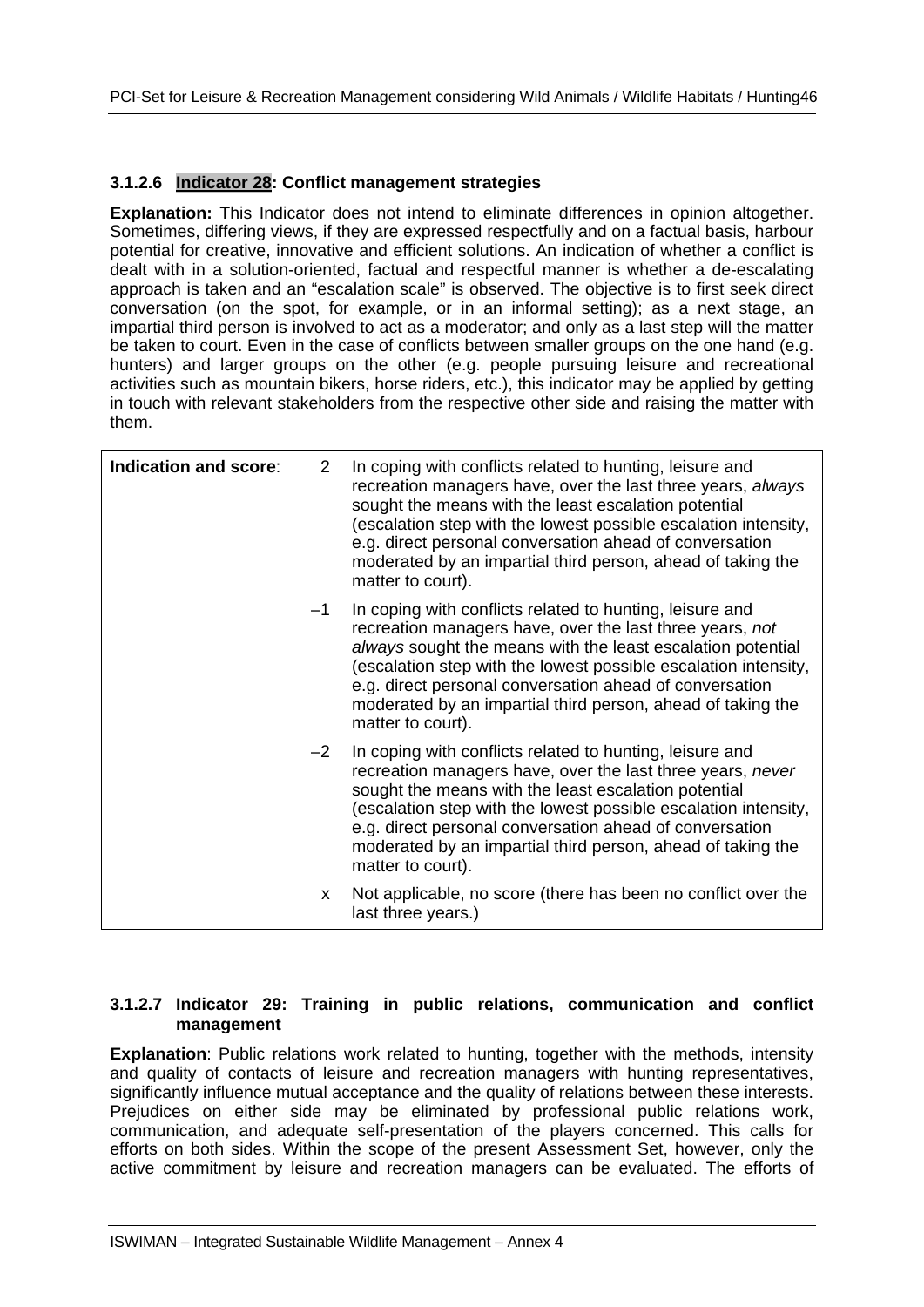leisure and recreation managers to seek further education and training in this field are chosen as an indicator of the quality of public relations work, communication and conflict management between leisure and recreation managers and other land users.

Examples of public relations activities: excursions and events relating to wildlife ecology and hunting; articles for local media on wildlife-ecological and hunting-related subjects; contributions to internal and external information brochures on the issues of wildlife ecology and hunting; launching websites on these issues, etc.

Examples of further training in communication: assessment of the partner in conversation, development of self-assuredness and confidence of actions; patterns of speech; phrasing; intonation; intercultural dimensions, etc.

A few examples of further training in conflict management: meaning of factual and relational level; self-ascertainment instead of escape or attack behaviour; conversations that boil-over – triggers and emergency braking techniques; minimising unnecessary hurting or upsetting; influence of preconceptions on conflict behaviour; exploring interests behind rigid positions; "objective" truths and the question of who is right; causes of conflicts; conflict signals; meaning of objections: what provoked/aggravated opposition, how can it be avoided/reduced?

| Indication and score: | 3    | Over the last five years, several activities of further education<br>and training in public relations, communication or conflict<br>management were attended. |
|-----------------------|------|---------------------------------------------------------------------------------------------------------------------------------------------------------------|
|                       | 1.   | Over the last five years, one activity of further education and<br>training in public relations, communication or conflict<br>management was attended.        |
|                       | $-3$ | Over the last five years, no activities of further education and<br>training in public relations, communication or conflict<br>management were attended.      |

#### **3.2 Principle: Leisure and recreation activities give consideration to game welfare**

**Explanation**: Leisure and recreation managers are generally aware of their responsibility visà-vis animals and nature. Leisure and recreation activities need to be oriented toward the welfare of wildlife. Leisure and recreation managers should inform people pursuing leisure and recreational activities about rules of conduct resulting from this responsibility. However, recreation seekers also bear responsibility themselves and should act accordingly. This includes actively seeking information on rules of conduct for wildlife welfare. Violations of animal protection legislation must be counteracted both by leisure and recreation managers and by the people pursuing recreational activities themselves.

#### **3.2.1 Criterion: Leisure and recreation activities impair the natural behaviour of wildlife minimally**

**Explanation**: Leisure and recreation management plays affects wildlife habitats and thus influences the living conditions and life cycles of wild animals. The welfare of wild animals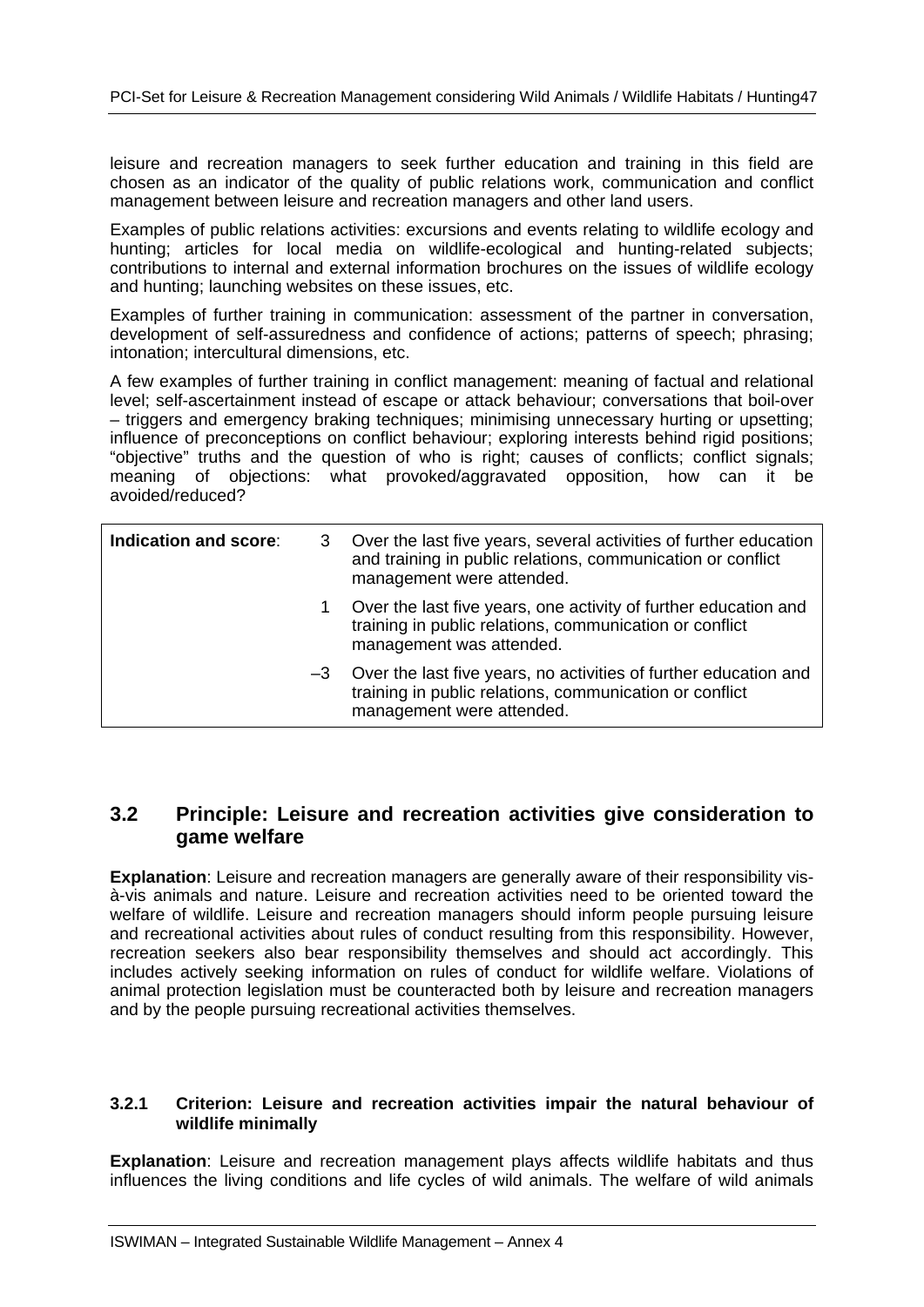should therefore be an element of leisure and recreational planning. People pursuing leisure and recreational activities are often unaware of the impacts their activities have upon the well-being of wild animals. Rules of conduct favouring the well-being of wild animals should be actively conveyed to this group of people. Drawing the attention of recreation seekers to these rules induces responsible behaviour by making them aware of the impacts leisure and recreational activities have on nature and animals.

#### **3.2.1.1 Indicator 30: Minimising stress for wild animals**

**Explanation**: Far-sighted planning for wildlife spatial and temporal requirements can significantly reduce stress for wild animals caused by leisure and recreational use. This motivates measures to enhance behaviour that respects animal protection laws and adapts as much as possible to the needs of wild animals. Such measures may include adequate infrastructural establishments for leisure activities, visitor guidance in line with spatial and temporal needs of wild animals, adequate information policy, etc. In these ways, leisure and recreation management can contribute to reducing stress for wild animals.

| Indication and score: | 3  | Avoidable stress for wild animals is minimised as far as<br>possible by guiding leisure and recreational activities<br>according to the spatial and temporal needs of wildlife<br>(routeing and density of trails/paths, hours of use, etc.) as<br>well as by way of behaviour in line with the relevant rules<br>(information concerning the obligation to use certain paths or<br>stay on paths, leash dogs, etc.)                |
|-----------------------|----|-------------------------------------------------------------------------------------------------------------------------------------------------------------------------------------------------------------------------------------------------------------------------------------------------------------------------------------------------------------------------------------------------------------------------------------|
|                       | 1  | Avoidable stress for wild animals is minimised to some<br>extent (in some areas/at certain times) by guiding leisure and<br>recreational activities according to the spatial and temporal<br>needs of wildlife (routeing and density of trails/paths, hours<br>of use, etc.).                                                                                                                                                       |
|                       | -3 | Deficient guiding of leisure and recreational activities<br>according to the spatial and temporal needs of wildlife<br>(routeing and density of trails/paths, hours of use, etc.)<br>and/or deficiencies in promoting conduct in accordance with<br>the rules (information concerning the obligation to use<br>certain paths or stay on paths, leash dogs, etc.) cause stress<br>for wild animals from the recreational activities. |

#### **3.2.1.2 Indicator 31: Active and public information on rules of conduct for recreation seekers**

**Explanation**: In order to draw the attention of leisure and recreation seekers to their influence on wildlife, leisure and recreation management should apply various information strategies.

Practicable examples of information on rules of conduct for people pursuing leisure and recreational activities is offered by the Province of Vorarlberg, by the "Wohngemeinschaft Natur" ("Nature – a Living Community") Initiative and the Mountain-Bike-Fair-Play rules of Austria's largest land owner, Österreichische Bundesforste (Austrian Federal Forests), which are designed to draw mountain bikers' attention to correct outdoor behaviour. The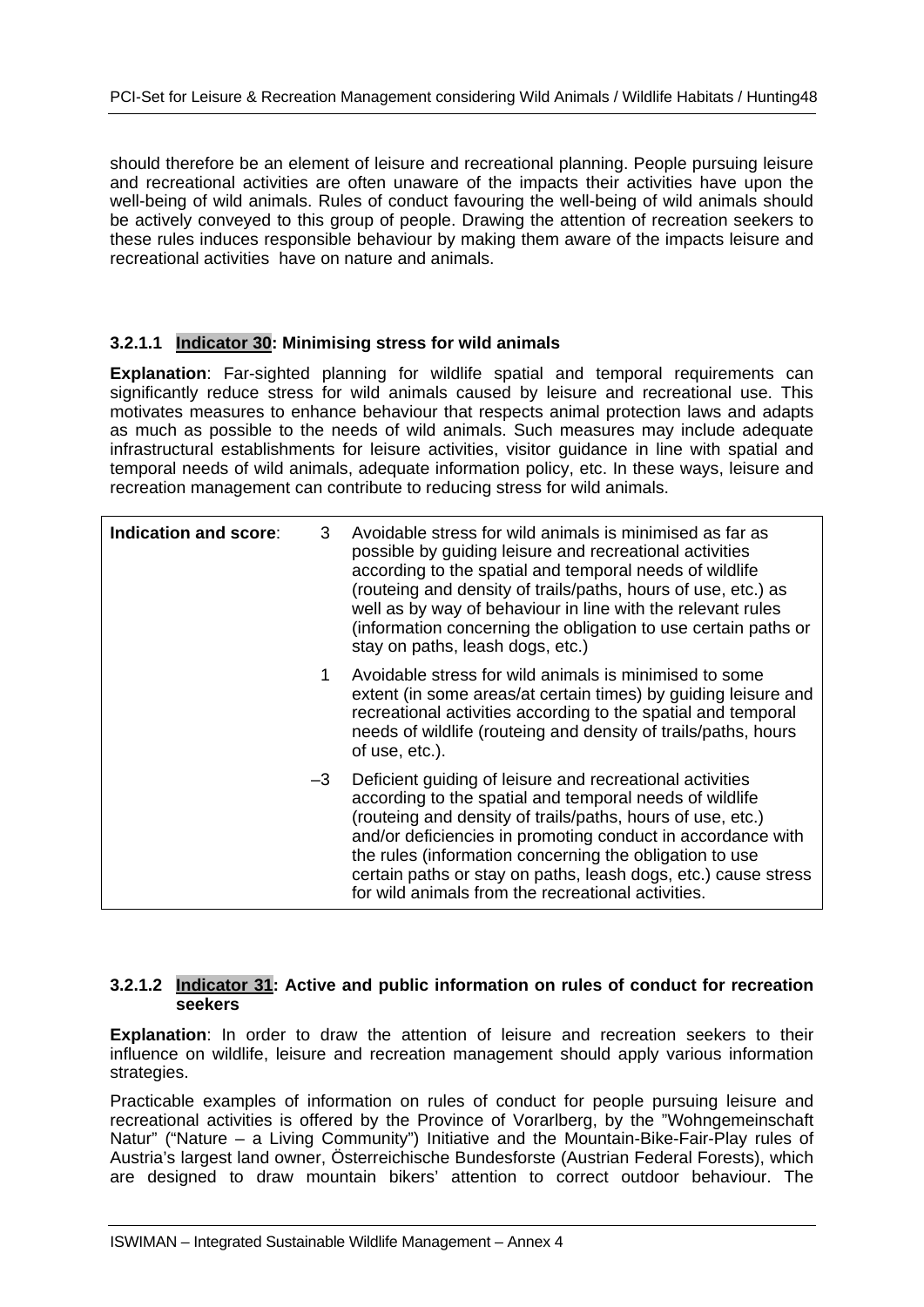"Wohngemeinschaft Natur" Initiative pursues the motto "RespekTIERE deine Grenzen" ("Respect your limits. Respect animals"). This information campaign marks protection and care zones for animals and plans with information and illustrative boards, etc. In addition, information and explanations for people pursuing leisure and recreational activities promotes understanding about important habitats for plants and animals (see www.respektiere-deinegrenzen.at).

Information on appropriate outdoor behaviour for people pursuing leisure and recreational activities also promotes respectful co-existence with other land users, e.g. hunters, but also the respect for others within each activity.

| Indication and score: |    | 2 The leisure and recreation management makes use of<br>numerous opportunities to inform people pursuing leisure<br>and recreational activities systematically and efficiently about<br>current rules of conduct (fair-play-rules, hours of use,<br>limitations of space) (e.g. through information events, print<br>media, the internet, gatherings of members, etc.) |
|-----------------------|----|------------------------------------------------------------------------------------------------------------------------------------------------------------------------------------------------------------------------------------------------------------------------------------------------------------------------------------------------------------------------|
|                       | 1. | The leisure and recreation management makes use of only<br>some opportunities to inform people pursuing leisure and<br>recreational activities systematically and efficiently about<br>current rules of conduct (fair-play-rules, hours of use,<br>limitations of space) (e.g. through information events, print<br>media, the internet, gatherings of members, etc.)  |
|                       |    | -2 People pursuing leisure and recreational activities are not<br>actively informed about current rules of conduct by the<br>leisure and recreation management.                                                                                                                                                                                                        |

#### **3.2.2 Criterion: Leisure and recreational activities causes as little pain as possible to wild animals**

**Explanation**: Leisure and recreational activity must be conducted so as to cause as little pain as possible to wild animals. A fundamental prerequisite is that rules of conduct for dog owners, mountain bikers or cyclists as well as for other recreational users are adjusted to time and space requirements of wildlife. The leisure and recreation management is obliged to work out such rules of conduct, and to communicate, support and give reasons for them. People pursuing leisure and recreational activities have the obligation to observe regulations relevant in terms of animal protection, in particular with regard to wild animals. Violations of such regulations are, for example: straying from trails/paths marked as obligatory, robbing nests or destroying breeding sites, intruding upon areas of cover, deliberate or unwitting chasing of wild animals by dogs, and disturbing wild animals at rest etc. ,on account of the leisure activity. Such violations must be consistently punished.

#### **3.2.2.1 Indicator 32: Violations of animal welfare provisions**

**Explanation**: It should be an objective of leisure and recreational activities to cause game the least disturbance possible. To this end, people pursuing leisure and recreational activities need to behave in compliance with animal protection regulations. In particular, violations against the following regulations should be prevented: Pursuant to § 2 "Cruelty to Animals" of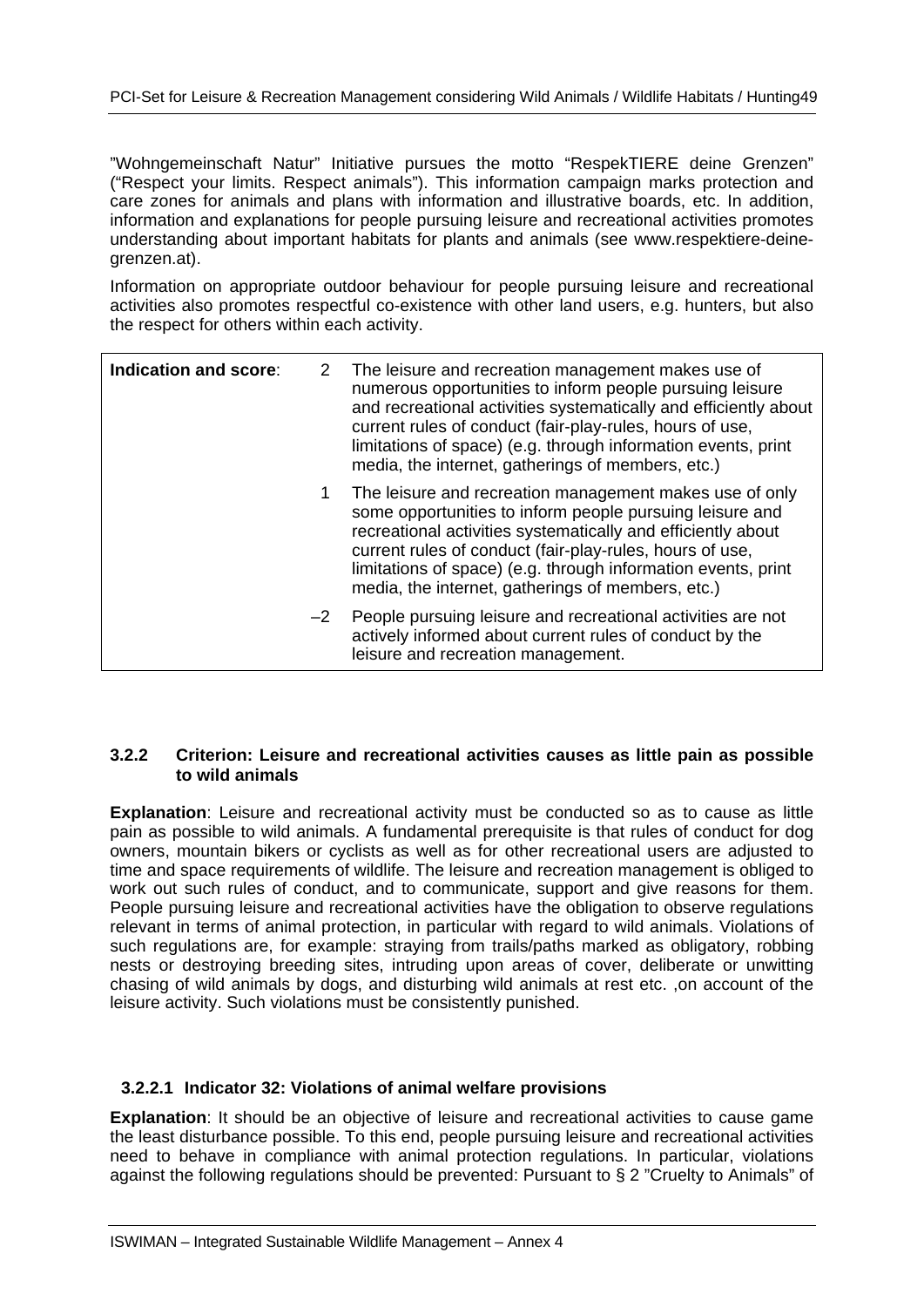the Animal Protection Act of Lower Austria, no-one must inflict unjustified pain, suffering or damage to an animal, e.g. through traps or snares (§ 2, Sub-section 13). Furthermore, pursuant to § 2, Sub-section 10, it is prohibited to "*sic an animal onto another animal, or to use an animal to make another animal fierce, or to use an animal to test another animals fierceness."* (Animal Protection Act of the Province of Lower Austria, Provincial Legal Gazette 4610).

According to § 11, Sub-section 3, "Protection of Species" of the Nature Protection Act of the Province of Lower Austria, "*fully protected animals"* must not *"… be persecuted, caught, intentionally disturbed, killed, purchased alive or dead, stored, conveyed, transported or offered for sale … This protection also extends to developmental forms (eggs, larvae, pupae, subadult stages) and parts (in particular feathers, hides and fells). … Equally, the intentional destruction of their habitat (in particular, hatching locations and cover) is prohibited."* Subsection 4 reads that "*the removal, damaging or destruction of hatching locations or nests of protected animals … is only permitted if they do not contain young animals and are located in or on human constructions or private gardens, and only from October until the end of February to the people who own these properties."* (Act on the Conservation and Cultivation of Nature – Nature Protection Act of the Province of Lower Austria, Provincial Legal Gazette 5500).

§ 64 of the Lower Austrian Hunting Act regulates game protection as comprising "*the defence against violations of provisions for the protection of game*." It regulates the *"right and duty to tend to game and impede damage to game caused by poachers and vermin."* The above hunting act defines "*vermin*" as "*other animals causing damage to managed (protected) game, in particular quartering and stray dogs and stray cats* … *Those responsible for game protection are thus … entitled to kill, within the sphere of their official influence* … *[for example] stray dogs, dogs which have evidently escaped the control of their keeper straying in the hunting territory out of hearing range and away from public installations, and cats straying at a distance of more than 300 m away from housing and agricultural buildings*. *… The owners of the … killed dogs and cats … are not entitled to damages;"* but the those responsible for game are obliged to "*explain to the administrative district authority the circumstances justifying the killing."* (Lower Austrian Hunting Act, Provincial Legal Gazette 6500).

With regard to leisure and recreational use, the relevant paragraphs of the Lower Austrian Hunting Act signify that owners of pets should take responsibility for the whereabouts and activity of their pets on hunting grounds, for their own good. Recommendations such as the leashing of dogs are appropriate.

In general, the legislation cited above clearly defines actions subject to punishment and thus the minimal legal obligations to be met by people pursuing leisure and recreational activities as well as by the responsible management.

| Indication and score: |      | 4 No violations of animal protection provisions (e.g. the failure<br>to leash dogs; stray dogs) have been documented.     |
|-----------------------|------|---------------------------------------------------------------------------------------------------------------------------|
|                       | $-1$ | (Some) violations of animal protection provisions (e.g. the<br>failure to leash dogs; stray dogs) have been documented.   |
|                       | $-4$ | Numerous violations of animal protection provisions (e.g. the<br>failure to leash dogs; stray dogs) have been documented. |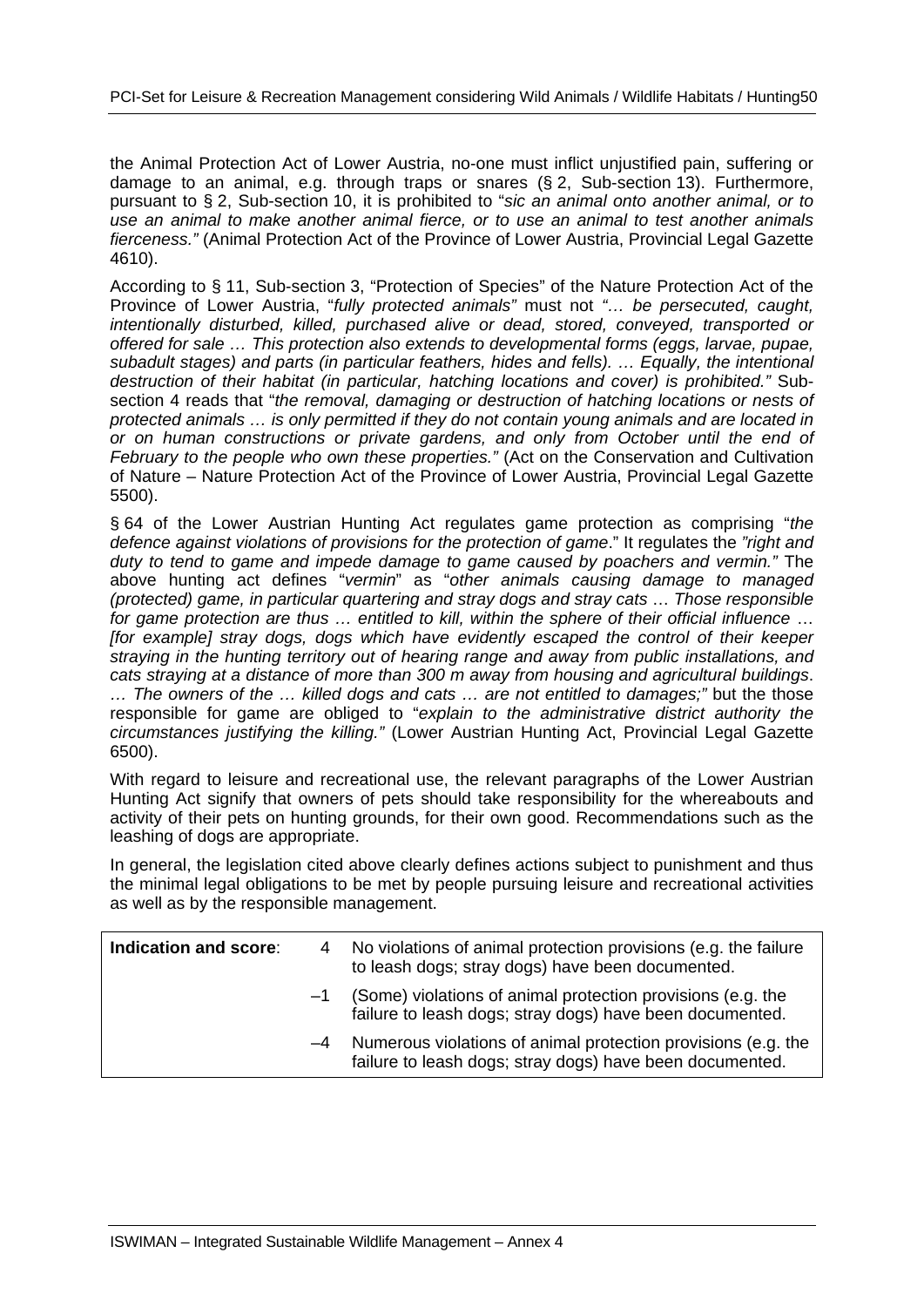#### **3.2.2.2 Indicator 33: Responsible wildlife watching**

**Explanation**: Observing wild animals is an important non-consumptive use of nature. It may contribute greatly to experiencing nature and fosters environmental education, in particular in recreational areas near big cities such as in Wienerwald. Care should be taken, however, to avoid causing stress for wild animals unintentionally. Stress may, for example, result from stalking wild animals, intruding into areas of cover, rest and reproduction, etc. It lies within the responsibility of the leisure and recreation management to work out adequate rules and guidelines for visitor conduct, with hunters, wildlife biologists and other experts, and to convey them to the public in an understandable manner. Visitor information on the spot may be a valuable element in this regard.

| Indication and score: |      | Leisure and recreation management guides people toward<br>exercising care when observing wild animals through<br>explanations and information. |
|-----------------------|------|------------------------------------------------------------------------------------------------------------------------------------------------|
|                       | $-1$ | Leisure and recreation management does not take any<br>measures directing people toward exercising care when<br>observing wild animals.        |

#### **3.3 Principle: Management of leisure and recreation is aware of the impacts of their activities on wild animals, their habitats and hunting**

**Explanation**: Leisure and recreational activities in wildlife habitats take place in the natural environment of animals and frequently interfere with these habitats. Leisure and recreation managers need to be aware of the impacts upon wild animals and the hunting of these animals and should aim at keeping disturbance of wildlife caused by leisure and recreational activities to a minimum through adequate planning and design of recreational infrastructure as well as with visitor information and guidance.

#### **3.3.1 Criterion: Rules of conduct for recreation seekers, as well as other management measures, are continuously developed and updated**

**Explanation**: In order to quide adequately the behaviour of people pursuing leisure and recreational activities in wildlife habitats, leisure and recreation managers must keep their knowledge of developments in wildlife habitats and new findings in the field of sustainable hunting up to date. Recreational infrastructure should be planned and designed on the basis of the latest scientific findings. The same applies to visitor information and guidance, and monitoring of visitor behaviour.

#### **3.3.1.1 Indicator 34: Improvement of knowledge about wildlife-ecological and hunting-related impacts of leisure and recreational activities**

**Explanation**: Many activities of people seeking leisure and recreation have potential effects upon the balance of nature and ecosystems. This includes influences upon wild animals,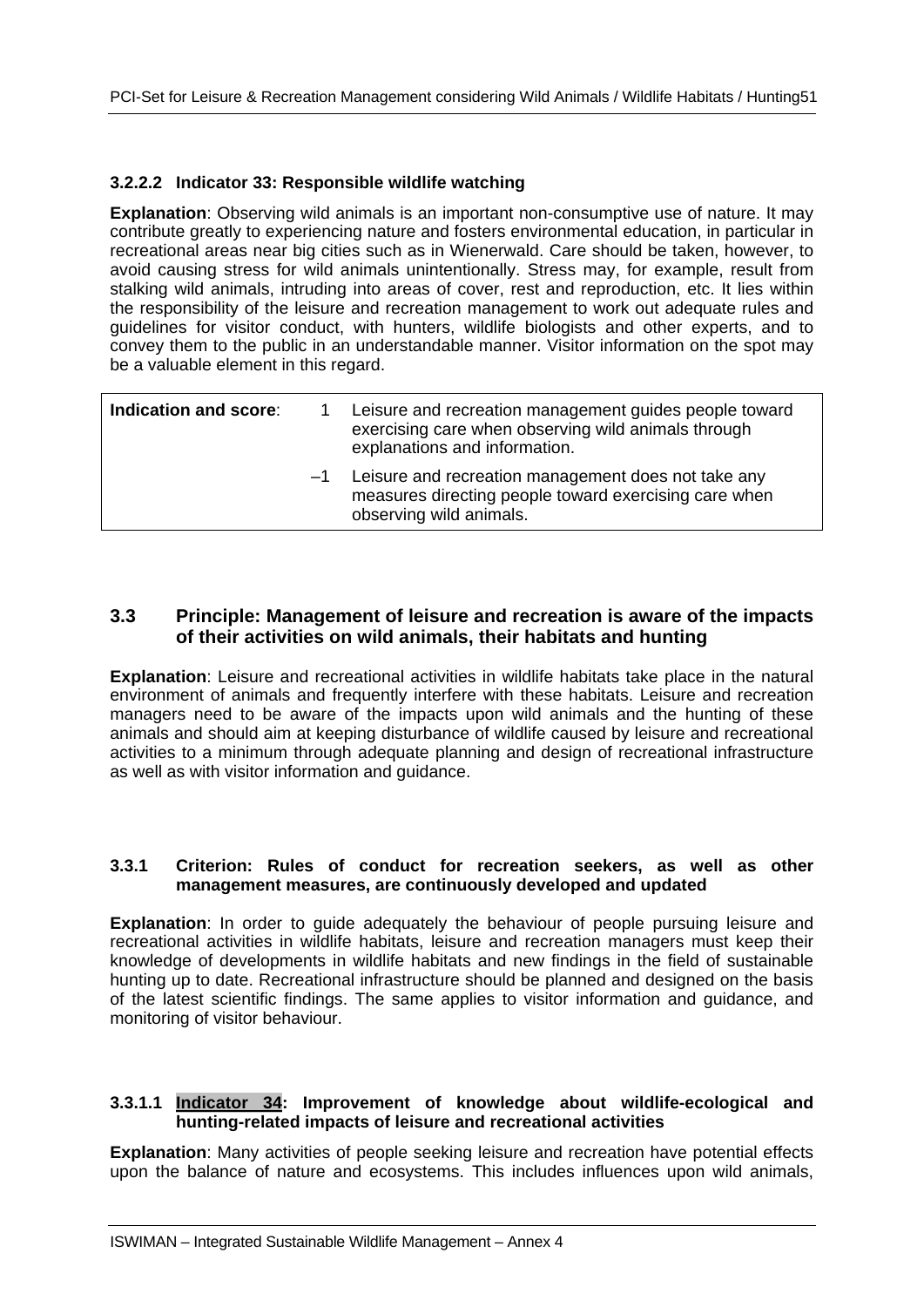their habitats and, consequently, the hunting of these animals. It is thus desirable for leisure and recreational managers to make themselves aware of the conscious and unconscious consequences of leisure and recreational activities for wild animals and hunting, via interdisciplinary education and to regularly update their knowledge in this regard. This may be documented by activities contributing to high-quality education and training in wildlife ecology and hunting-related subjects. Examples of compliance are regularly attended educational events (lectures, expert meetings, discussion events, excursions, etc.) but also relevant literature – in general, any available means of imparting knowledge, directly or indirectly, which is relevant to wildlife ecology and hunting

In applying this indicator, it should be borne in mind that education through sources of general leisure and recreation-related material may provide valuable help in dealing with ecological or hunting-related issues. Making use of such sources is positive in the assessment, provided there is a direct or indirect reference to wildlife ecology and hunting.

| Indication and score: |    | 2 Over the past three years, several education and further<br>training activities (events, excursions, etc.) with relevance to<br>wildlife ecology and/or hunting (events, excursions, etc.)<br>were attended. |
|-----------------------|----|----------------------------------------------------------------------------------------------------------------------------------------------------------------------------------------------------------------|
|                       |    | Over the past three years, one of the educational activities<br>described above was attended.                                                                                                                  |
|                       |    | $-1$ Over the past three years, none of the educational activities<br>described above (events, excursions, etc.) was attended.                                                                                 |
|                       | X. | Not applicable, no score (there is evidence that no<br>educational or information offer of wildlife-ecological and/or<br>hunting relevance was available).                                                     |

#### **3.3.1.2 Indicator 35: Monitoring and evaluating compliance with regulations for leisure and recreational activities**

**Explanation**: Both for drafting new regulations and updating existing ones, and for general planning and measures on the part of the leisure and recreation management, it is fundamental to know whether regulations are accepted and observed . There is a need for action if there is an attitude of rejection to a certain regulation, or if people pursuing leisure and recreational activities do not observe a regulation,. This indicator is designed to focus particularly on the status of knowledge about compliance with regulations concerning impacts of leisure and recreational activities on wildlife habitats and hunting. In order to improve the status of knowledge on these issues, regular evaluations of visitor guidelines should be made by way of questioning and counting people seeking leisure and recreation. Informal exchanges between different user groups may also help the assessment.